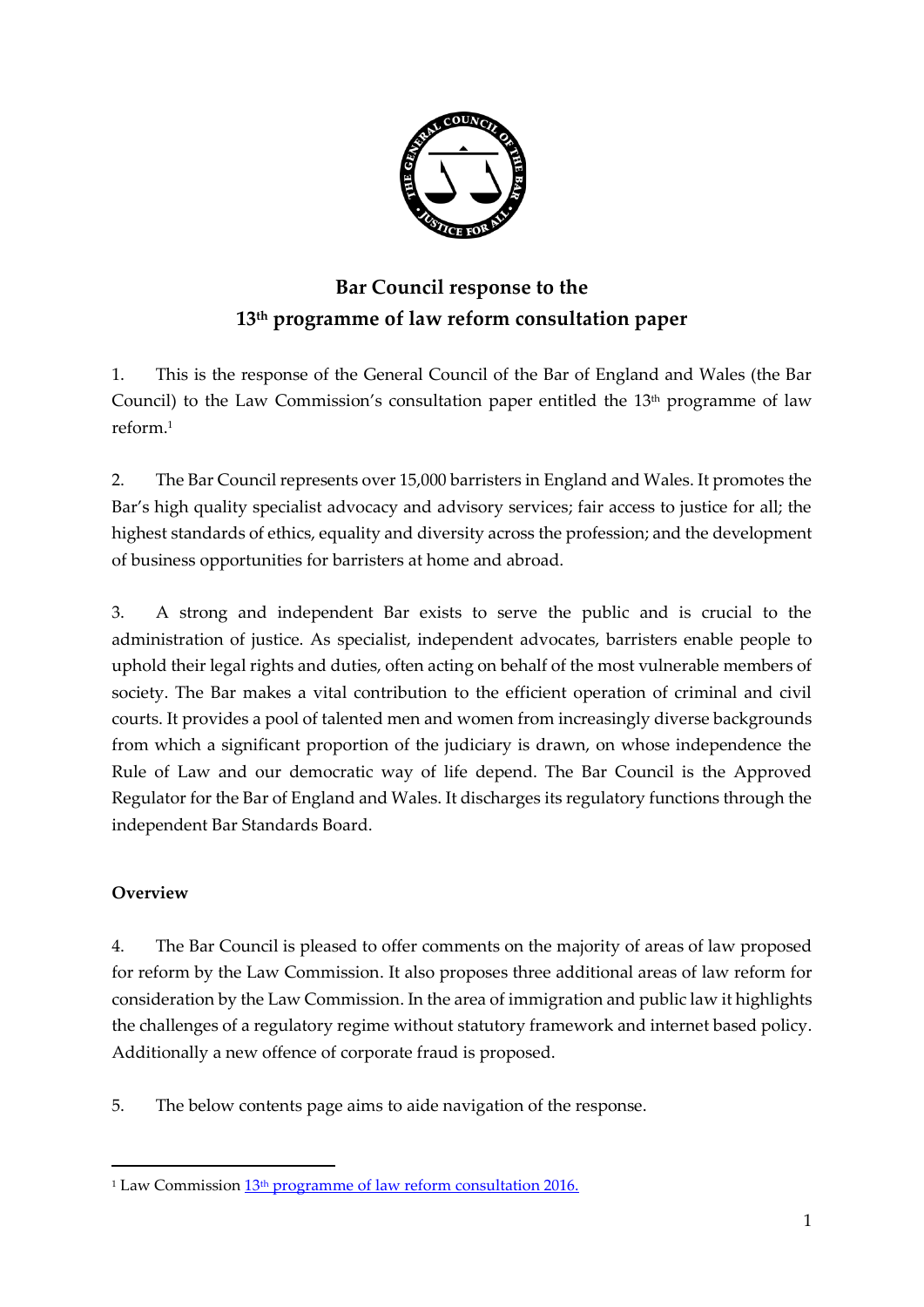# Contents

| Leasehold law second idea- Part II of the Landlord and Tenant Act 1954  29        |  |
|-----------------------------------------------------------------------------------|--|
|                                                                                   |  |
|                                                                                   |  |
|                                                                                   |  |
|                                                                                   |  |
| New ideas proposed by the Bar Council for consideration by the Law Commission 55  |  |
|                                                                                   |  |
| Immigration/public law-regulatory regime without statutory framework and internet |  |
|                                                                                   |  |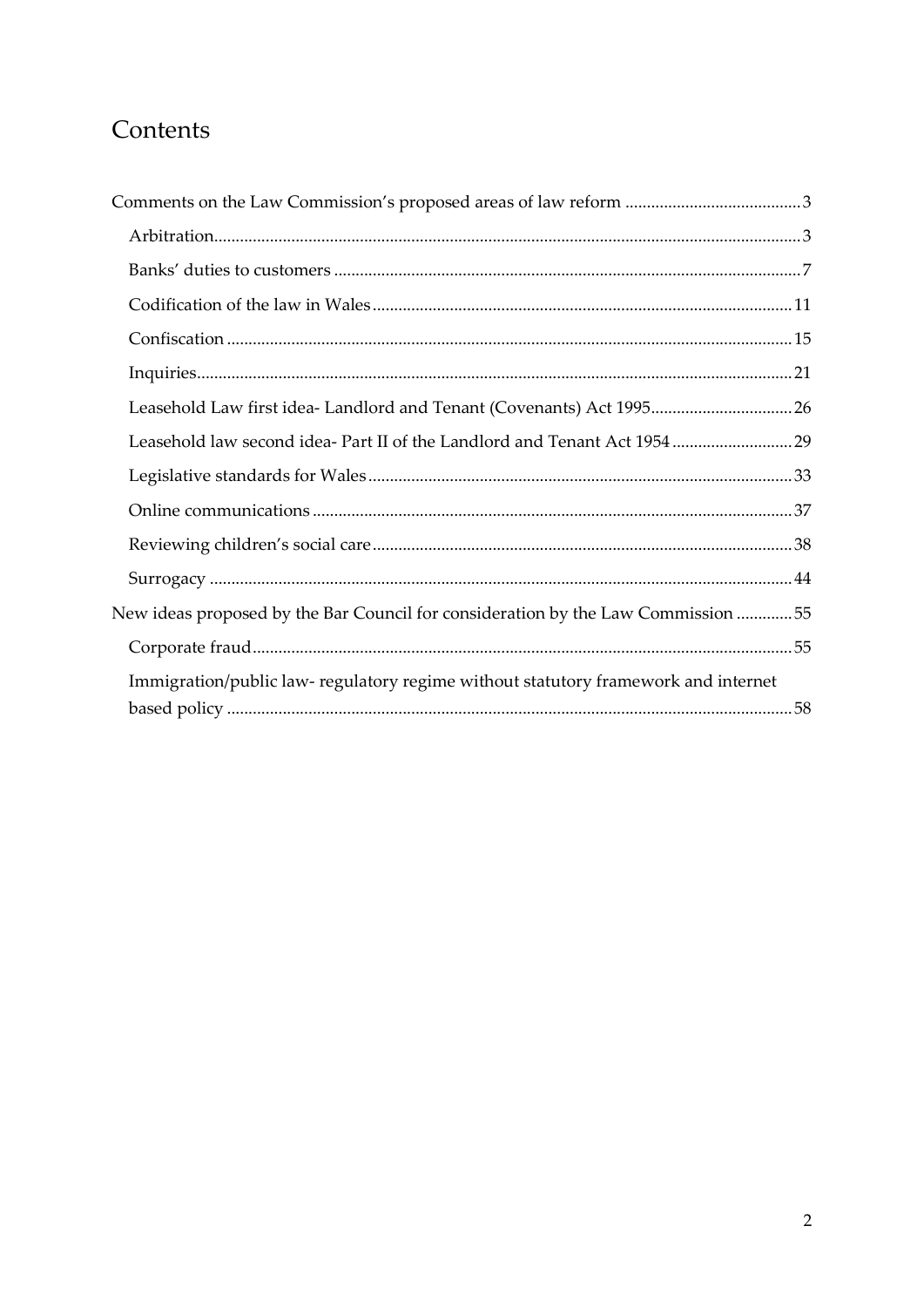### <span id="page-2-0"></span>**Comments on the Law Commission's proposed areas of law reform**

#### <span id="page-2-1"></span>**Arbitration**

**Question 1- Which of the Law Commission's project suggestions do you wish to comment on?** 

6. Arbitration law

**Question 2- Can you give an example of how the issue highlighted causes problems in practice?**

**For example, if you are a solicitor or barrister, you might describe how the issue affects your clients.**

7. The general consensus in that the Arbitration Act 1996 has improved the arbitration process in this jurisdiction. Nevertheless, we would favour the Law Commission giving further consideration to the following matters:

- a. We favour arbitrators having the power to strike out unmeritorious claims as such claims may prolong arbitrations unnecessarily. We would propose that arbitrators exercise this power according to the principles that guide judges when exercising such a power.
- b. We support making summary judgment more explicit as this would assist in making arbitrations more efficient and less costly.

8. It is important that both powers should be in the mandatory section of the Act so that institutional rules cannot remove or reduce such powers. This is because most institutional rules contain provisions allowing parties to have a full opportunity (or something equivalent) to present their case and that is frequently used as a basis for saying tribunals lack such powers.

9. Careful consideration would need to be given to how such awards would be considered under the New York convention when it came to enforcement.

10. We would favour the possibility of joining others to certain arbitrations where those persons were closely involved in the transactions at issue even if those persons were not parties to the arbitration clause. A particular example of this is in the context of insurance or reinsurance where insurance/reinsurance brokers have negotiated and placed insurance with insurers/reinsurers on behalf of the client insured/reinsured. When matters have gone wrong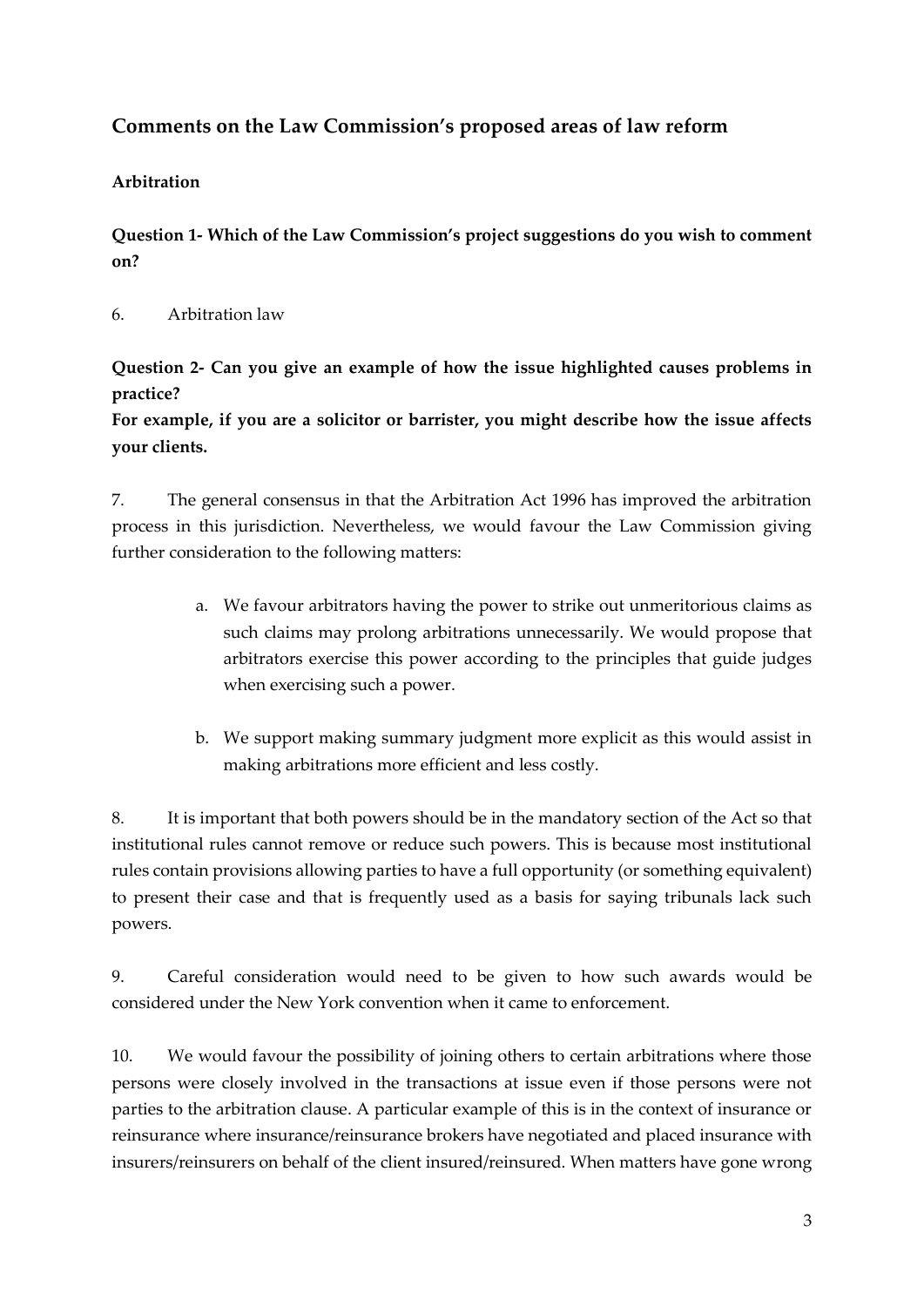in relation to such placements, it may well be that the brokers were negligent and it would be desirable to have the issue of brokers' negligence dealt with in an arbitration regarding the liability of insurers or reinsurers.

11. A further area for consideration would be the explicit ability to use the arbitration equivalent of a Part 36 offer (sealed offer). Although, theoretically available in English seated proceedings, there is very little use because there is not the legislative framework to ensure that it would have the same effect as a Part 36 offer. If it was clear that it was a device capable of use in English seated arbitrations, and the results of using it would be equivalent to a Part 36 Offer, it would encourage much more settlement of English arbitration proceedings. It may require the court to be willing to accept Part 36 Payments in English arbitration proceedings as, otherwise, there is no obvious recipient of such payments.

12. We are conscious of the fact that there is an ongoing debate about the extent to which arbitration decisions should remain private. We do not wish to enter into that debate, but we appreciate that there are strongly held views on either side, notably by senior members of the judiciary. We would, however, invite the Law Commission to consider recommending some further publication in the context of those arbitrations where the parties have not excluded s.69 of the Arbitration Act and are subject to its substantive appeal right and its associated procedural law. The point that the Law Commission may wish to consider is whether it would be desirable for judges to make public their reasons upon refusal of permission to appeal on a point of law of general public importance. It may well be useful for others, particularly lawyers, to know why certain appeals on points of law of this nature have been refused.

13. The Law Commission has raised the question of arbitration in the context of trusts. We can see the merit of allowing trust documents to contain a clause requiring disputes to go to arbitration. We are not aware, however, of the extent to which those involved in setting up trusts would wish to have such a reform, particularly as it is open to those involved in a later dispute about the trust to enter into a separate agreement to have matters dealt with by way of arbitration. If there is strong support for reform in this area, then we would favour the Law Commission consulting on this.

14. We have also read the suggestion that the Law Commission might take on the task of analysing different models of investor state dispute resolution clauses. We are doubtful whether the Law Commission should be spending its time and resources on such an analysis.

### **Question 3- What priority should we give to this issue compared with the other issues we have identified, and any other law reform proposals you have made?**

15. We do not consider it appropriate for us to comment on this.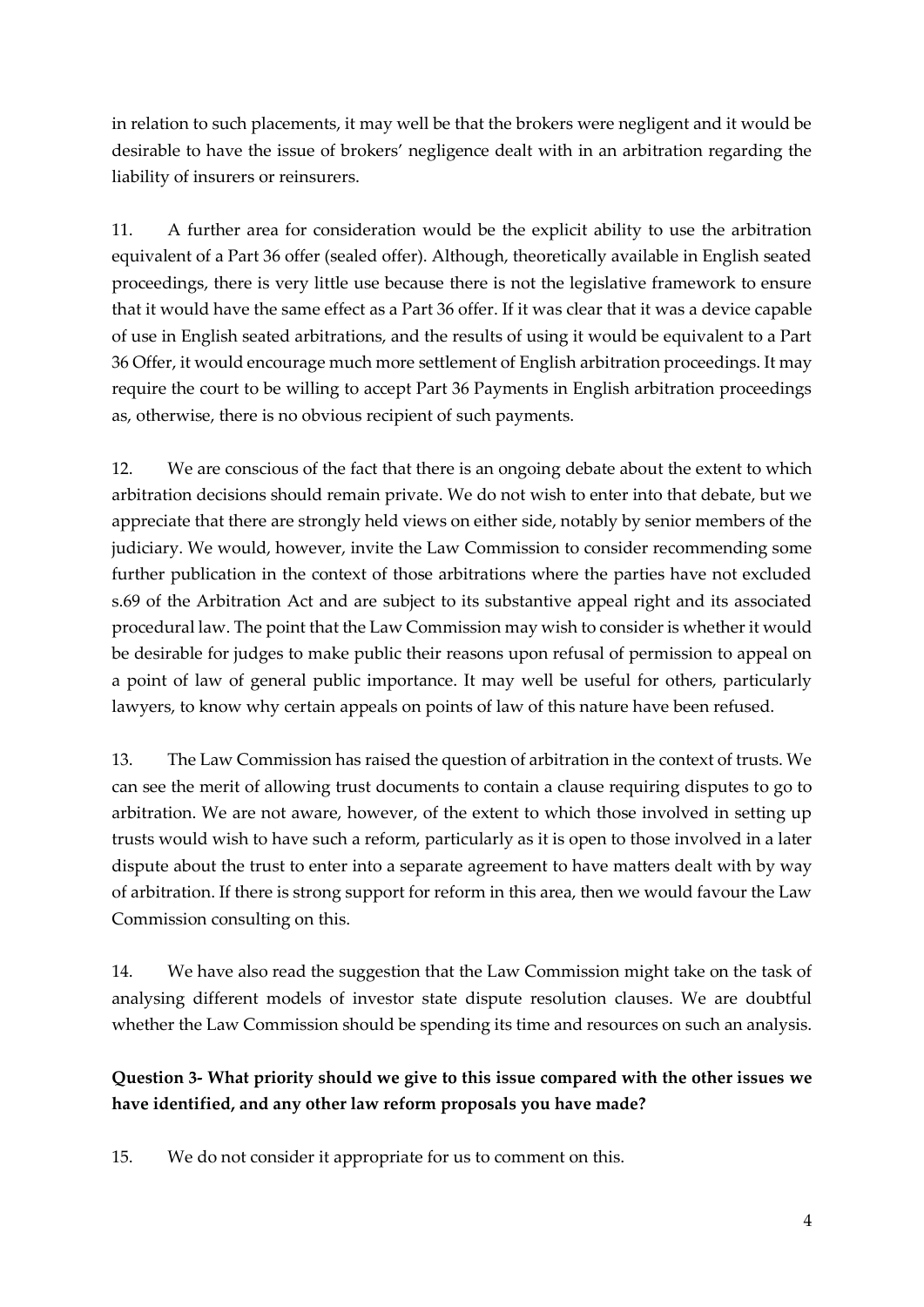**Question 4- Please tell us about any court/tribunal cases, legislation or journal articles that relate to the problem we have identified.**

**You may be able to tell us the name of the particular Act or a case that relates to the problem.**

16. We are aware that on 10 March 2016 there was a London Shipping Law Centre seminar on whether to make changes to the Arbitration Act. There is a report of this seminar on the LSLC's website.

**Question 5- Can you give us information about how the issue is approached in other legal systems? You might have some information about how overseas courts or tribunals approach the problem.**

17. We are not in a position to comment.

### **Question 6- Within the United Kingdom, does the problem occur in any or all of England, Wales, Scotland or Northern Ireland?**

18. We are not in a position to comment other than in relation to England and Wales and have given our comments on the proposed project above.

#### **Question 7- What do you think needs to be done to solve the problem?**

19. We favour the Law Commission giving further consideration to the issues identified above but not spending time analysing different models of investor state dispute resolution clauses.

#### **Question 8- What is the scale of the problem?**

**This might include information about the number of people affected this year or the number of cases which were heard in a court or tribunal over a particular period.**

20. We are not in a position to comment.

**Question 9- What would be the benefits of reform? In particular, can you identify any:** 

- **economic benefits (costs of the problem that would be saved by reform); or**
- **other benefits, such as societal or environmental benefits?**

**For example, if the problem is one which must usually be resolved in court, court fees might be payable; this money might be saved if the problem was reformed. If it involves consulting a solicitor or barrister, legal costs might be relevant. Or, if the problem was one which caused significant costs to businesses, you might be able to tell us how much time or money businesses would save.**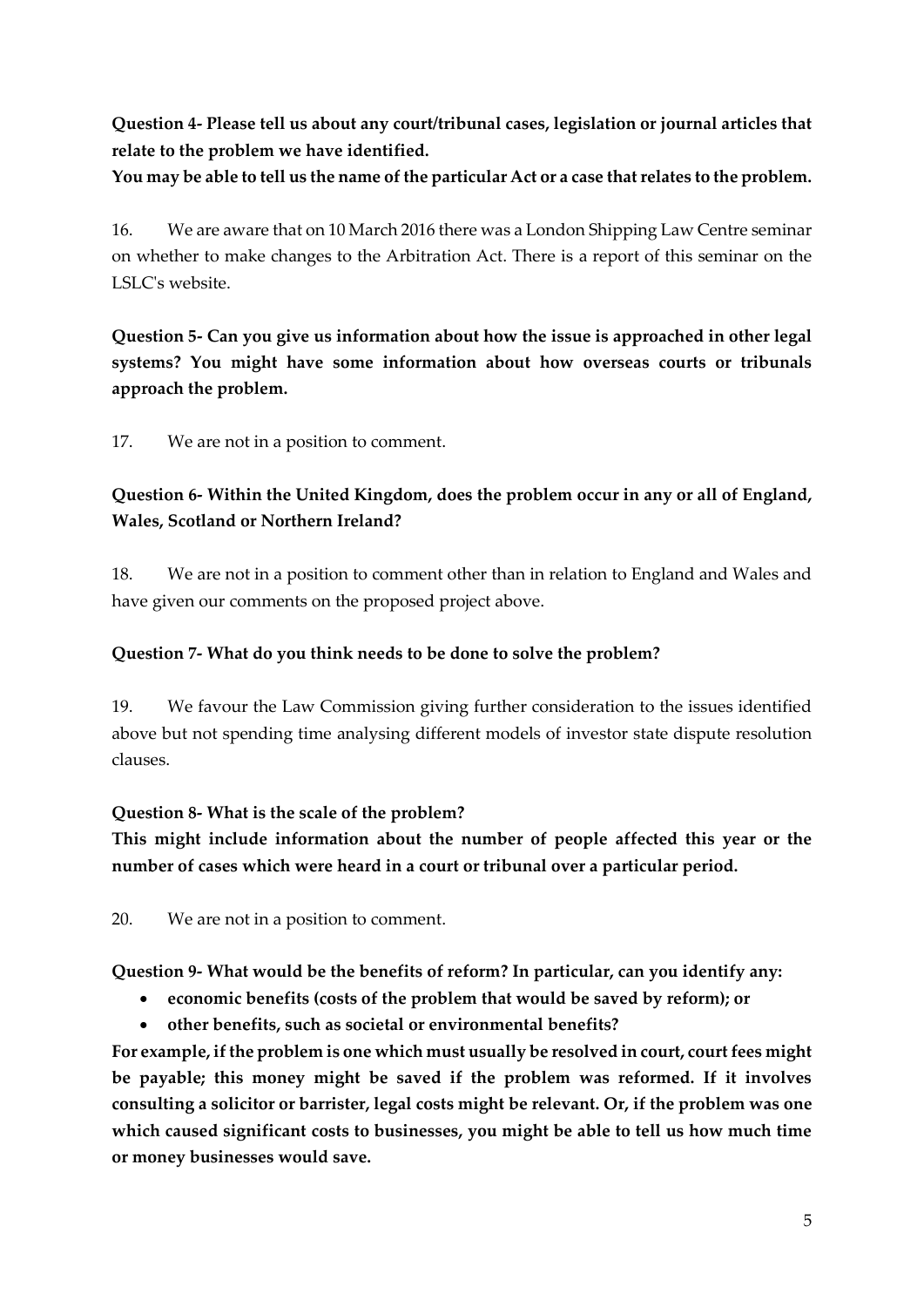21. We are not in a position to comment other than legal costs are likely to be reduced by appropriate use of striking out and summary judgment powers.

**Question 10- If this area of the law is reformed, can you identify what the costs of reform might be?**

**The costs of reform might include, for example, the cost of the legal profession and judiciary undertaking training to learn about a new statute.**

22. We are not in a position to comment.

**Question 11- Does the problem affect certain groups in society, or particular areas of the country, more than others? If so, what are those groups or areas? As an example, if the law relates to agricultural land, it might affect farmers and their families more than the general population.**

23. We are not in a position to comment.

**Question 12- In your view, why is the Law Commission the appropriate body to undertake this work, as opposed to, for example, a Government department, Parliamentary committee, or a non-Governmental organisation?**

24. The Law Commission is independent and has good resources.

**Question 13- Have you been in touch with any part of the Government (either central or local) about this problem? What did they say?**

25. No to the first question, so the second question does not arise.

**Question 14- Is any other organisation such as the Government or a non-Governmental group currently considering this problem? Have they considered it recently? If so, please give us the details of their investigation of this issue, and why you think the Law Commission should also look into the problem.**

26. We are not aware of any other organisation considering this problem.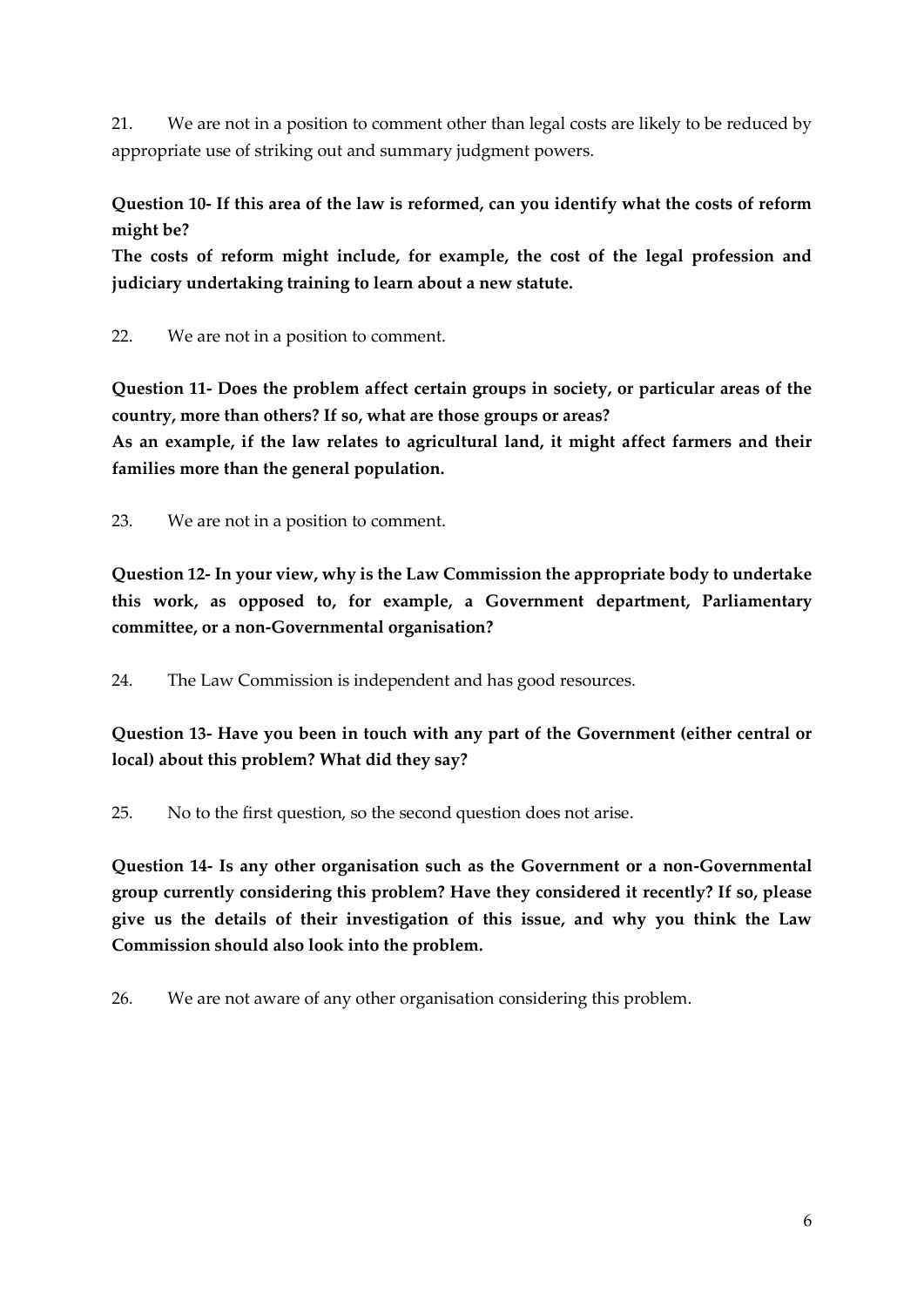#### <span id="page-6-0"></span>**Banks' duties to customers**

**Question 1- Which of the Law Commission's project suggestions do you wish to comment on?** 

27. Banks' duties to customers.

**Question 2- Can you give an example of how the issue highlighted causes problems in practice?**

**For example, if you are a solicitor or barrister, you might describe how the issue affects your clients.**

28. This proposal picks up on a suggestion made by the Financial Services Consumer Panel, which has campaigned over the last couple of years for the inclusion of a statutory duty of care. The Panel proposed an amendment to the Financial Services and Markets Act 2000 ("the FSMA") to impose a duty on regulated firms to act with reasonable care towards the customer to ensure that the customer does not suffer unreasonable harm or loss (*Incorporating a Duty of Care in the Financial Services and Markets Act,* June 2015).

29. Part of the Panel's justification for the imposition of such a duty was the plethora of financial penalties imposed in recent times by the FCA for mis-selling scandals, including PPI and interest-rate hedging products ("IRHP") and foreign exchange and LIBOR rigging. We are aware of the existence of such claims – PPI mis-selling claims continue to be made, and there are a number of actions currently before the Courts addressing IRHP mis-selling**.**

30. However, the suggested reform is directed at improving the behaviour of financial institutions in the future. At present we are not aware of any particular issues which would be specifically addressed by the suggested reform. As we set out below, there are a number of existing provisions which operate in a similar fashion to the proposed duty of care (or which at least arguably have, or should have, a similar effect).

### **Question 3- What priority should we give to this issue compared with the other issues we have identified, and any other law reform proposals you have made?**

31. We do not view this as an issue which should be treated as a particular priority.

**Question 4- Please tell us about any court/tribunal cases, legislation or journal articles that relate to the problem we have identified.**

**You may be able to tell us the name of the particular Act or a case that relates to the problem.**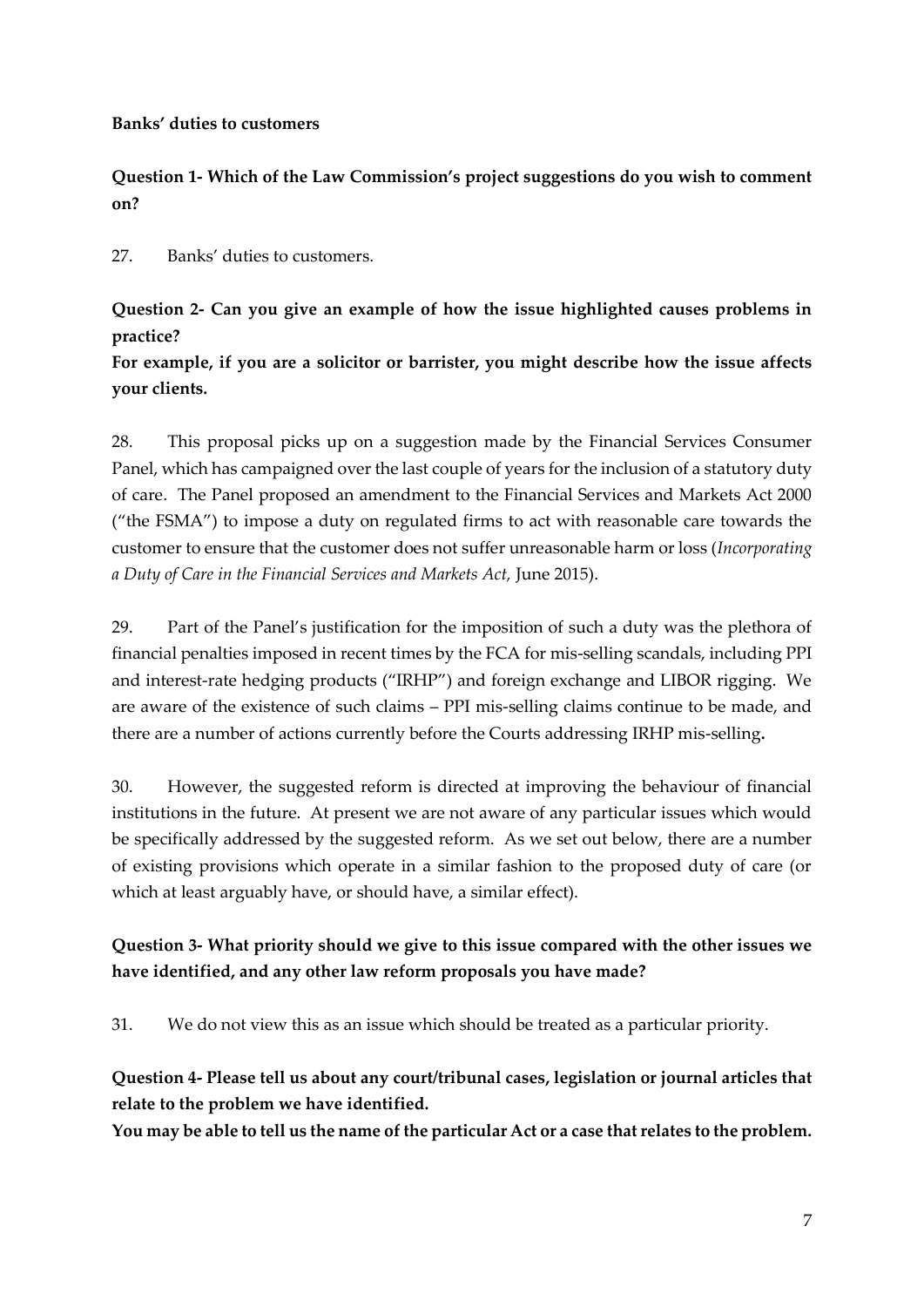32. There are a number of facets to this issue. All regulated firms are bound to comply with the FCA Principles for Business and the relevant provisions of the FCA Handbook. The Principles give no individual right of action, but the FCA can (and does) take enforcement action where there has been a breach of any of the Principles. The most important Principle for current purposes is Principle 6, which states 'A firm must pay due regard to the interests of its customers and treat them fairly'.

33. Consumers have a right of action under s.138D of the FSMA in respect of any loss caused to them by a breach of an FCA Rule. Specific areas of the Handbook apply to specific regulated sectors – for example the Consumer Credit Sourcebook ("CONC") for firms which carry out credit-related regulated activities. Relevant Rules within CONC include CONC 3.3.1R, which requires firms to communicate with customers in a manner which is clear, fair and not misleading.

34. Consumer credit customers (which can include individuals acting for business purposes and small partnerships but does not include corporations) have a further layer of protection provided by the "unfair relationship" provisions in s.140A-C of the Consumer Credit Act 1974. These provisions were considered in the context of PPI mis-selling by the Supreme Court in *Plevin v Paragon Personal Finance* [2014] UKSC 61. In summary, they allow a borrower to ask the Court to reopen a credit agreement if it is unfair, whether by reason of its terms or due to pre- or post-execution conduct by the lender or its agent.

**Question 5- Can you give us information about how the issue is approached in other legal systems? You might have some information about how overseas courts or tribunals approach the problem.**

35. We do not have any experience of this issue in other legal systems. The UK system of regulation is generally thought to be relatively advanced.

### **Question 6- Within the United Kingdom, does the problem occur in any or all of England, Wales, Scotland or Northern Ireland?**

36. This is not an issue which is limited to any particular geographical area of the UK.

#### **Question 7- What do you think needs to be done to solve the problem?**

37. We are not convinced that there is a problem which needs solving. Customers of authorised firms already benefit from the protections which we outline above and we are not convinced that the suggested duty of care is an appropriate additional layer of protection. It is arguable that it would simply lead to further complication of an area which is already complex, both for financial institutions and their customers.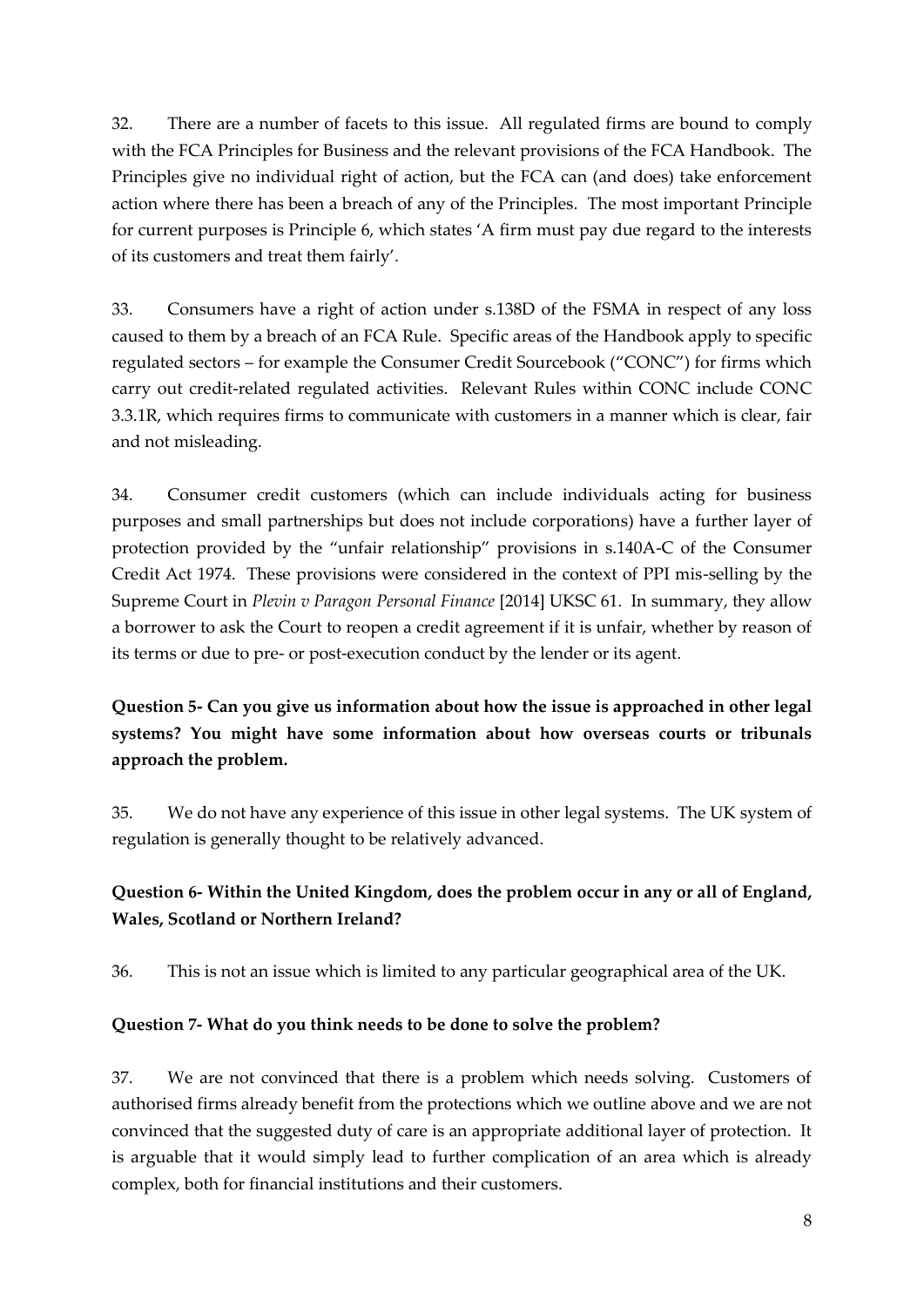**Question 8- What is the scale of the problem?**

**This might include information about the number of people affected this year or the number of cases which were heard in a court or tribunal over a particular period.**

38. Please see our response to question 7 above.

**Question 9- What would be the benefits of reform? In particular, can you identify any:** 

- **economic benefits (costs of the problem that would be saved by reform);**
- **or other benefits, such as societal or environmental benefits?**

**For example, if the problem is one which must usually be resolved in court, court fees might be payable; this money might be saved if the problem was reformed. If it involves consulting a solicitor or barrister, legal costs might be relevant. Or, if the problem was one which caused significant costs to businesses, you might be able to tell us how much time or money businesses would save.**

39. Please see our response to question 7 above.

**Question 10- If this area of the law is reformed, can you identify what the costs of reform might be?**

**The costs of reform might include, for example, the cost of the legal profession and judiciary undertaking training to learn about a new statute.**

40. We are not in a position to comment on the likely costs of reform.

**Question 11- Does the problem affect certain groups in society, or particular areas of the country, more than others? If so, what are those groups or areas?**

**As an example, if the law relates to agricultural land, it might affect farmers and their families more than the general population.**

41. This is an issue which potentially affects all customers of financial institutions.

**Question 12- In your view, why is the Law Commission the appropriate body to undertake this work, as opposed to, for example, a Government department, Parliamentary committee, or a non-Governmental organisation?**

42. If this area is to be reformed our view would be that it is best undertaken by the FCA itself, which is in a position to consult on and implement changes in its Rules in a relatively streamlined and cost-effective manner.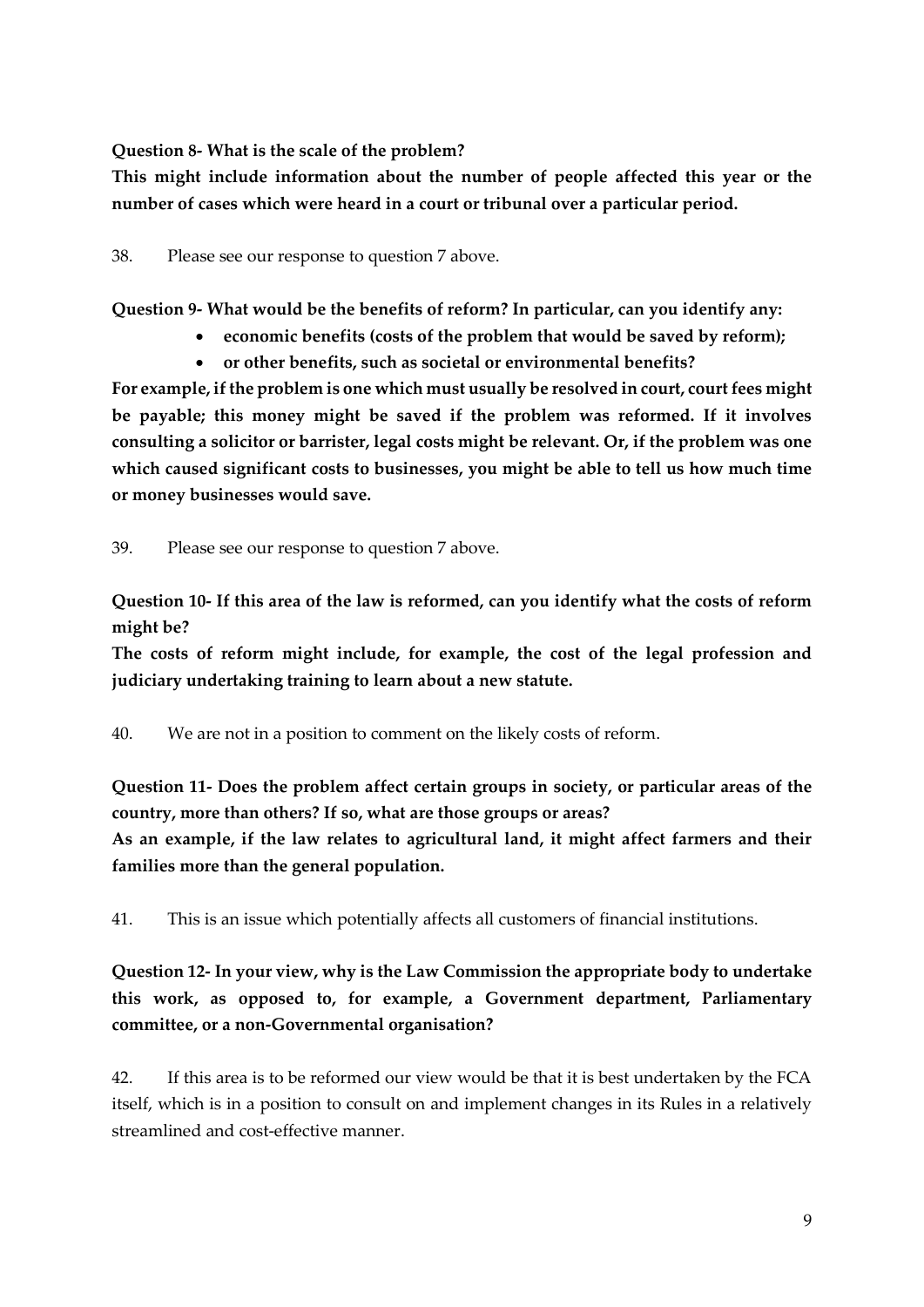**Question 13- Have you been in touch with any part of the Government (either central or local) about this problem? What did they say?**

43. No.

**Question 14- Is any other organisation such as the Government or a non-Governmental group currently considering this problem? Have they considered it recently? If so, please give us the details of their investigation of this issue, and why you think the Law Commission should also look into the problem.**

44. We are only aware of the involvement of the Financial Services Consumer Panel.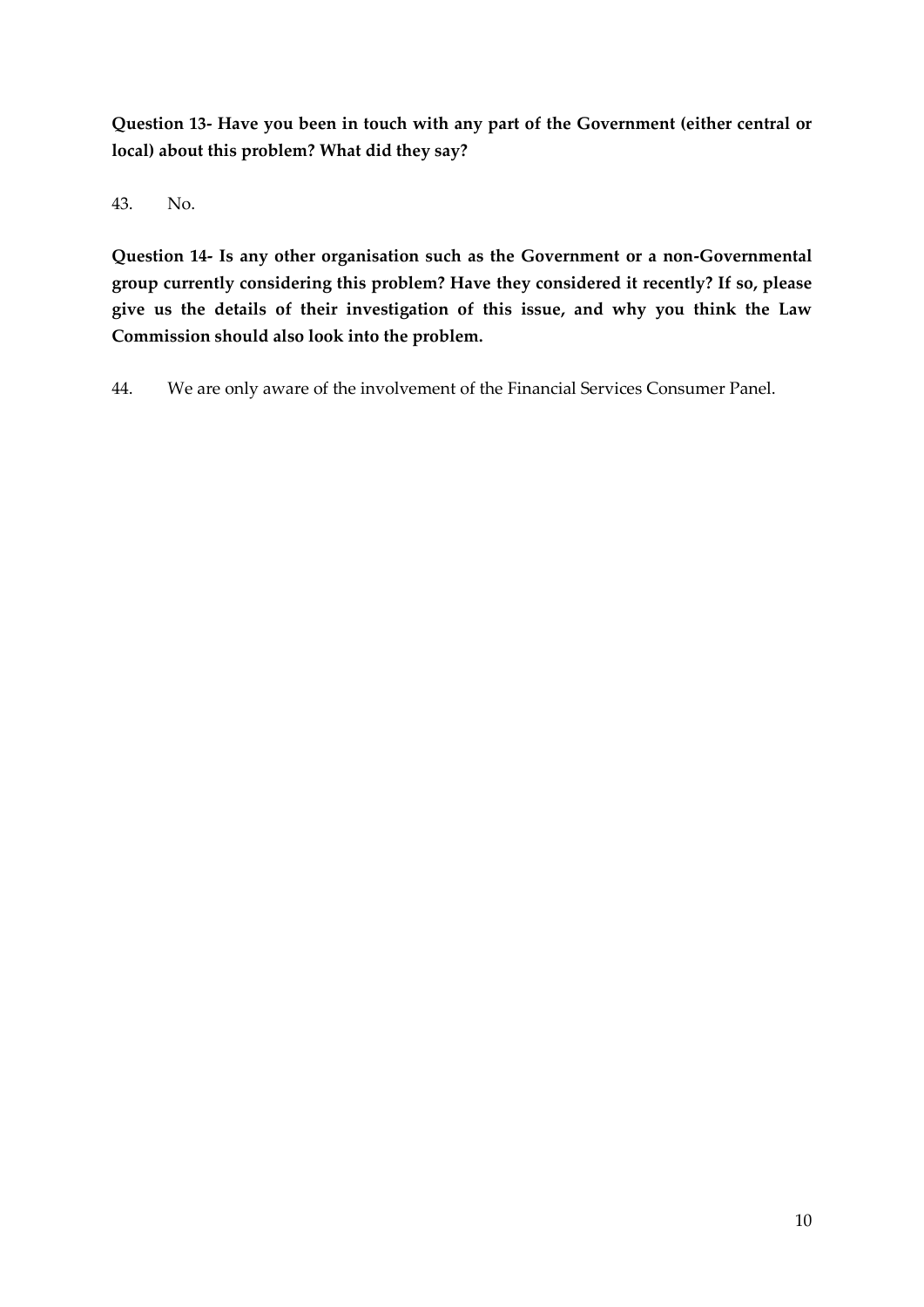#### <span id="page-10-0"></span>**Codification of the law in Wales**

#### **Overview**

45. The Bar Council supports the Law Commission's objectives in proposing reform by way of codification of the law in Wales. The proposed reforms would also seek to achieve in part one of the aims already identified by the Law Commission, namely to improve the accessibility of the law in Wales. Codification could also incorporate some of the legal principles established through case law but which are not currently set out in the current legislation. We agree that such an approach would make the legal system in Wales far more accessible to the public as well as to those more used to dealing with the legal system, would help avoid inconsistent decisions being made and would bring about greater fairness overall. However, it is worth pointing out that this problem, and the potential solution, is almost as equally applicable to the other nations of the United Kingdom.

#### **Question 1- Which of the Law Commission's project suggestions do you wish to comment on?**

46. Codification of the law in Wales

### **Question 2- Can you give an example of how the issue highlighted causes problems in practice?**

**For example, if you are a solicitor or barrister, you might describe how the issue affects your clients.**

47. The law in Wales can be difficult to access due to the lack of a single source for legislative texts. Both primary and secondary legislation is found in both legislation promulgated by the United Kingdom Parliament in Westminster and in Acts, Measures and Regulations created by the National Assembly for Wales and the Welsh Ministers in Cardiff. The latter type of legislation often amends the former. The former often exists in a different form depending on whether it is applicable to England or to Wales. Legislative provision in any particular field may therefore exist in a particularly piecemeal fashion and be difficult for the legally qualified professional, let alone the layman, to access. This increases the cost of seeking legal advice on a given area of law.

### **Question 3- What priority should we give to this issue compared with the other issues we have identified, and any other law reform proposals you have made?**

48. This issue was highlighted together with the issue of consolidation, among various others as being of considerable importance for reform in the Law Commission's report *"Form*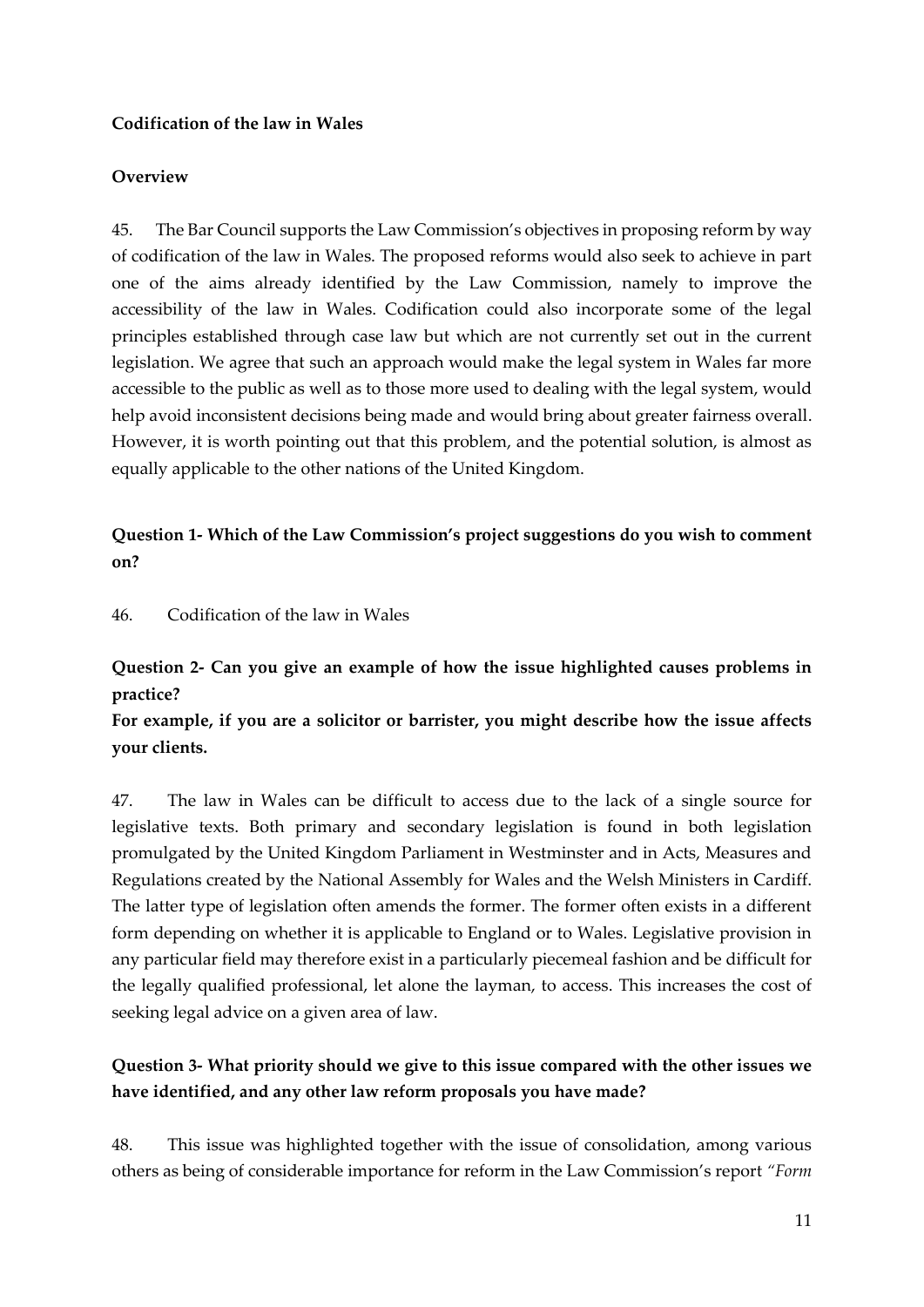*and Accessibility of the Law applicable in Wales" (Ffurf a Hygyrchedd y Gyfraith sy'n gymwys yng Nghymru")* published in June 2016. It is undoubtedly the case that, together with the problem of legislative standards and bilingual drafting, this is one of the most pressing areas in Wales.

### **Question 4- Please tell us about any court/tribunal cases, legislation or journal articles that relate to the problem we have identified. You may be able to tell us the name of the particular Act or a case that relates to the problem.**

49. This issue covers the full extent of the areas of law for which the National Assembly for Wales and the Welsh Ministers have devolved responsibility, with the possible exception of legislation on the Welsh language itself, where Westminster legislation is far less comprehensive. The issue is well set out in Chapters 2, 3, 4, 5, 6 and 16 of *"Form and Accessibility of the Law applicable in Wales".*

### **Question 5- Can you give us information about how the issue is approached in other legal systems? You might have some information about how overseas courts or tribunals approach the problem.**

50. This is understood to be a problem throughout the common law legal world. Civil Law countries, such as France, Belgium and Italy are known to have adopted Codes of law, particularly in the field of civil law, but they start from a different basis. The problem is also known to exist in Scotland and Northern Ireland (see below).

### **Question 6- Within the United Kingdom, does the problem occur in any or all of England, Wales, Scotland or Northern Ireland?**

51. The issue certainly exists in the remainder of the United Kingdom. In England, at least, the problem is alleviated by the existence of comprehensive practitioner texts in the majority if not all of the relevant areas of law, including, of course, Halsbury's Laws. Such texts, dealing solely with Welsh law, do not exist in Wales. The coverage of Welsh law in texts dealing with England and Wales is often variable in quality and comprehensiveness. This is a particular problem, given the increasing divergence between English and Welsh law. Long gone are the days when there was any truth in the reference "For Wales, see England"!

#### **Question 7- What do you think needs to be done to solve the problem?**

52. The recommendations found at paragraphs 16.1 – 16.18 set out a comprehensive proposed set of steps to resolve the problem. We note in particular, recommendation 3, that those areas in which the law is in most need to being brought together in Assembly legislation should be identified; recommendation 8, that codes should not be formally distinct from Acts of the Assembly which should be identified as a code by a section of the Act and its short title;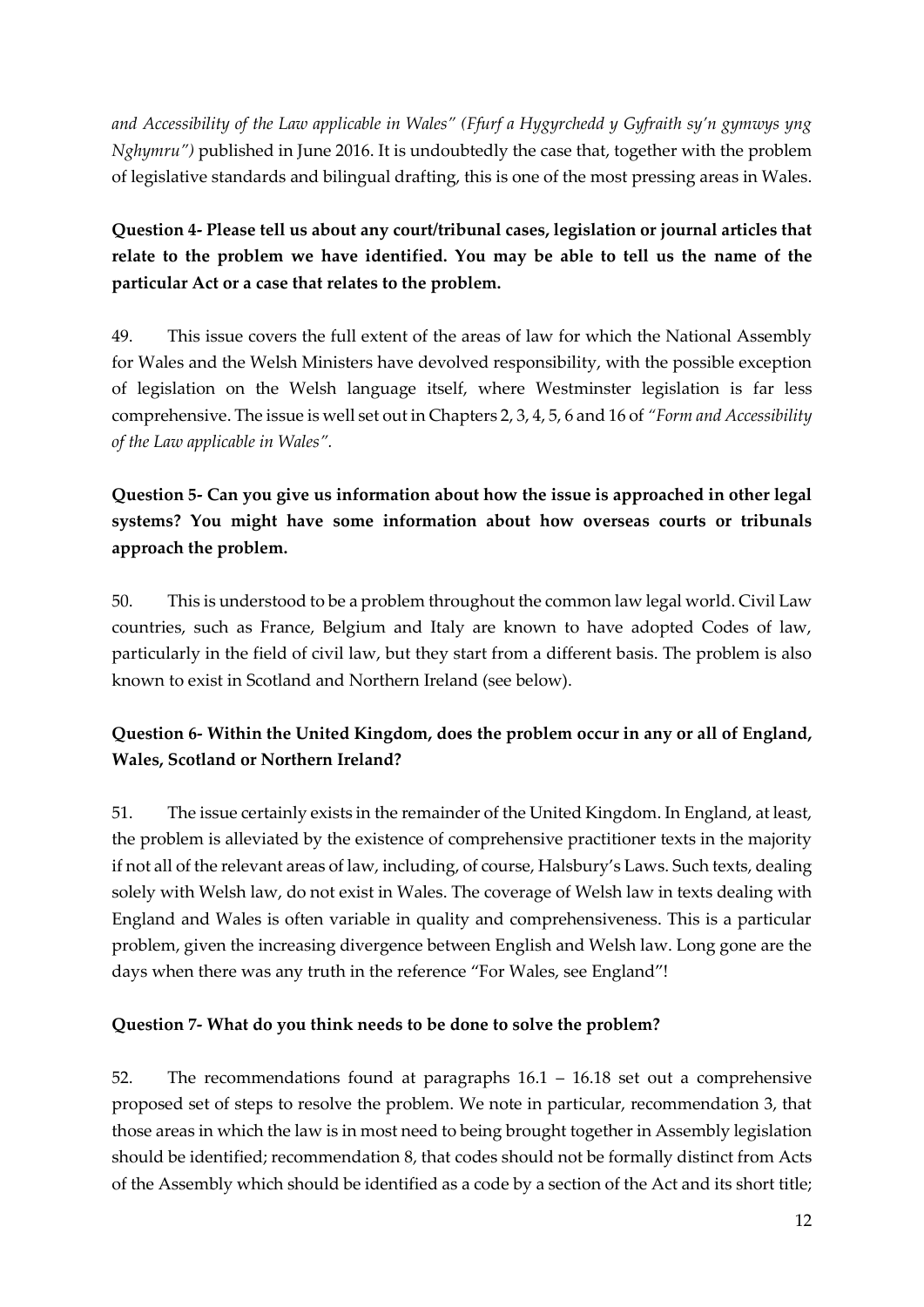recommendation 9, that codes should be preserved by a rule that where there is a code in place, further legislation within the subject area should only take effect by way of amending the code; recommendation 12, that when secondary legislation is amended, the updated text of the statutory instrument should then be laid before the National Assembly, rather than an amending statutory instrument; and recommendation 14, that the Welsh Government should institute regular programmes of codification.

### **Question 8- What is the scale of the problem? This might include information about the number of people affected this year or the number of cases which were heard in a court or tribunal over a particular period.**

53. This is very difficult to quantify. Suffice it to say that the problem concerns virtually every single area of law devolved to the National Assembly for Wales and in which the Welsh Ministers either initiate legislation or implement policy steps. As a result, virtually every case coming before the courts or tribunals in Wales, which concern provisions of Welsh law, will encounter the problem. The most obvious areas of law are perhaps education, social care, waste and the environment, town and country planning and local government. It is understood that the Law Commission already has under way a planning paw project which is designed to produce the first codification Bill, and which could ultimately lead to a Single Act of the National Assembly for Wales which would then stand as the only primary piece of legislation on the subject of planning law in Wales. It is hoped that others will soon follow.

**Question 9- What would be the benefits of reform? In particular, can you identify any:** 

- **economic benefits (costs of the problem that would be saved by reform);**
- **or other benefits, such as societal or environmental benefits?**

**For example, if the problem is one which must usually be resolved in court, court fees might be payable; this money might be saved if the problem was reformed. If it involves consulting a solicitor or barrister, legal costs might be relevant. Or, if the problem was one which caused significant costs to businesses, you might be able to tell us how much time or money businesses would save.**

54. Some detail of the present cost of inaccessibility if given at paragraphs 1.50 – 1.58 of *"Form and Accessibility of the Law applicable in Wales".* Thus, if it is difficult to find out what the law is, it will take longer to carry out a piece of legal research. It may be nigh on impossible or at least disproportionately expensive for a citizen to find the law, which could deter the just resolution of legal disputes. IT has also been suggested that a lack of clarity as to what the law is can contribute to a tendency against bolder more imaginative decision making. Needless errors can occur. Clearly legal disputes would be unlikely to be lessened simply by virtue of the law in Wales being more readily accessible, but it would surely reduce the cost of litigating such disputes and would perhaps facilitate early settlement of disputes.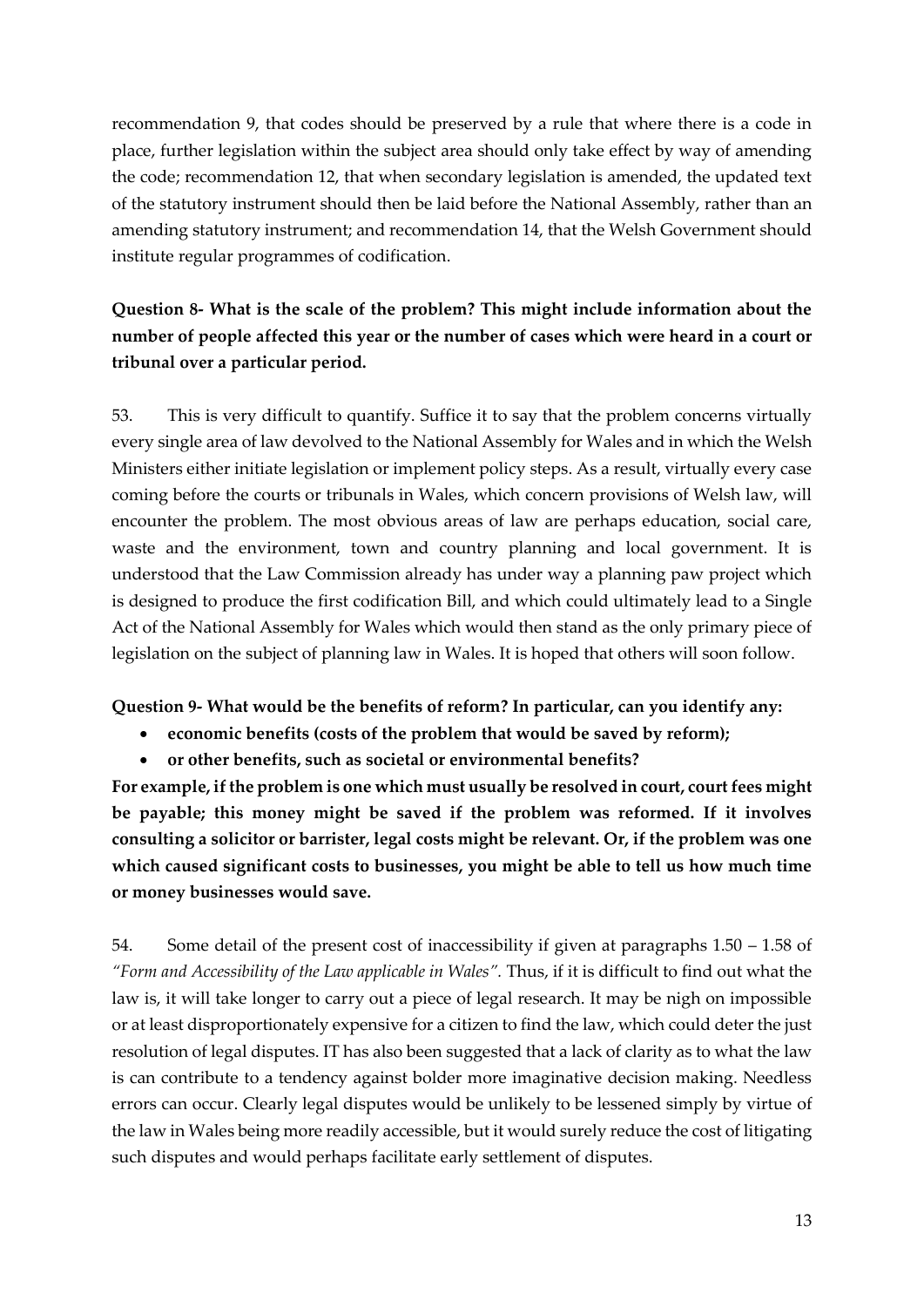**Question 10- If this area of the law is reformed, can you identify what the costs of reform might be? The costs of reform might include, for example, the cost of the legal profession and judiciary undertaking training to learn about a new statute.**

55. See the response to Q 9 above

**Question 11- Does the problem affect certain groups in society, or particular areas of the country, more than others? If so, what are those groups or areas? As an example, if the law relates to agricultural land, it might affect farmers and their families more than the general population.**

56. See the response to Q 8 above.

**Question 12- In your view, why is the Law Commission the appropriate body to undertake this work, as opposed to, for example, a Government department, Parliamentary committee, or a non-Governmental organisation?**

57. Because of the extensive work already undertaken in consulting upon and then reporting in *"Form and Accessibility of the Law applicable in Wales".*

**Question 13- Have you been in touch with any part of the Government (either central or local) about this problem? What did they say?**

58. The National Assembly for Wales' Constitutional and Legislative Affairs Committee held an Inquiry into the issue of "*Making Laws for Wales*" and published its report in October 2015.

**Question 14- Is any other organisation such as the Government or a non-Governmental group currently considering this problem? Have they considered it recently? If so, please give us the details of their investigation of this issue, and why you think the Law Commission should also look into the problem.**

59. See the response to Q 12 and Q 13 above.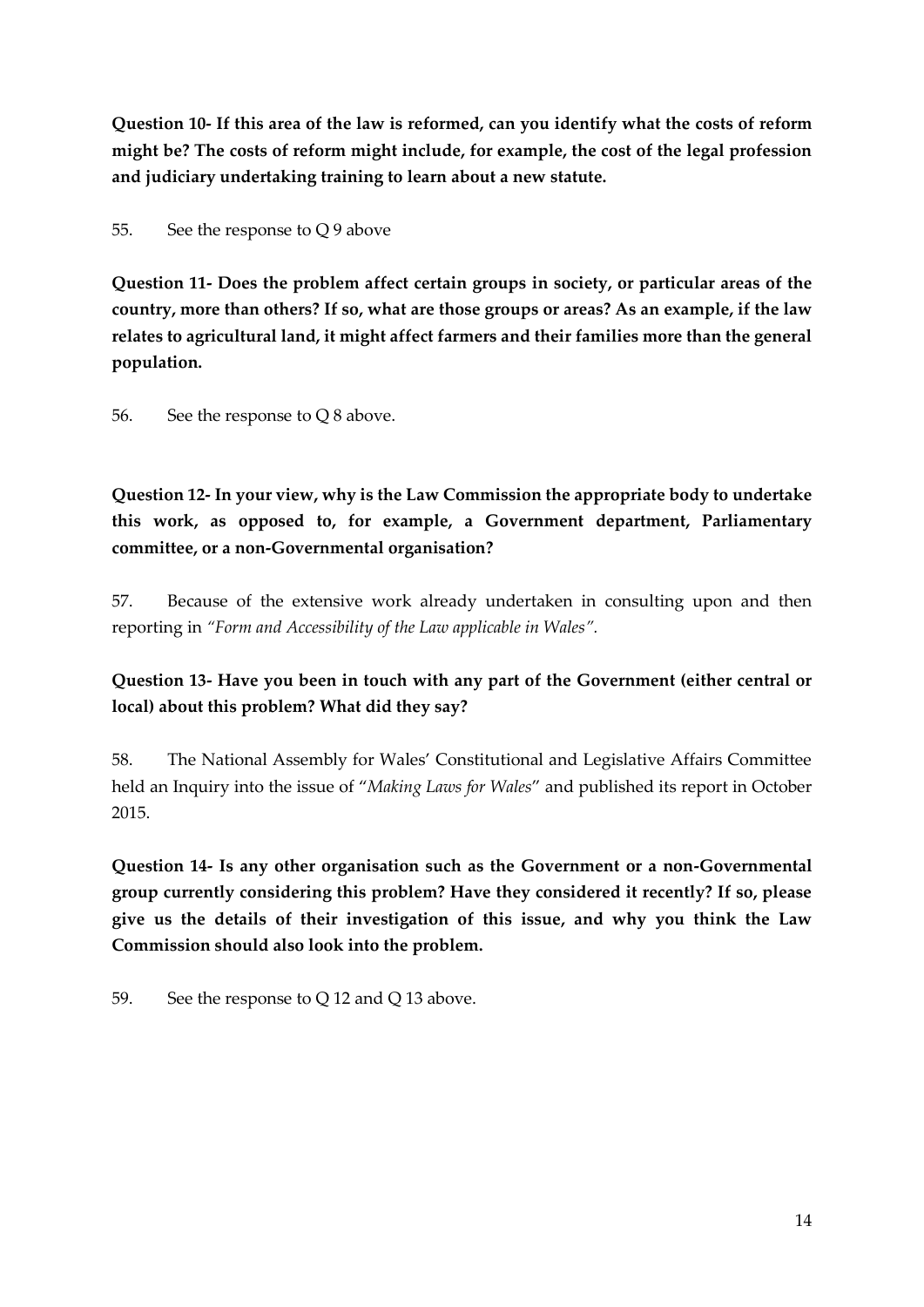#### <span id="page-14-0"></span>**Confiscation**

**Question 1- Which of the Law Commission's project suggestions do you wish to comment on?** 

#### 60. Confiscation

**Question 2- Can you give an example of how the issue highlighted causes problems in practice?**

**For example, if you are a solicitor or barrister, you might describe how the issue affects your clients.**

61. The question posed by the Law Commission is a broad one, for good reason. There are a number of aspects of the confiscation regime that would benefit from consideration. The principal areas of interest / concern are set out below:

#### a. The lack of discretion at the stage of making the confiscation order.

Two illustrations of potential unfairness will suffice, both concerning the way in which the court is required to determine a defendant's ability to meet a confiscation order. First, debts owed to unsecured creditors are not taken into account when valuing a defendant's assets. While a recent modification to s.6(5) of POCA, following the judgement of the Supreme Court in R. v. Waya, makes it plain that the court is required not to make orders that constitute a disproportionate interference with a defendant's rights under Article 1 of the First Protocol to the ECHR, this has not removed the prospect of injustice in many cases - defendants may owe significant sums to unsecured creditors and have some modest equity in the family home, but only the latter of these is taken into account when considering their ability to pay a confiscation order. Secondly, the "tainted gifts" provisions  $(s.9(1)(b)$ , as defined by s.77) are also capable of generating unfairness by requiring a court to evaluate a defendant's ability to pay a confiscation order by including assets over which he has relinquished control and which in some cases no longer exist - in a recent case at first instance a court was required to count a gift that a defendant had made to charity as part of his assets.

#### b. The operation of the s.10 assumptions

The requirement (under s.10) that a court assume that a defendant identified as having a "criminal lifestyle" has obtained all property passing through his hands over a six year period, and met all expenditure over that period, from the proceeds of crime, subject to his discharging a reverse burden of proof or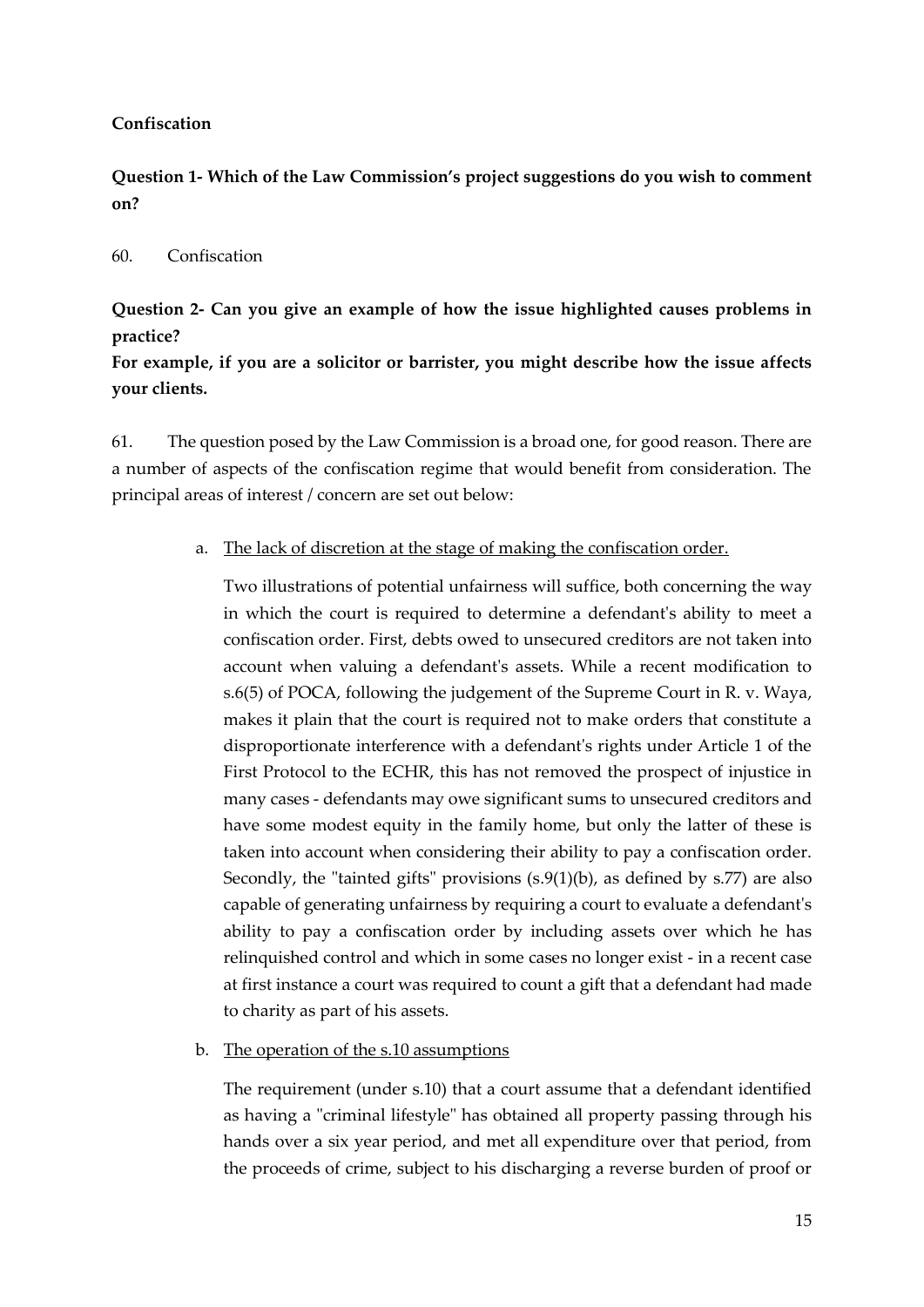the establishment of "a serious risk of injustice" arguably sets the bar too high against defendants who do not in any meaningful sense of the word have a criminal lifestyle.

c. The lack of discretion at the enforcement stage

The absence of discretion afforded to magistrates at the enforcement stage means that orders can go unfulfilled indefinitely, while constantly accruing interest. Once a defendant has served a sentence in default of payment of a confiscation order, and assuming there are no assets against which to attach any property-based orders, the court's enforcement powers are limited; equally, unlike fines, confiscation orders remain payable once the default term is served and cannot simply be remitted.

It is uncontroversial that the courts need the power to make robust financial orders against individuals who have benefited from their criminal conduct. However, the lack of ability to depart from the literal operation of the law in appropriate cases undermines the wider merits of the regime - not least because one of the consequences of this is a stark contrast between the sums ordered to be paid to the court and the sums in fact paid.

#### d. The position of third parties

There is also a separate, discrete issue that might merit consideration, arising out of the way in which third party interests in property are determined. While the Crown Court has recently been given power (under the new s.10A of POCA) to receive representations from third parties claiming interests in property held by the defendant, a criminal court is not perhaps the most natural forum for what may involve complicated disputes of property law. Indeed, the Explanatory Note to the Serious Crime Act 2015, which introduced s.10A, makes it plain that judges should consider carefully whether their expertise in property law is sufficiently developed to justify their embarking on a s.10A enquiry. Outside of s.10A, third parties are reliant upon either (i) the appointment of a receiver in the criminal enforcement proceedings (which is costly and comes very late on in the process); (ii) the making of a property adjustment order under the Matrimonial Causes Act 1973 (which will of course only apply to divorcing couples); or (iii) a determination of benefit under TLATA. Both of the latter routes would at present require the parties to visit a separate court, adding to the complexity and uncertainty in this area.

**Question 3- What priority should we give to this issue compared with the other issues we have identified, and any other law reform proposals you have made?**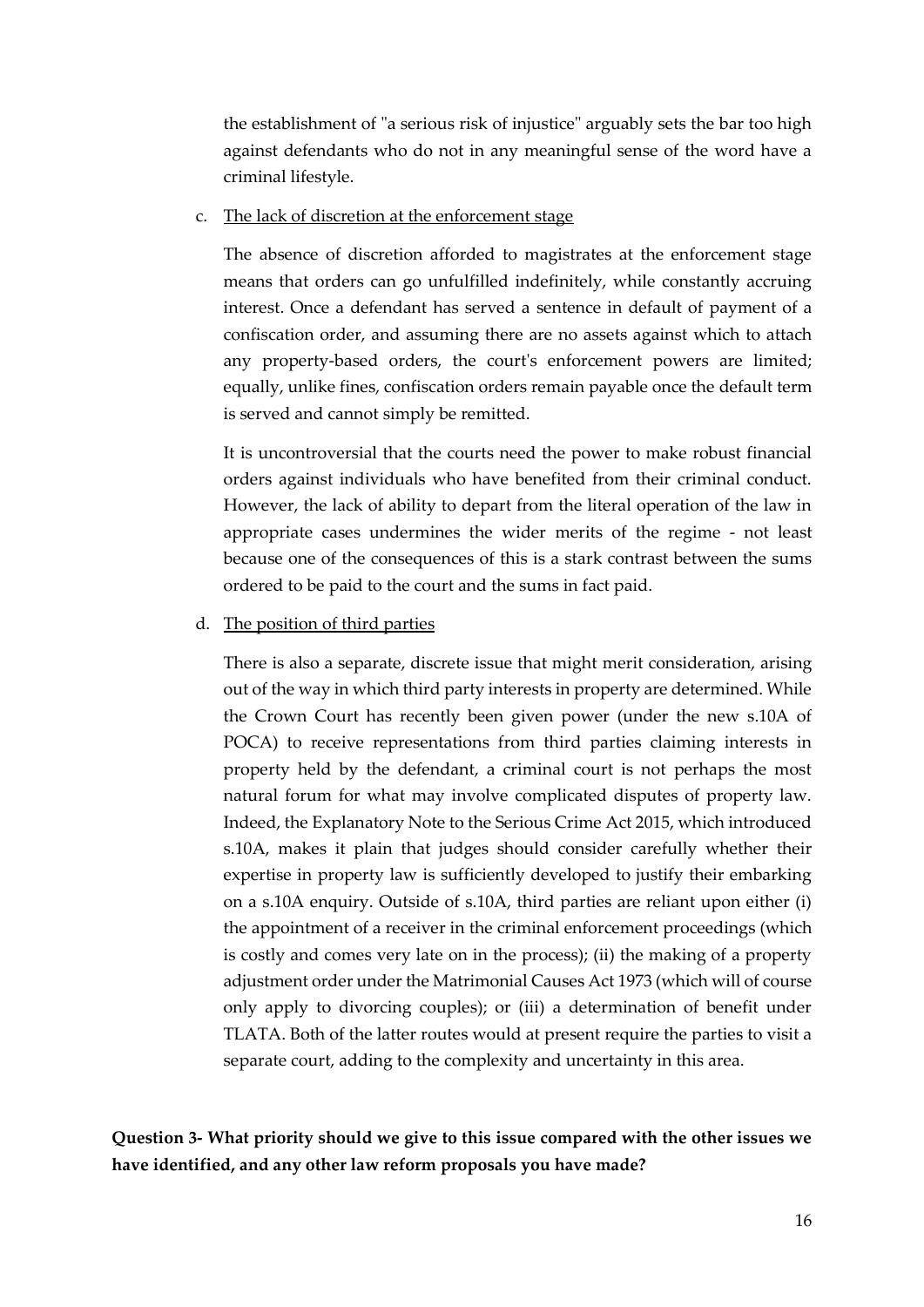62. In the context of criminal practice, the issues arising out of the present confiscation regime are wide-ranging and pervasive, and deserve serious attention.

### **Question 4- Please tell us about any court/tribunal cases, legislation or journal articles that relate to the problem we have identified.**

**You may be able to tell us the name of the particular Act or a case that relates to the problem.**

63. The governing statute is the Proceeds of Crime Act 2002, most recently (and substantially) amended by the Serious Crime Act 2015. Caselaw dealing with the various issues identified above includes:

- R. v. Waya [2013] 1 AC 294
- R v Johnson (Beverley) [2016] EWCA Crim 10

**Question 5- Can you give us information about how the issue is approached in other legal systems? You might have some information about how overseas courts or tribunals approach the problem.**

64. No comment.

**Question 6- Within the United Kingdom, does the problem occur in any or all of England, Wales, Scotland or Northern Ireland?**

65. No comment.

#### **Question 7- What do you think needs to be done to solve the problem?**

66. Potential reforms could include the very simple mechanism of including a discretion or safety valve at both the stage of making a confiscation order and at the enforcement stage, or widening the test for the disapplication of the s.10 assumptions to require merely "some" risk of injustice.

67. At the enforcement stage, as well as the introduction of a discretion to remit the outstanding liability (modelled on that relating to fines) it might be worth questioning whether it is appropriate to continue to charge interest on unpaid sums after a term of imprisonment in default has been served - the outstanding sum can increase at a quicker rate than the rate of repayment, giving the misleading impression (when the figures are considered globally) that defendants are continuing to benefit from their criminal conduct when in fact they may have served time in prison in default of payment and be continuing to pay against the original order.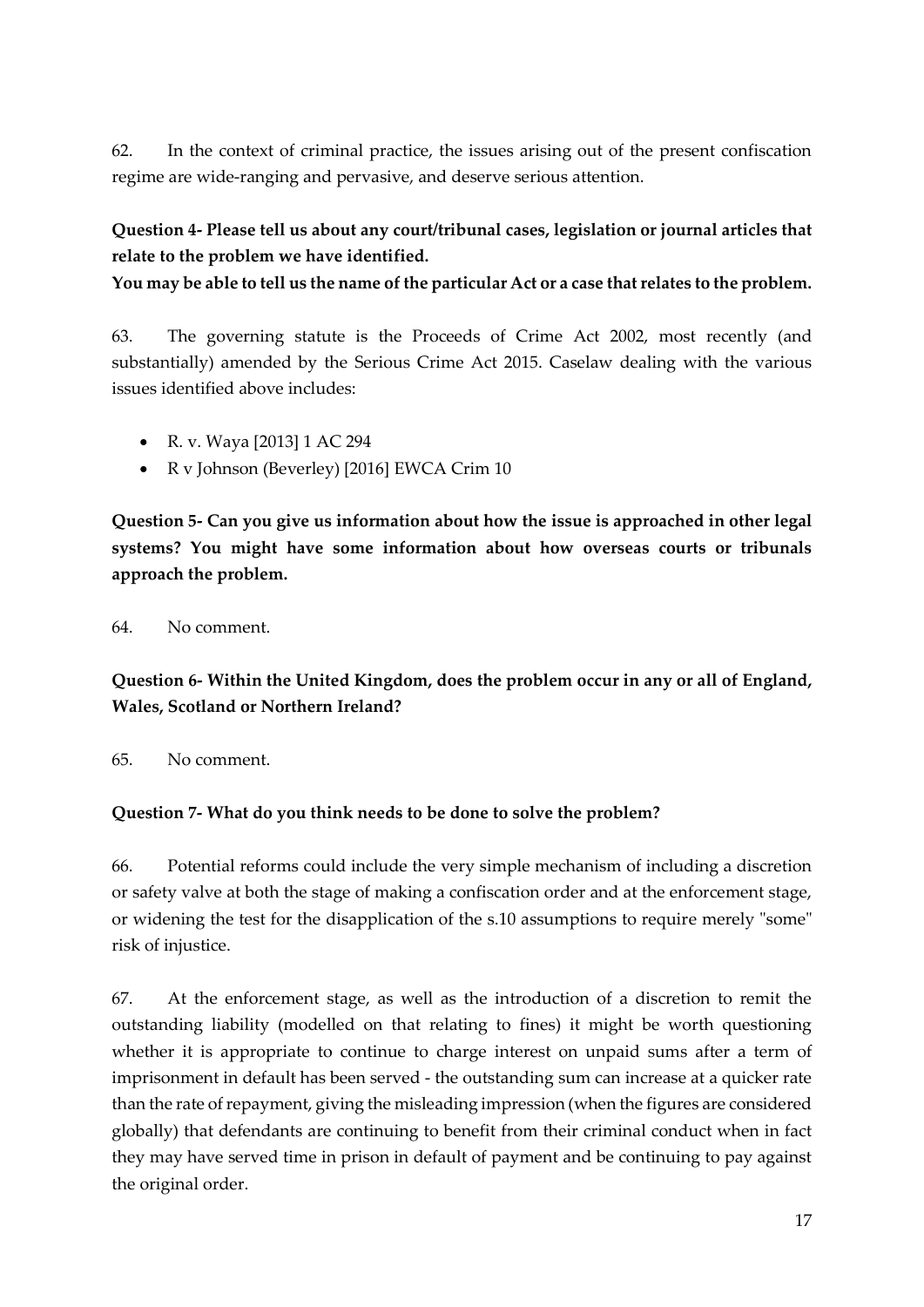68. At the more radical end of the spectrum of possible reforms, more complicated cases relating to the interests of third parties could be diverted to a free-standing (and perhaps occasional) Confiscation Court with both civil and criminal powers. The allocation process could be akin to the exercise undertaken to determine which track civil cases run on.

#### **Question 8- What is the scale of the problem?**

**This might include information about the number of people affected this year or the number of cases which were heard in a court or tribunal over a particular period.**

69. The scale of the problem is significant. As is noted in the Law Commission's proposal: "Figures published by the National Audit Office in December 2013 estimated the total annual cost of court hearings and appeals on confiscation orders to be £31.8 million, and the cost of enforcement of such orders to be £3.2 million."

70. Further, recent figures (from a report of the Home Affairs Committee dated July 2016 - [https://www.parliament.uk/business/committees/committees-a-z/commons-select/home](https://www.parliament.uk/business/committees/committees-a-z/commons-select/home-affairs-committee/inquiries/parliament-2015/proceeds-of-crime/)[affairs-committee/inquiries/parliament-2015/proceeds-of-crime/\)](https://www.parliament.uk/business/committees/committees-a-z/commons-select/home-affairs-committee/inquiries/parliament-2015/proceeds-of-crime/) show that the extent of unpaid confiscation orders is significant. Despite a reduction in the number of confiscation orders being made, it found that the total debt figure outstanding from confiscation orders currently stands at £1.61 billion. Of this figure, it was estimated that only 10% can realistically be collected

**Question 9- What would be the benefits of reform? In particular, can you identify any:** 

- **economic benefits (costs of the problem that would be saved by reform); or**
- **other benefits, such as societal or environmental benefits?**

**For example, if the problem is one which must usually be resolved in court, court fees might be payable; this money might be saved if the problem was reformed. If it involves consulting a solicitor or barrister, legal costs might be relevant. Or, if the problem was one which caused significant costs to businesses, you might be able to tell us how much time or money businesses would save.**

71. There would be a clear economic benefit in reforming the law so as to better target the proceeds of crime and reduce the costs of enforcement. Similarly, there would be societal benefits, most notably public confidence in the ability of the government and law enforcement agencies to properly punish and de-incentivise financial and drug-related crime.

**Question 10- If this area of the law is reformed, can you identify what the costs of reform might be?**

**The costs of reform might include, for example, the cost of the legal profession and judiciary undertaking training to learn about a new statute.**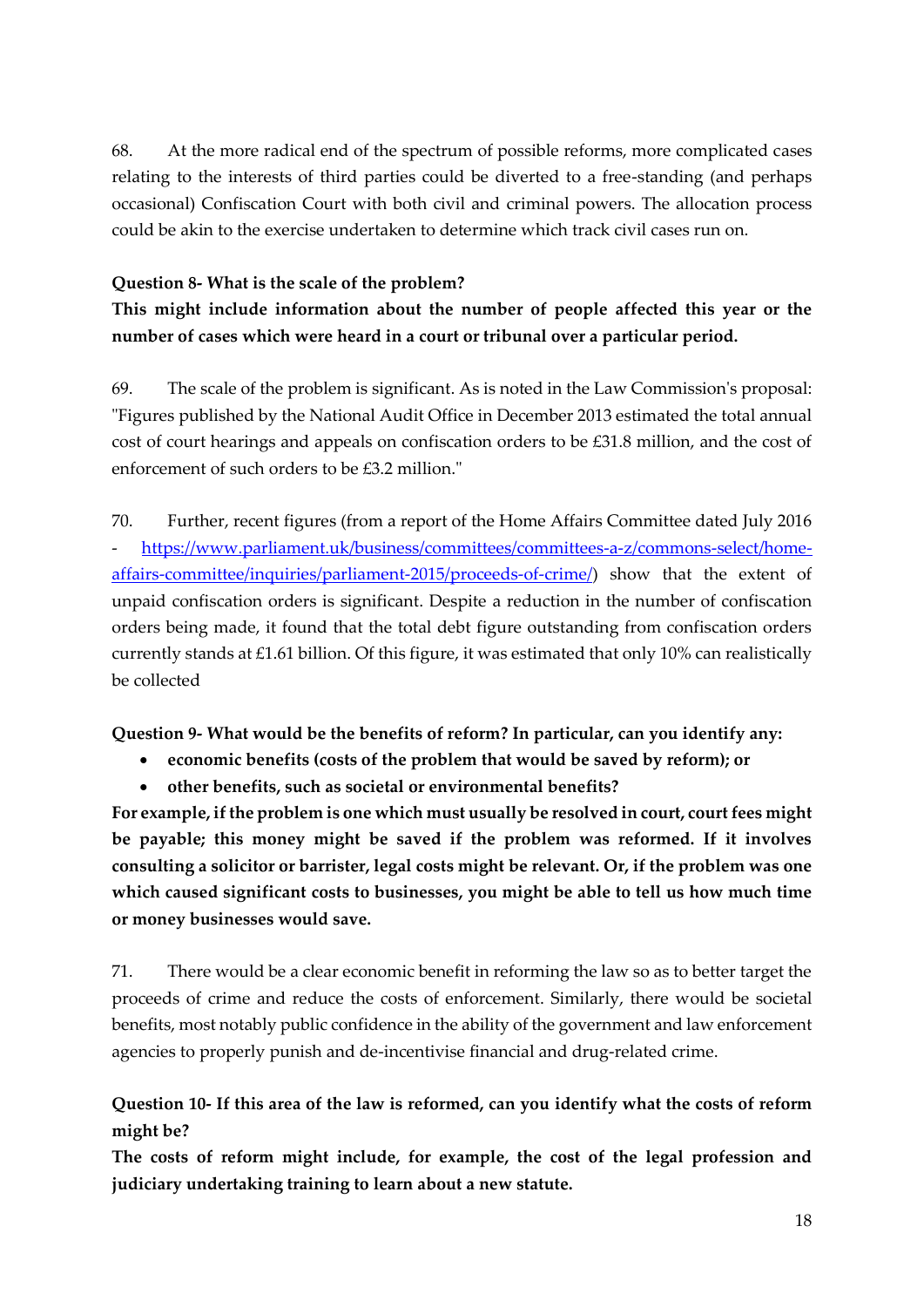72. That depends on the scope of any reforms. If a conservative approach is adopted, which merely amends some of the central provisions of POCA - for example by introducing an element of discretion into the process both of the making and enforcement of confiscation orders - then the most obvious direct cost will be re-training of judges and lawyers, which ought not to be particularly significant. However, if a more progressive approach is adopted - for example the establishment of a separate specialist Confiscation Court, combining the ability to make confiscation orders and to enforce them both against people and property, the costs will inevitably be greater. The advantages of a combined court, with the expertise and power to make orders relating to third party interests in property (for example under s.14 TLATA) may in time outweigh any costs of establishment, particularly if enforcement of orders against both individuals and property can be dealt with by the same court that makes the confiscation order

**Question 11- Does the problem affect certain groups in society, or particular areas of the country, more than others? If so, what are those groups or areas? As an example, if the law relates to agricultural land, it might affect farmers and their families more than the general population.**

73. No.

**Question 12- In your view, why is the Law Commission the appropriate body to undertake this work, as opposed to, for example, a Government department, Parliamentary committee, or a non-Governmental organisation?**

74. What is required is consideration of whether or not root-and-branch reform of the way in which the courts' confiscation powers operate is needed, or whether on the other hand a number of small but important tweaks would suffice to remedy the principal deficiencies. The Law Commission is best placed to obtain, collate and analyse input from a wide range of stakeholders, including judges, the legal professions (not only criminal practitioners but also those who practice in property and matrimonial law), and law enforcement agencies.

**Question 13- Have you been in touch with any part of the Government (either central or local) about this problem? What did they say?**

75. No.

**Question 14- Is any other organisation such as the Government or a non-Governmental group currently considering this problem? Have they considered it recently? If so, please give us the details of their investigation of this issue, and why you think the Law Commission should also look into the problem.**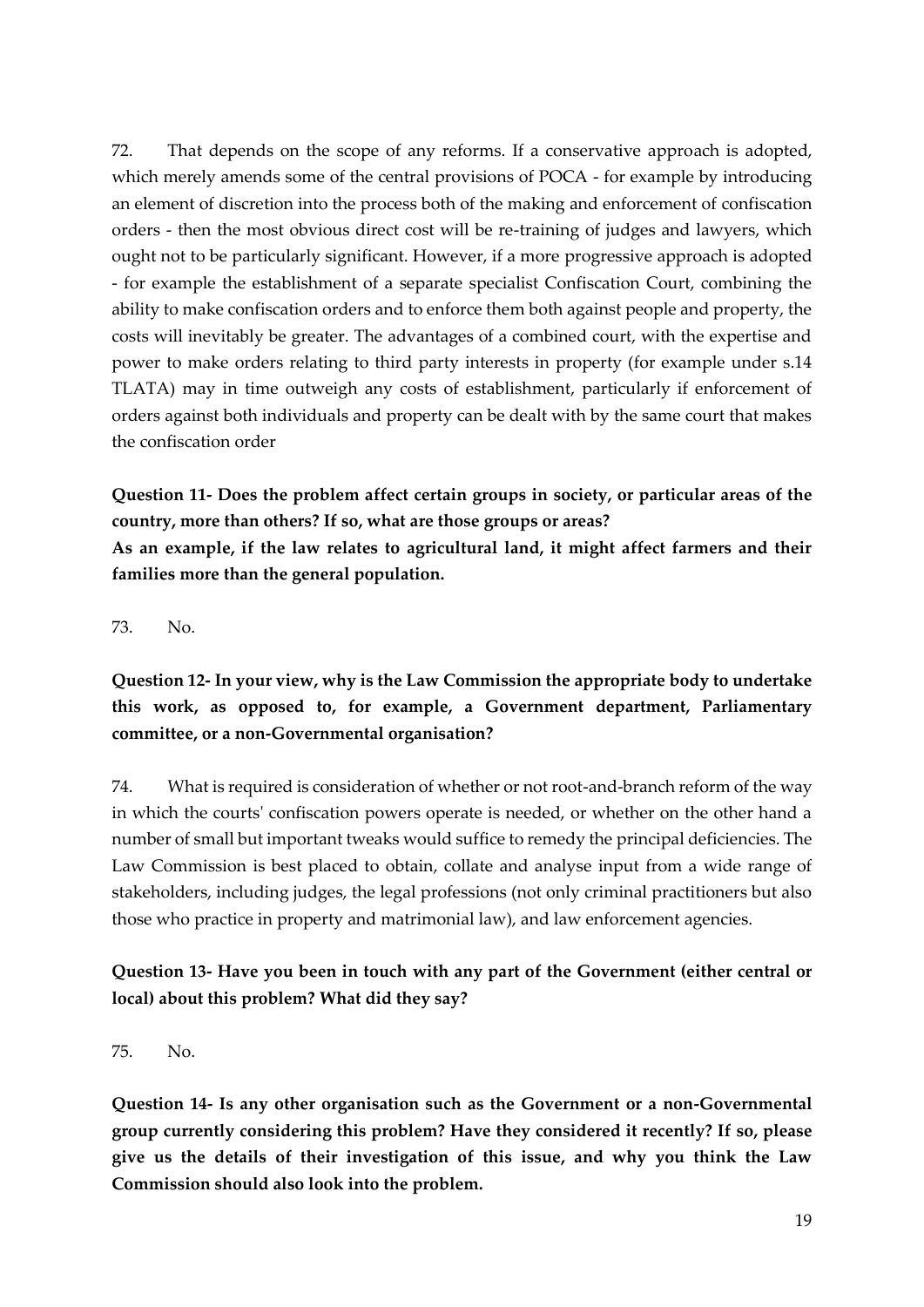76. Not that we are aware of. As noted above, POCA was recently amended by the SCA 2015 which included among other reforms the ability for courts to make binding determinations in relation to third party interests in property (under the new s.10A) and the ability to decline to make a confiscation order in circumstances where to do so would be a disproportionate interference with a defendant's property rights under A1P1 of the ECHR. However, while both of these reforms are welcome, the "proportionality" test falls some way short of a full discretion. And a number of issues with s.10A have already been identified by practitioners, notably an understandable refusal on the part of some Crown Court judges to become involved in what amounts to civil litigation, and the lack of public funding for third parties within the criminal confiscation regime.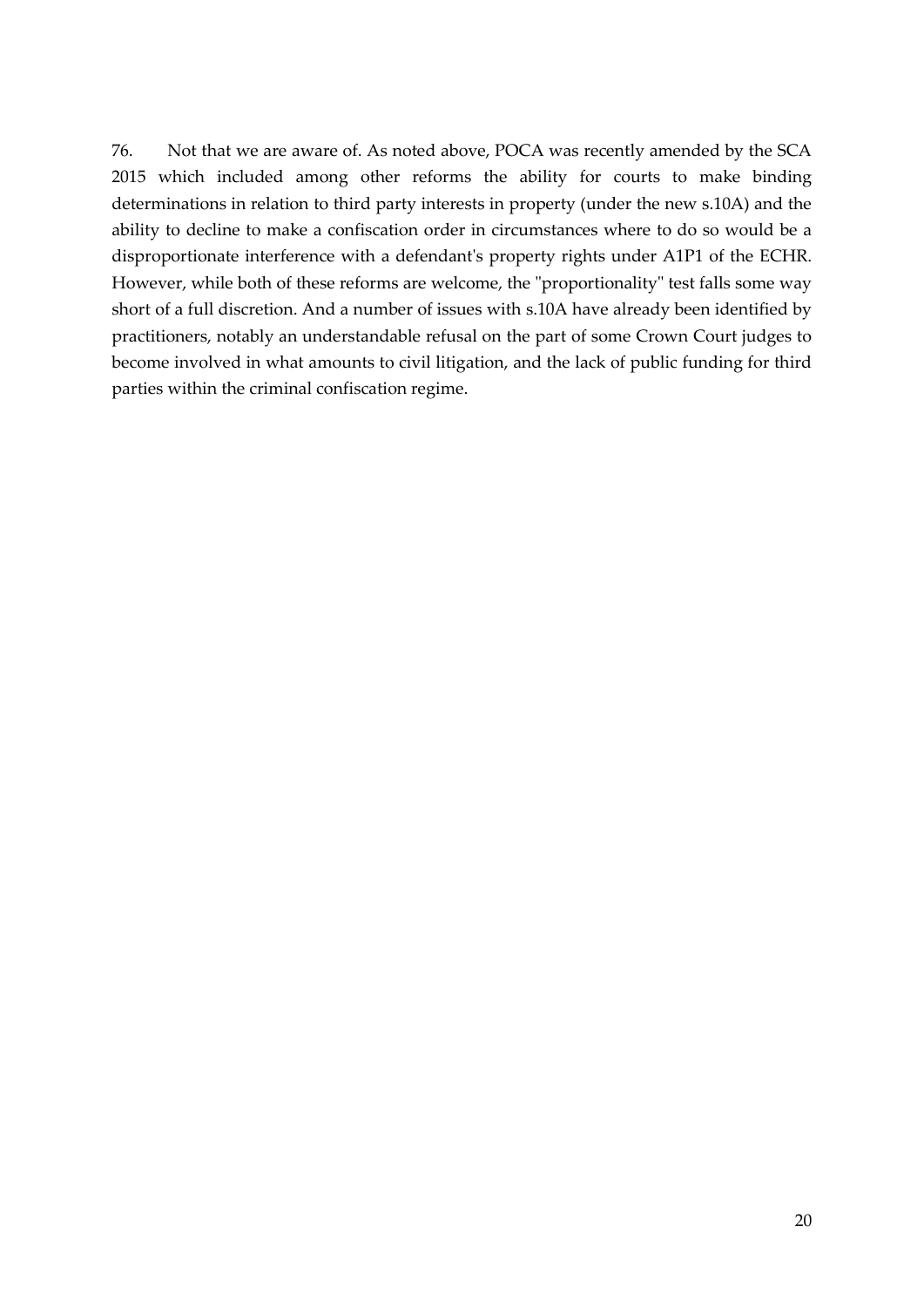#### <span id="page-20-0"></span>**Inquiries**

**Question1- Which of the Law Commission's project suggestions do you wish to comment on?** 

#### 77. Inquiries

**Question 2- Can you give an example of how the issue highlighted causes problems in practice?**

**For example, if you are a solicitor or barrister, you might describe how the issue affects your clients.**

78. We will focus on inquiries held under the Inquiries Act 2005 (IA 2005) and Inquiry Rules 2006 (IR 2006), although problems facing statutory inquiries have also affected nonstatutory or ad hoc inquiries.

79. The significance of inquiries is apparent from section 1, IA 2005 which empowers a Minister to institute an inquiry into matters of public concern. Inquiries are therefore held into some of the particularly important matters of the day and the public inquiry system is now arguably an important part of the fabric of the UK constitution. In such circumstances, it will be important that a considered report containing recommendations is produced by a demonstrably independent inquiry within a relatively short period of time. Where there are concerns about the independence of the inquiry panel or inquiry reports are delayed, there is a real danger that the public will lose faith in the individual inquiries concerned and ultimately with the public inquiry system.

80. We are assisted by the post-legislative scrutiny given to IA 2005 and IR 2006 (see details given in answer to Q4), which we suggest should be the starting point for Law Commission consideration of the inquiries project. The Bar Council would suggest that particular focus be given to two issues: [a] Maxwellisation, as already identified by the Law Commission; and [b] inquiry independence.

> a. Maxwellisation: The Law Commission has identified the main concern with the procedure mandated by Rule 13 of IR 2006, which requires an inquiry chair to send a warning letter where a report may include significant criticism about a person and to give that person reasonable opportunity to respond to it. Rules 14-15 contain further relevant provisions. There is now good evidence that the warning letter process adds considerably to the cost and duration of inquiries. By way of example, Sir Robert Francis QC has said that it had unnecessarily added six months to the work of his Mid Staffordshire NHS Foundation Trust Inquiry. Sir Brian Leveson and Robert Jay QC (subsequently appointed as a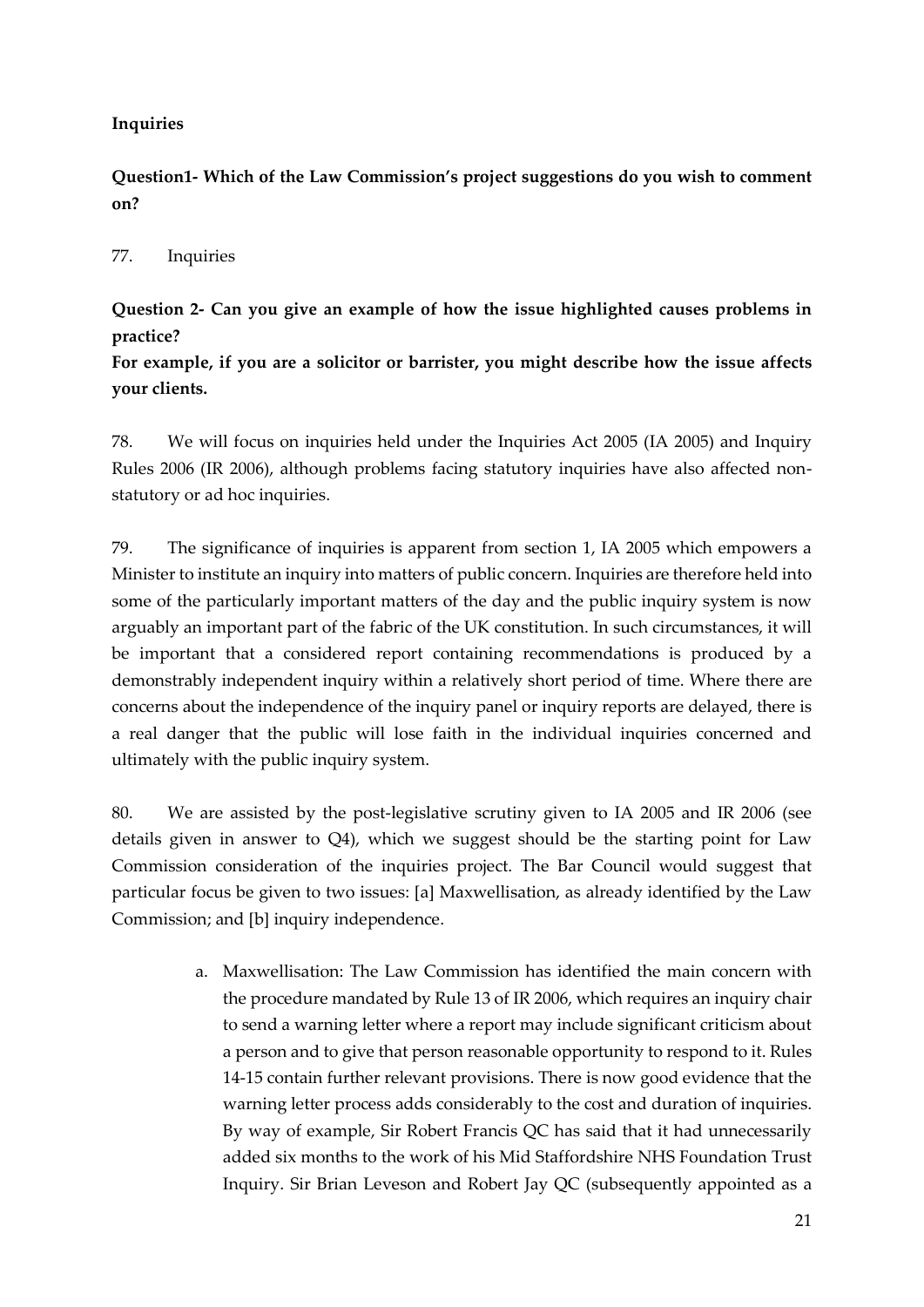High Court judge), Chair and Counsel to the Leveson Inquiry, have said that the complex process took an inordinate time to complete. Most recently, it has been suggested that the non-statutory Iraq Inquiry was substantially lengthened by the Maxwellisation process, with much public opprobrium as a result. There is also a strong argument that fairness does not require that a warning letter process take place. Once a fair hearing has been given to witnesses in a court of law, the rules of natural justice do not then require the judge to present a draft judgment on which the parties are entitled to comment before the judge hands down the final decision. Lord Pannick has observed that: "If that is right in a court of law, it is all the more so when we are talking about the report of an inquiry – which, however important, imposes no criminal or civil liability on anyone" (during discussion in the House of Lords in 2015, details of which are given in answer to Q4). As the Law Commission has already observed, the Select Committee on the IA 2005 recommended in 2014 that rules 13-15, IR 2006 should be revoked and replaced with a more flexible arrangement.

b. Inquiry independence: The early focus of concern in relation to IA 2005 related to powers given to ministers, particularly those to restrict public attendance at an inquiry, to withhold material from it or to withhold material from a report (see primarily sections 19-20 and 25). The Select Committee on the IA 2005 acknowledged that the relevant provisions had not in fact resulted in the predicted collapse in public confidence in IA 2005 inquiries but nonetheless recommended that the Act should be amended to restrict the ministers' powers in this area. The government subsequently rejected most of these recommendations. The Bar Council suggests that this is an area that could now usefully be reconsidered and reviewed, particularly in light of the experience at inquiries such as the Litvinenko Inquiry and the ongoing Undercover Policing Inquiry, both involving the consideration of sensitive material.

#### **Question 3- What priority should we give to this issue compared with the other issues we have identified, and any other law reform proposals you have made?**

81. The significance of public inquiries is addressed above together with the potential impact of issues such as Maxwellisation. The Bar Council has not attempted to assess the respective priorities of the identified issues.

#### **Question 4- Please tell us about any court/tribunal cases, legislation or journal articles that relate to the problem we have identified.**

**You may be able to tell us the name of the particular Act or a case that relates to the problem.**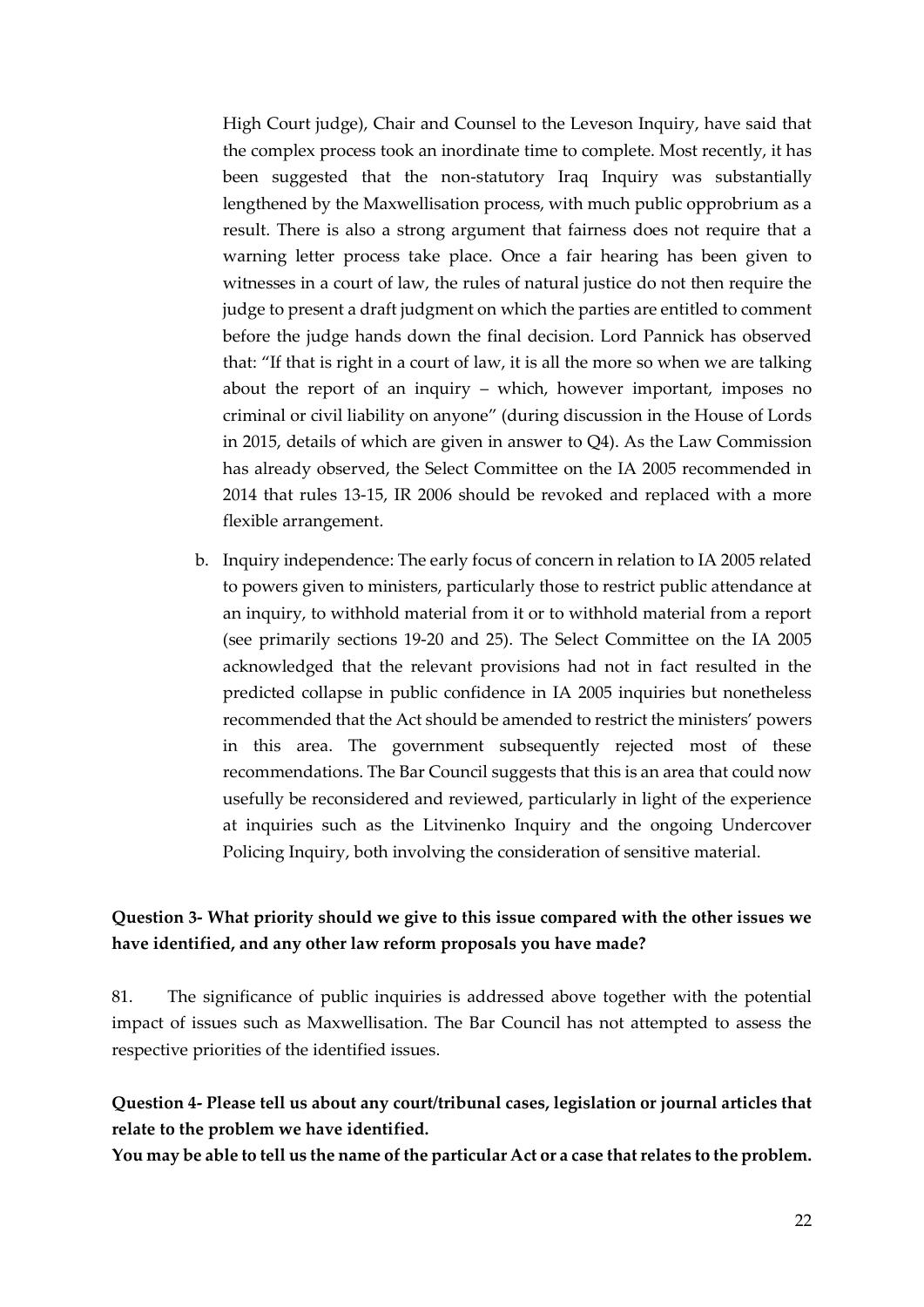- a. Inquiries Act 2005 and Inquiry Rules 2006.
- b. Memorandum to the Justice Select Committee: Post-Legislative Assessment of the Inquiries Act 2005, October 2010, Cm 7943 [https://www.justice.gov.uk/downloads/publications/moj/2010/Post-](https://www.justice.gov.uk/downloads/publications/moj/2010/Post-Legislative-Assessment-Inquiries-Act.pdf)[Legislative-Assessment-Inquiries-Act.pdf](https://www.justice.gov.uk/downloads/publications/moj/2010/Post-Legislative-Assessment-Inquiries-Act.pdf)
- c. The Inquiries Act 2005: post-legislative scrutiny, Select Committee on the Inquiries Act 2005, 11 March 2014, HL Paper 143 [http://www.publications.parliament.uk/pa/ld201314/ldselect/ldinquiries/143/](http://www.publications.parliament.uk/pa/ld201314/ldselect/ldinquiries/143/143.pdf) [143.pdf](http://www.publications.parliament.uk/pa/ld201314/ldselect/ldinquiries/143/143.pdf)
- d. Government Response to the Report of the House of Lords Select Committee on the Inquiries Act 2005, June 2014, Cm 8903 [https://www.parliament.uk/documents/lords](https://www.parliament.uk/documents/lords-committees/InquiriesAct2005/Cm8903_Government%20response%20to%20HL%20Committee%20on%20the%20Inquiries%20Act%202005_260614_TSO_Print.pdf)[committees/InquiriesAct2005/Cm8903\\_Government%20response%20to%20H](https://www.parliament.uk/documents/lords-committees/InquiriesAct2005/Cm8903_Government%20response%20to%20HL%20Committee%20on%20the%20Inquiries%20Act%202005_260614_TSO_Print.pdf) [L%20Committee%20on%20the%20Inquiries%20Act%202005\\_260614\\_TSO\\_Pri](https://www.parliament.uk/documents/lords-committees/InquiriesAct2005/Cm8903_Government%20response%20to%20HL%20Committee%20on%20the%20Inquiries%20Act%202005_260614_TSO_Print.pdf) [nt.pdf](https://www.parliament.uk/documents/lords-committees/InquiriesAct2005/Cm8903_Government%20response%20to%20HL%20Committee%20on%20the%20Inquiries%20Act%202005_260614_TSO_Print.pdf)
- e. Inquiries Act 2005 (Select Committee Report) Motion to Take Note, Lords Hansard 19 March 2015 [http://www.publications.parliament.uk/pa/ld201415/ldhansrd/text/150319-](http://www.publications.parliament.uk/pa/ld201415/ldhansrd/text/150319-0001.htm) [0001.htm](http://www.publications.parliament.uk/pa/ld201415/ldhansrd/text/150319-0001.htm)
- f. Public Inquiries: getting at the truth, Nicholas Griffin QC and Peter Watkin Jones, Law Society Gazette 22 June 2015 [http://www.lawgazette.co.uk/law/practice-points/public-inquiries-getting-at](http://www.lawgazette.co.uk/law/practice-points/public-inquiries-getting-at-the-truth/5049449.fullarticle)[the-truth/5049449.fullarticle](http://www.lawgazette.co.uk/law/practice-points/public-inquiries-getting-at-the-truth/5049449.fullarticle)
- g. Review of Maxwellisation in public Inquiries, Treasury Committee, ongoing [https://www.parliament.uk/business/committees/committees-a-z/commons](https://www.parliament.uk/business/committees/committees-a-z/commons-select/treasury-committee/inquiries1/parliament-2015/maxwellisation-16-17/)[select/treasury-committee/inquiries1/parliament-2015/maxwellisation-16-17/](https://www.parliament.uk/business/committees/committees-a-z/commons-select/treasury-committee/inquiries1/parliament-2015/maxwellisation-16-17/)
- h. Letter from Caroline Dinenage MP (Ministry of Justice) to Lord Sewel CBE, 21 July 2015 [https://www.parliament.uk/documents/lords](https://www.parliament.uk/documents/lords-committees/liaison/Inquiries-Act-2005-Committee-follow-up.pdf)[committees/liaison/Inquiries-Act-2005-Committee-follow-up.pdf](https://www.parliament.uk/documents/lords-committees/liaison/Inquiries-Act-2005-Committee-follow-up.pdf)

**Question 5- Can you give us information about how the issue is approached in other legal systems? You might have some information about how overseas courts or tribunals approach the problem.**

82. The Bar Council has not conducted research into the approach in legal systems outside the UK.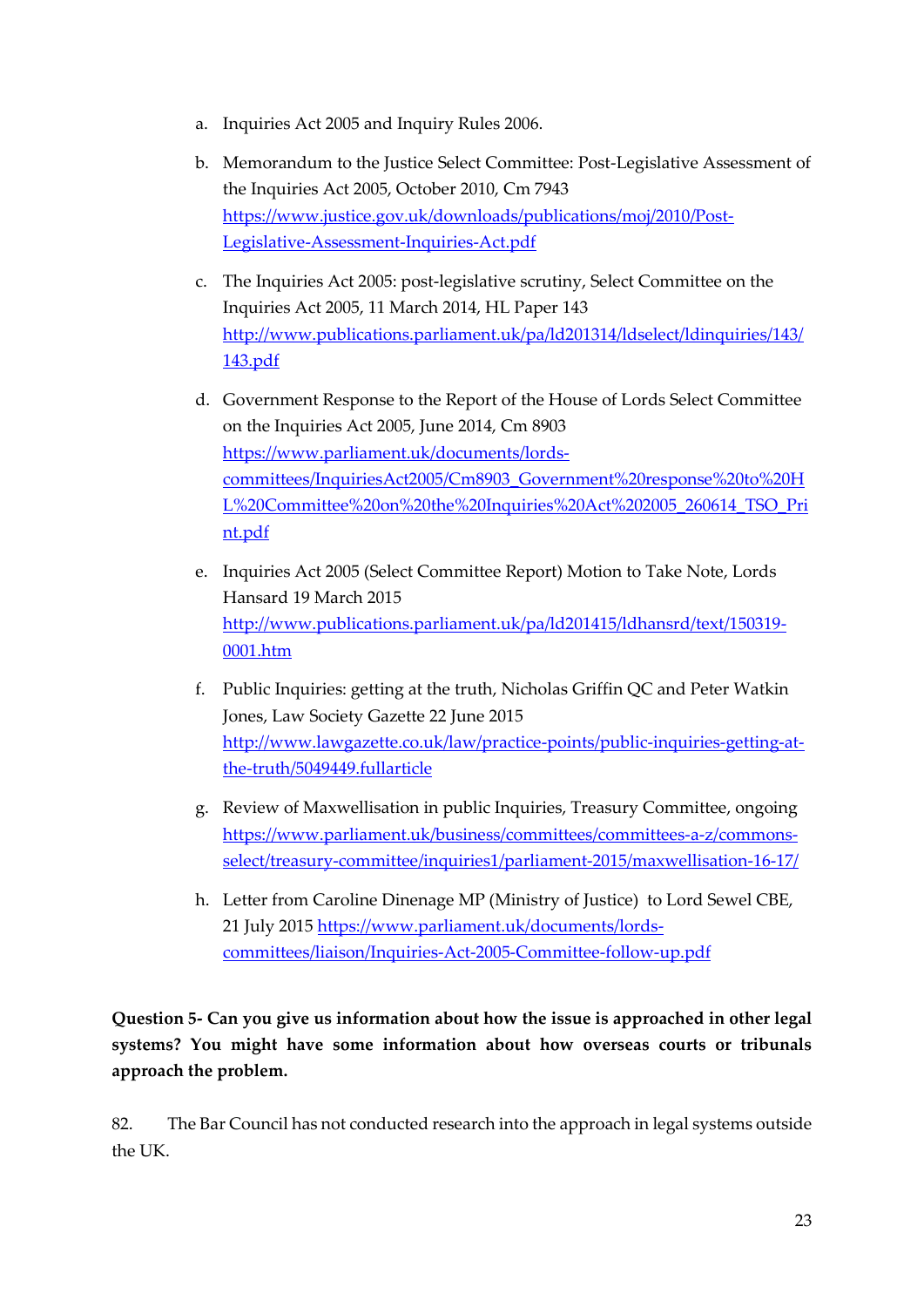### **Question 6- Within the United Kingdom, does the problem occur in any or all of England, Wales, Scotland or Northern Ireland?**

83. The problem occurs across the UK. Ministers in Scotland, England, Wales and Northern Ireland may set up inquiries under the Inquiries Act 2005.

#### **Question 7- What do you think needs to be done to solve the problem?**

84. Maxwellisation – review and replacement of rules 13-15, IR 2006 with a more flexible arrangement.

85. In other respects, the Bar Council suggests that the Law Commission should take note of and review the recommendations arising from the post-legislative scrutiny (see Q4).

#### **Question 8- What is the scale of the problem?**

**This might include information about the number of people affected this year or the number of cases which were heard in a court or tribunal over a particular period.**

86. Please see Q2

**Question 9- What would be the benefits of reform? In particular, can you identify any:** 

- **economic benefits (costs of the problem that would be saved by reform); or**
- **other benefits, such as societal or environmental benefits?**

**For example, if the problem is one which must usually be resolved in court, court fees might be payable; this money might be saved if the problem was reformed. If it involves consulting a solicitor or barrister, legal costs might be relevant. Or, if the problem was one which caused significant costs to businesses, you might be able to tell us how much time or money businesses would save.**

87. Please see Q2 and Q10.

**Question 10- If this area of the law is reformed, can you identify what the costs of reform might be?**

**The costs of reform might include, for example, the cost of the legal profession and judiciary undertaking training to learn about a new statute.**

88. The amendment of the rules relating to warning letters / Maxwellisation may result in substantial savings in the costs of future inquiries.

**Question 11- Does the problem affect certain groups in society, or particular areas of the country, more than others? If so, what are those groups or areas?**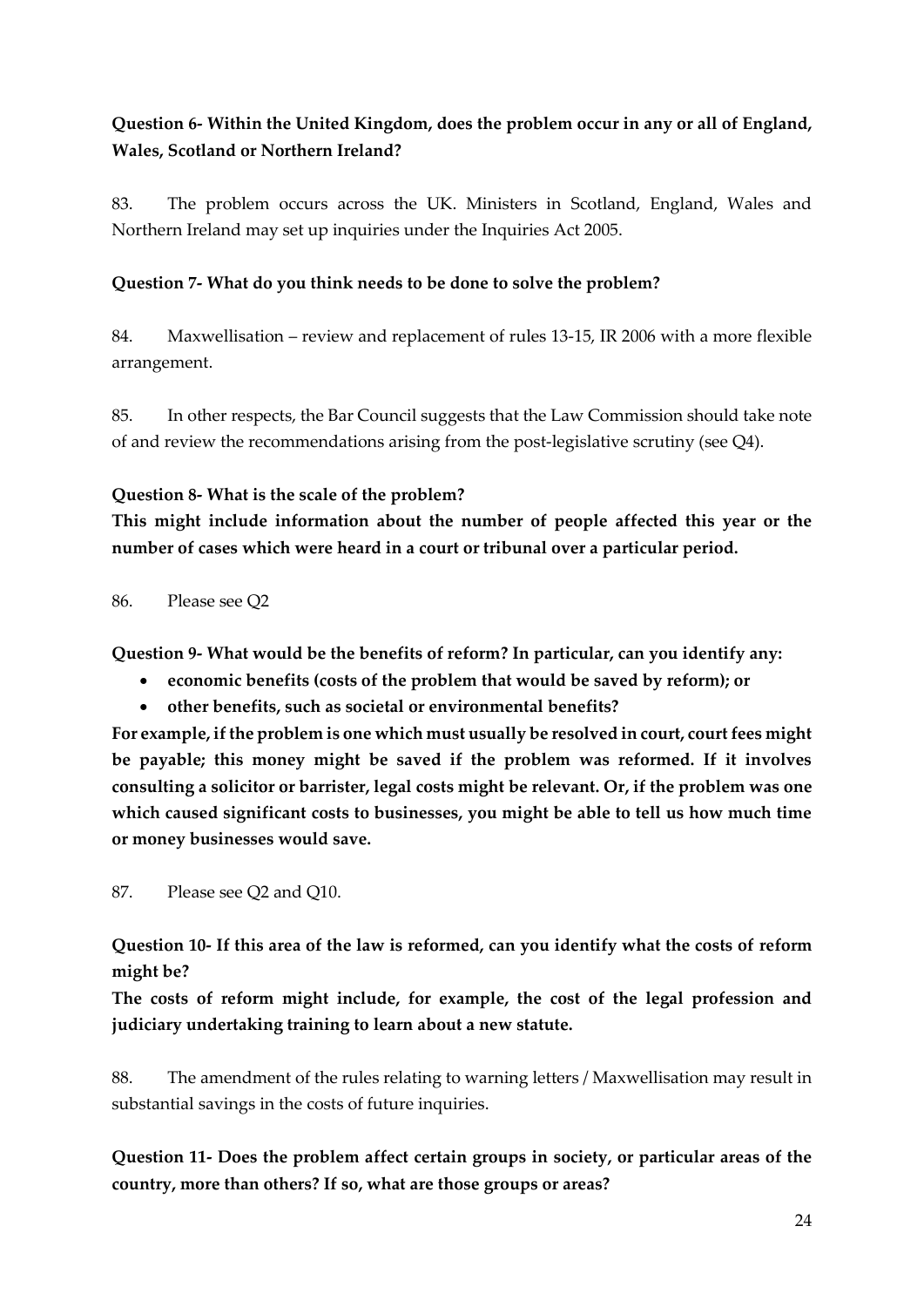**As an example, if the law relates to agricultural land, it might affect farmers and their families more than the general population.**

89. No. Inquiries have been called to address matters of public concern occurring throughout the UK and in relation to many and diverse events.

**Question 12- In your view, why is the Law Commission the appropriate body to undertake this work, as opposed to, for example, a Government department, Parliamentary committee, or a non-Governmental organisation?**

90. Please see Q14

**Question 13- Have you been in touch with any part of the Government (either central or local) about this problem? What did they say?**

91. No.

**Question 14- Is any other organisation such as the Government or a non-Governmental group currently considering this problem? Have they considered it recently? If so, please give us the details of their investigation of this issue, and why you think the Law Commission should also look into the problem.**

92. We refer to the references given at Q4.

93. Please note that the 2015 letter from Caroline Dinenage MP (see Q4) includes that: "In light of the strength of argument in the debate on 19 March we accept that the process of Maxwellisation and the related rules should be reconsidered to see whether greater clarity can be given to both chairmen and those who may be criticised in inquiry reports. Rules 13 to 15 will therefore be reviewed as we take forward work to amend the Inquiry Rules 2006 which Lord Shutt's Committee [Select Committee on the IA 2005] recommended. The changes to the Rules are in hand and other recommendations that require primary legislation will be made when a suitable legislative vehicle becomes available."

94. The Bar Council suggests there may be an advantage in an independent body such as the Law Commission reviewing these matters. However, it is suggested that in the first instance there should be liaison between the Law Commission and the Ministry of Justice as to the best way to proceed.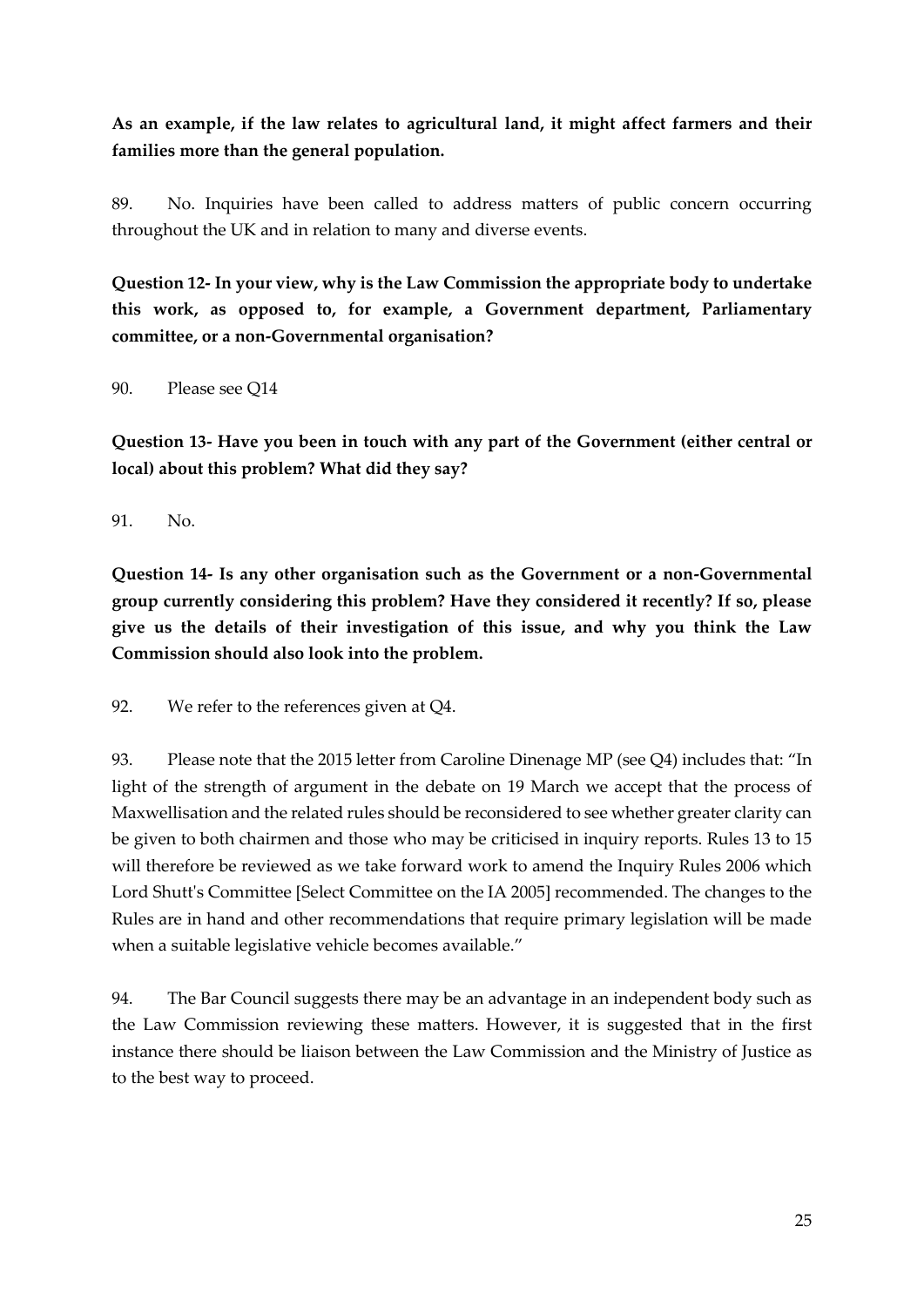#### **Leasehold law**

95. We have two suggested areas for reform under this heading, the first of which deals with Landlord and Tenant (Covenants) Act 1995 and the second of which deals with Part II of the Landlord and Tenant Act 1954.

#### <span id="page-25-0"></span>**Leasehold Law first idea- Landlord and Tenant (Covenants) Act 1995**

### **Question 1- Which of the Law Commission's project suggestions do you wish to comment on?**

96. Leasehold, in particular the Landlord and Tenant (Covenants) Act 1995. The basic objective of the Act was to limit the liability of an assignor of a lease, and the liability of a guarantor of the assignor, for the lease liabilities after assignment. This has been achieved by abolishing the old rule that an original lessee would remain bound by the covenants in the lease after assignment and by preventing parties making agreements that provide for a lessee or guarantor to remain liable for the lease liabilities after assignment (save by means of an "authorised guarantee agreement" or "AGA"). This anti-avoidance rule, contained in Section 25 of the Act, causes difficulties where a lease is to be assigned within a group of companies or between partners in a firm: in such cases, where the lessee's obligations are guaranteed, Section 25 can prevent the assigned lease being guaranteed by the same guarantor as had guaranteed the assignor's obligations.

### **Question 2- Can you give an example of how the issue highlighted causes problems in practice?**

### **For example, if you are a solicitor or barrister, you might describe how the issue affects your clients.**

97. One example is where, in a group of companies, the lease is held by a subsidiary and guaranteed by the parent. It may be desirable to assign a lease to another subsidiary as part of a group restructuring but for the lease to remain guaranteed by the parent. This is not possible at the moment. It may be that there is no company in the group other than the parent with the financial resources to provide a credible guarantee. In practice the restructuring may be prevented.

98. Another example is where a firm's leasehold property is held in the name of a number of partners, one of whom wishes to retire. A guarantor of their obligations could not also guarantee the obligations of the partners into whose name the lease is assigned. This could complicate the financial arrangements between retiring and continuing partners and create risk for the retiring partner who may have to remain a lessee and be left to rely on an indemnity from the firm for the lease liabilities.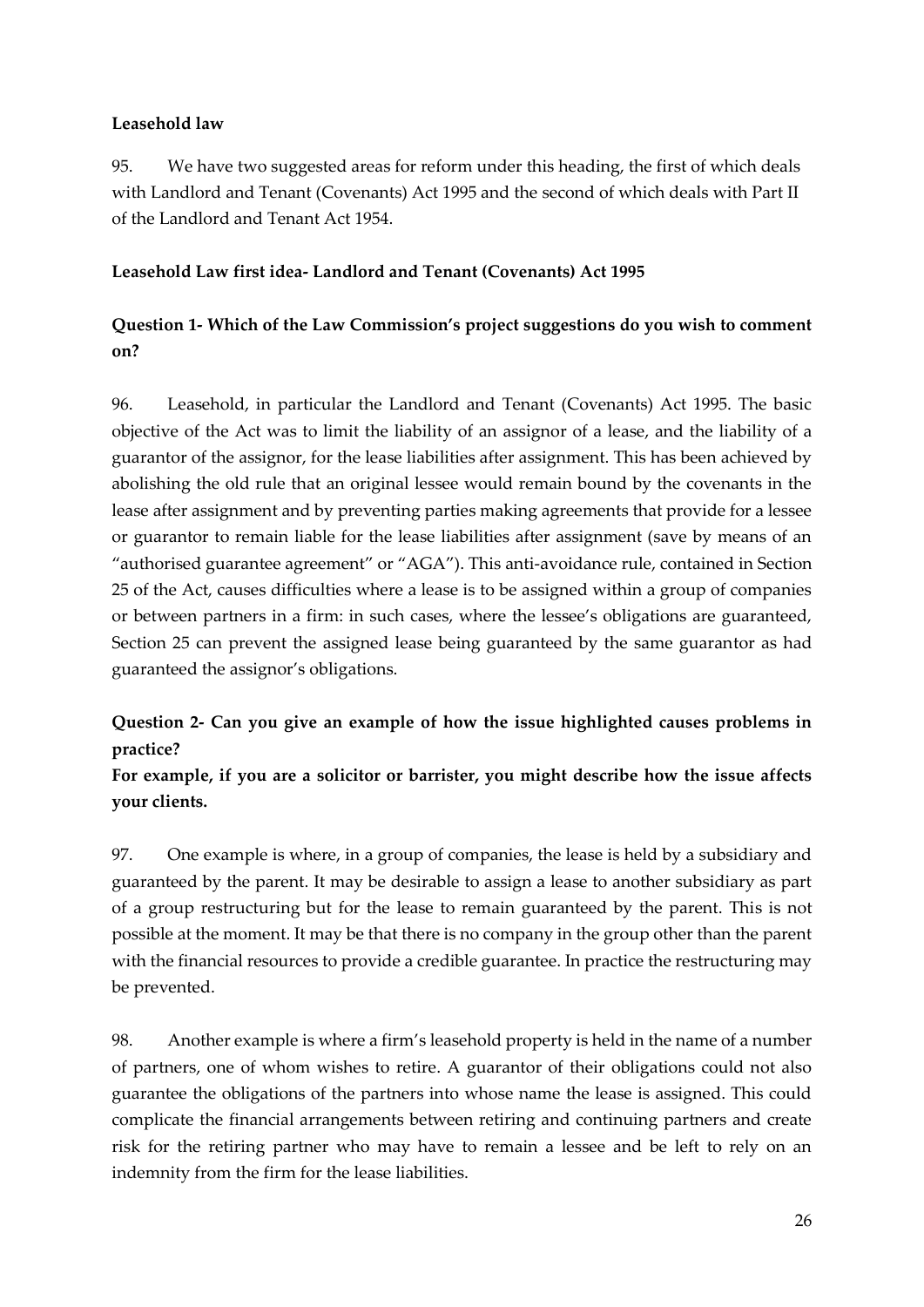### **Question 3- What priority should we give to this issue compared with the other issues we have identified, and any other law reform proposals you have made?**

99. As our professional experience is more with litigation rather than transactional property work, we understand that this is a recurring problem arising out of the Act and can be a great inconvenience to those affected by it.

**Question 4- Please tell us about any court/tribunal cases, legislation or journal articles that relate to the problem we have identified.**

**You may be able to tell us the name of the particular Act or a case that relates to the problem.**

100. *K/S Victoria Street v House of Fraser* [2011] EWCA Civ 904; *EMI Group Ltd v O&H Q1 Ltd*  [2016] EWHC 529 (Ch)

**Question 5- Can you give us information about how the issue is approached in other legal systems? You might have some information about how overseas courts or tribunals approach the problem.**

101. No.

**Question 6- Within the United Kingdom, does the problem occur in any or all of England, Wales, Scotland or Northern Ireland?**

102. Our experience only relates to England & Wales.

#### **Question 7- What do you think needs to be done to solve the problem?**

103. There should be an amendment to the Act in order to allow a guarantor to continue to guarantee post-assignment lease liabilities when the assignment is between group companies or partners in a firm.

#### **Question 8- What is the scale of the problem?**

**This might include information about the number of people affected this year or the number of cases which were heard in a court or tribunal over a particular period.**

104. We understand that this is a recurring problem.

**Question 9- What would be the benefits of reform? In particular, can you identify any:** 

- **economic benefits (costs of the problem that would be saved by reform);**
- **or other benefits, such as societal or environmental benefits?**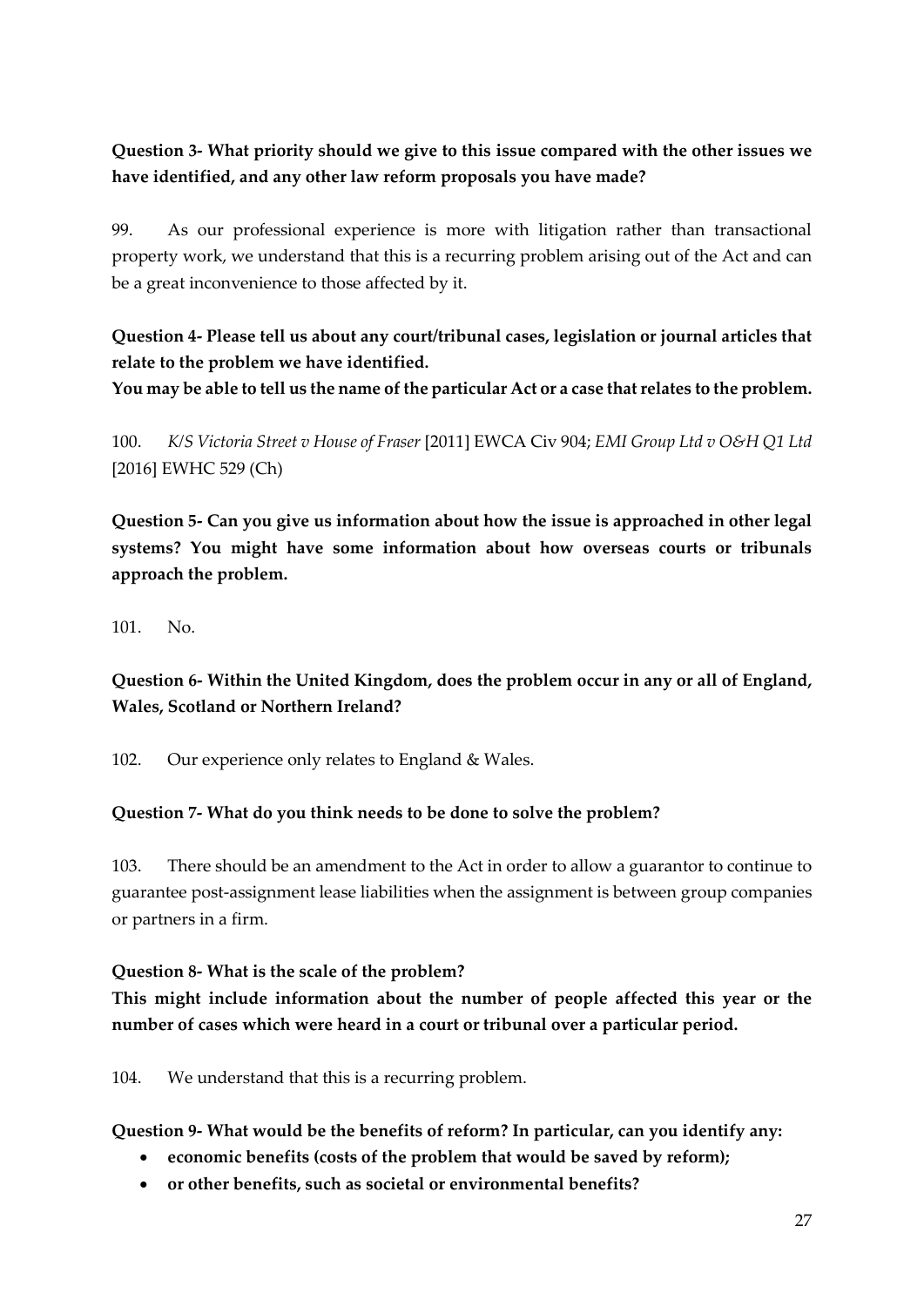**For example, if the problem is one which must usually be resolved in court, court fees might be payable; this money might be saved if the problem was reformed. If it involves consulting a solicitor or barrister, legal costs might be relevant. Or, if the problem was one which caused significant costs to businesses, you might be able to tell us how much time or money businesses would save.**

105. There would be benefits for those interested in assignments within a business or group of businesses. They would have greater freedom to achieve their objectives, with no adverse effect on any other party. Such parties could then avoid the legal cost and uncertainty of attempting to find ways around the problem.

**Question 10- If this area of the law is reformed, can you identify what the costs of reform might be?**

**The costs of reform might include, for example, the cost of the legal profession and judiciary undertaking training to learn about a new statute.**

106. The costs would be very small.

**Question 11- Does the problem affect certain groups in society, or particular areas of the country, more than others? If so, what are those groups or areas? As an example, if the law relates to agricultural land, it might affect farmers and their families more than the general population.**

107. It affects businesses, particularly groups of companies and partnerships.

**Question 12- In your view, why is the Law Commission the appropriate body to undertake this work, as opposed to, for example, a Government department, Parliamentary committee, or a non-Governmental organisation?**

**Question 13- Have you been in touch with any part of the Government (either central or local) about this problem? What did they say?**

108. No

**Question 14- Is any other organisation such as the Government or a non-Governmental group currently considering this problem? Have they considered it recently? If so, please give us the details of their investigation of this issue, and why you think the Law Commission should also look into the problem.**

109. No comment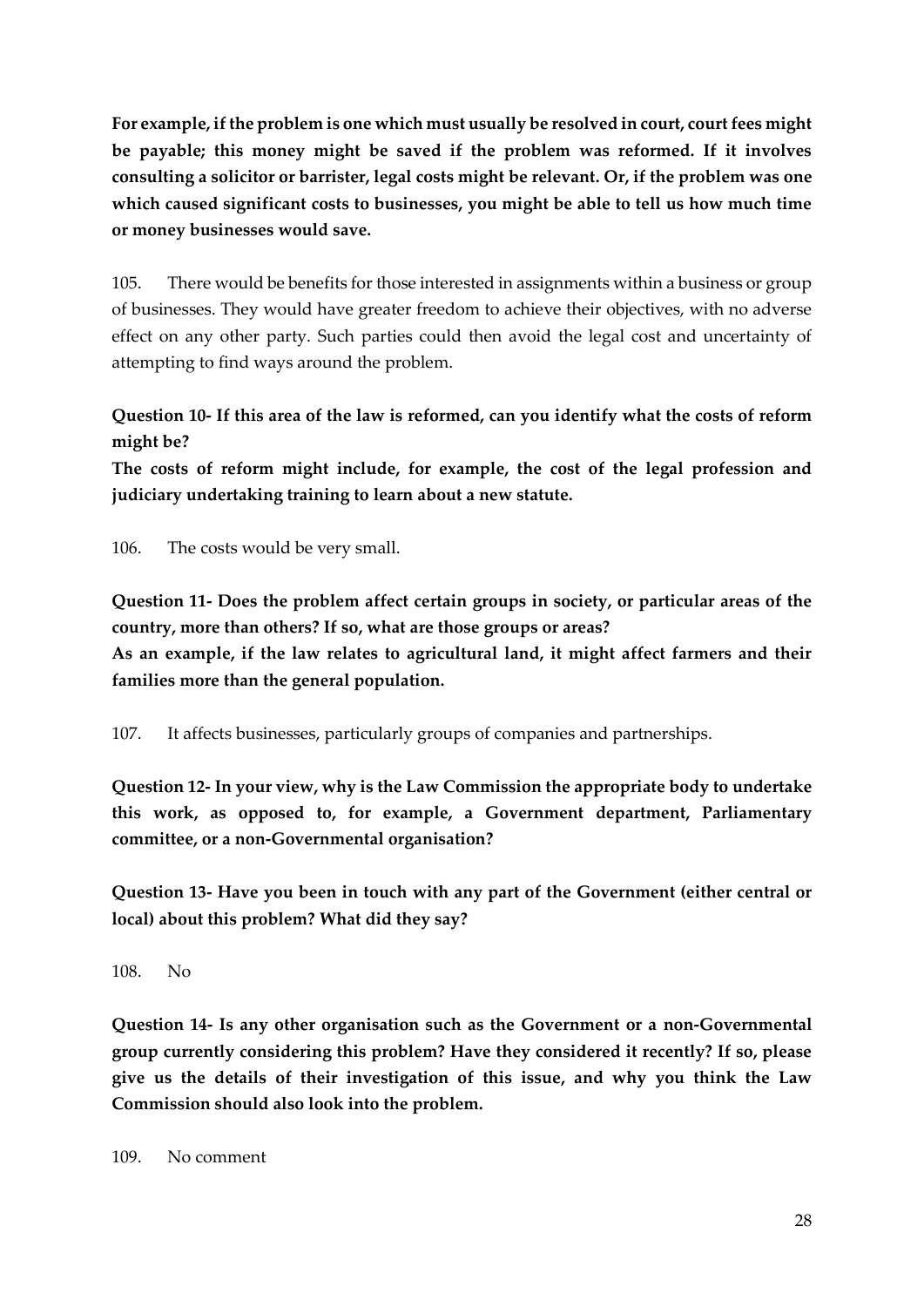#### <span id="page-28-0"></span>**Leasehold law second idea- Part II of the Landlord and Tenant Act 1954**

**Question 1 - Which of the Law Commission's project suggestions do you wish to comment on?** 

110. Leasehold law, in particular Part II of the Landlord and Tenant Act 1954. This part of the Act provides security of tenure to tenants of business premises. Such tenants are given indefinite security, in the form of a right to apply to the court for a new tenancy on the expiry of the tenancy granted by their landlords, subject to the landlords' right to oppose renewal on certain specified grounds.

111. The security provided by the Act protects businesses from losing goodwill that they have built up around their business premises and protects them from the costs and disruption associated with regular changes of premises.

112. This security obviously comes at a costs to the landlords, whose freedom to use their premises as they like is restricted. The Act balances these competing interests. We believe that is does this well. One of the ways that the balance is achieved is by allowing landlords and tenants to agree that a tenancy will not attract the security of the Act. In different locations and sectors, and in different stages of the market cycle, such "contracted-out" tenancies may be the norm.

113. However, there is one circumstance in which this balance breaks down: when the tenant under a contracted-out tenancy unlawfully sublets the premises without contracting out of the Act (i.e. the subletting is in breach of a covenant not to sublet without consent; such covenants being one means by which the landlord can ensure that the subtenant does not get security under the Act). The effect is that the subtenant then enjoys security of tenure under the Act, even after the intermediate tenancy expires. The landlord who negotiated a contracted-out tenancy – perhaps at a lesser rent – is then stuck with a tenant that was not consented to and can remain indefinitely.

#### **Question 2- Can you give an example of how the issue highlighted causes problems in practice?**

**For example, if you are a solicitor or barrister, you might describe how the issue affects your clients.**

114. The effect described above is unfair on the landlord. The landlord may have had no say in the selection of the tenant, and may had plans for the premises that fall short of the statutory grounds for opposing a renewal. Having bargained for a contracted-out tenancy, the landlord is then left in a position that he or she did not want to be in because of the unlawful subletting of the tenant.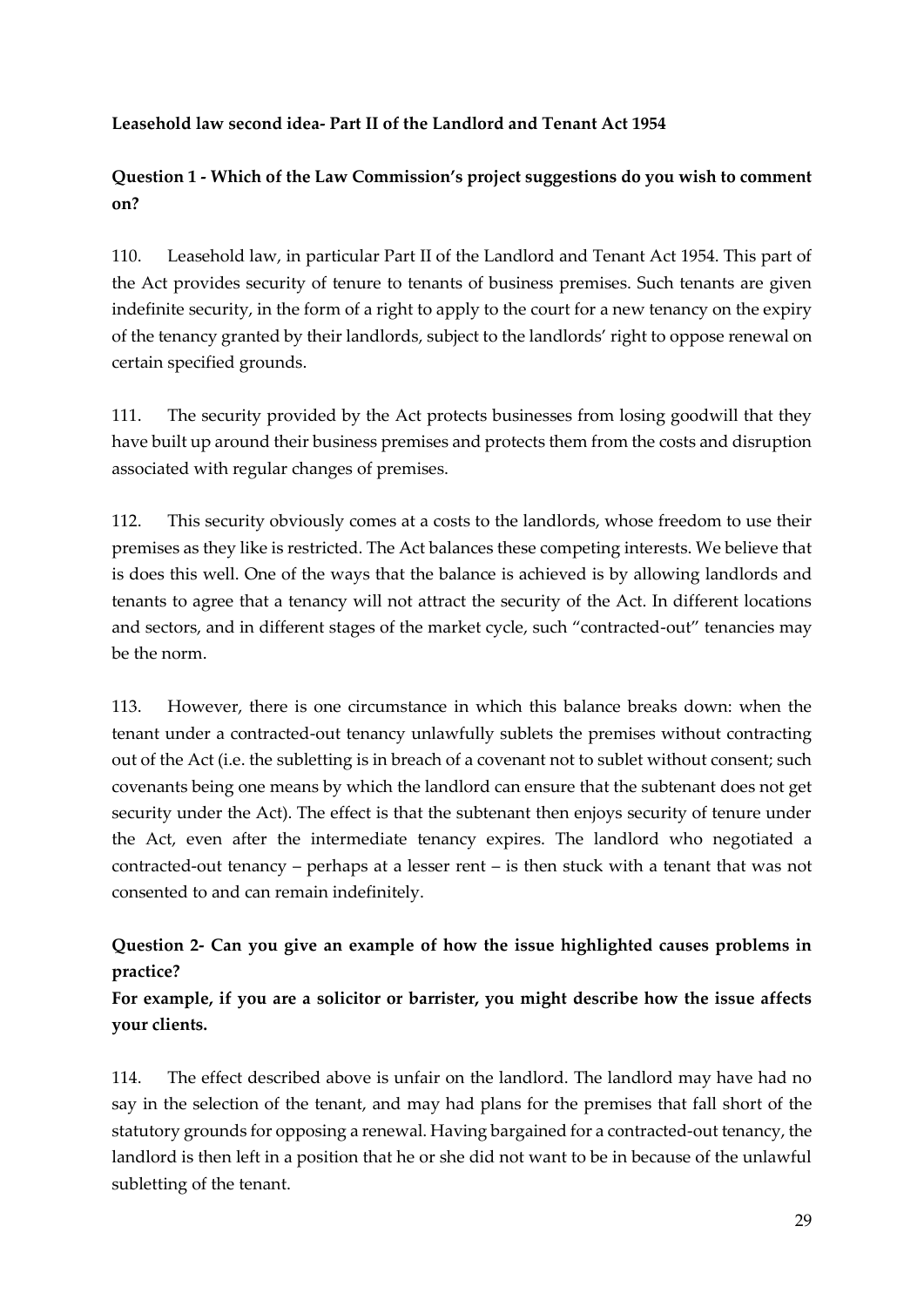115. This will usually only be a problem when the landlord does not discover the subletting until the end of or close to the end of the contracted-out term. If the landlord discovers it sooner, he or she may choose to forfeit the intermediate lease in order to get possession from the subtenant.

### **Question 3- What priority should we give to this issue compared with the other issues we have identified, and any other law reform proposals you have made?**

116. Because of the limited circumstances in which this issue arises as a practical problem, it need not be given the highest priority. But it is an important anomaly that rewards a breach of covenant to what may be the substantial detriment of the landlord.

**Question 4- Please tell us about any court/tribunal cases, legislation or journal articles that relate to the problem we have identified.**

**You may be able to tell us the name of the particular Act or a case that relates to the problem.**

117. An example is *D'Silva v Lister House Developments Limited* [1971] Ch 17.

**Question 5- Can you give us information about how the issue is approached in other legal systems? You might have some information about how overseas courts or tribunals approach the problem.**

118. No

**Question 6- Within the United Kingdom, does the problem occur in any or all of England, Wales, Scotland or Northern Ireland?**

119. We can only speak for England and Wales.

#### **Question 7- What do you think needs to be done to solve the problem?**

120. There should be an amendment to Section 23 of the Act to exclude from the protection of the Act any subletting carried out in breach of a covenant against or restricting subletting.

#### **Question 8- What is the scale of the problem?**

**This might include information about the number of people affected this year or the number of cases which were heard in a court or tribunal over a particular period.**

121. Unknown, although as stated above, it will generally only be a practical problem if the subletting is only discovered at or towards the end of the term of the intermediate tenancy.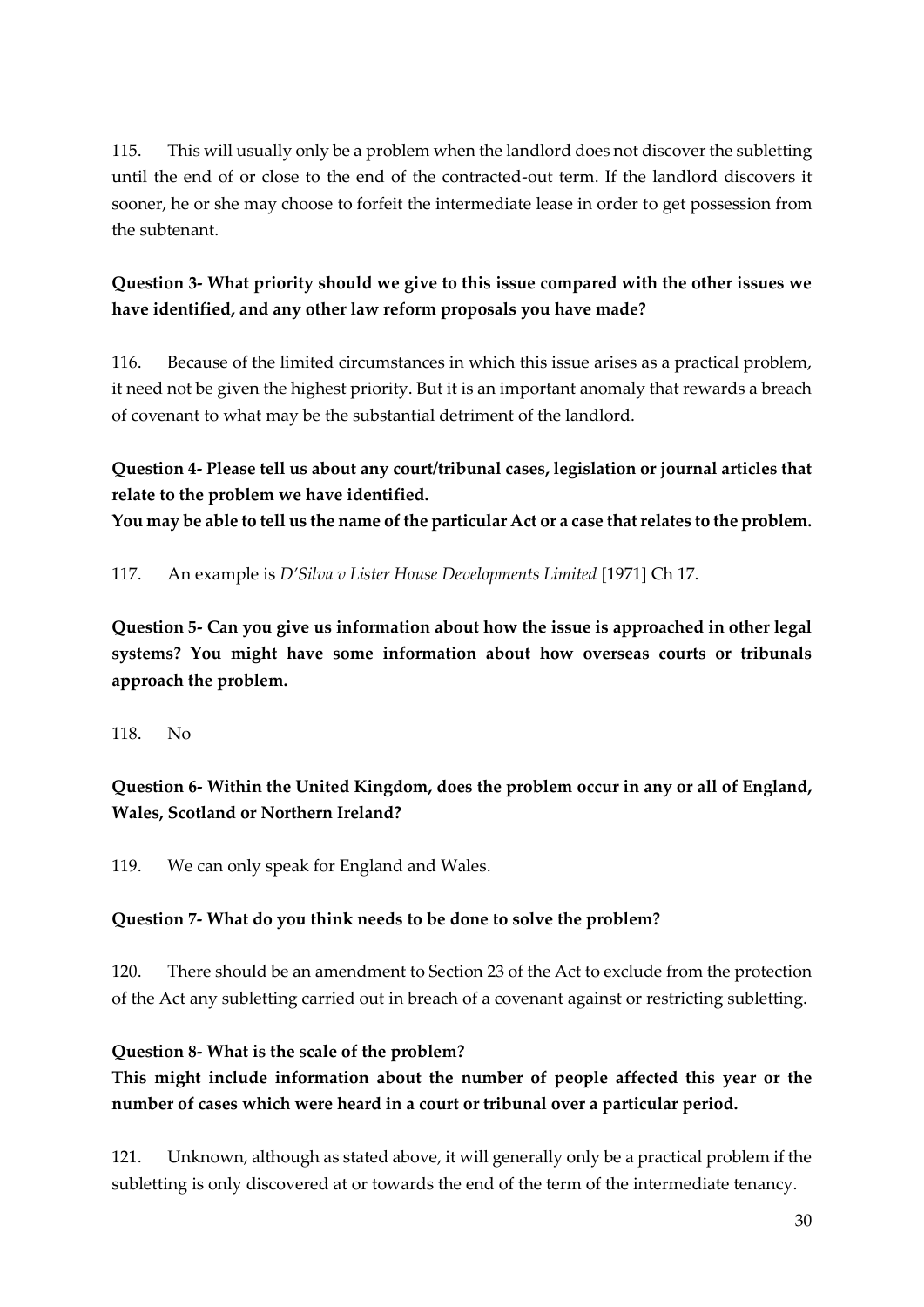**Question 9- What would be the benefits of reform? In particular, can you identify any:** 

- **economic benefits (costs of the problem that would be saved by reform); or**
- **other benefits, such as societal or environmental benefits?**

**For example, if the problem is one which must usually be resolved in court, court fees might be payable; this money might be saved if the problem was reformed. If it involves consulting a solicitor or barrister, legal costs might be relevant. Or, if the problem was one which caused significant costs to businesses, you might be able to tell us how much time or money businesses would save.**

122. The principal benefit would be to avoid the unfairness to the landlord arising out of the issue. At least some of the cases where this happens will generate litigation.

**Question 10- If this area of the law is reformed, can you identify what the costs of reform might be?**

**The costs of reform might include, for example, the cost of the legal profession and judiciary undertaking training to learn about a new statute.**

123. It is expected that the costs would be very small.

**Question 11- Does the problem affect certain groups in society, or particular areas of the country, more than others? If so, what are those groups or areas? As an example, if the law relates to agricultural land, it might affect farmers and their families more than the general population.**

124. It is believed to affect smaller landlords more than the larger. The problem is unlikely to arise if the tenant has engaged lawyers to assist in the grant of the subtenancy, as is more likely to happen with high-end property: in that case the lease will be inspected and the intending subtenant is likely to insist on the tenant obtaining a licence to sublet in advance. Smaller landlords might be expected to be less well equipped to deal with the consequences than larger landlords.

**Question 12- In your view, why is the Law Commission the appropriate body to undertake this work, as opposed to, for example, a Government department, Parliamentary committee, or a non-Governmental organisation?**

125. No comment.

**Question 13- Have you been in touch with any part of the Government (either central or local) about this problem? What did they say?**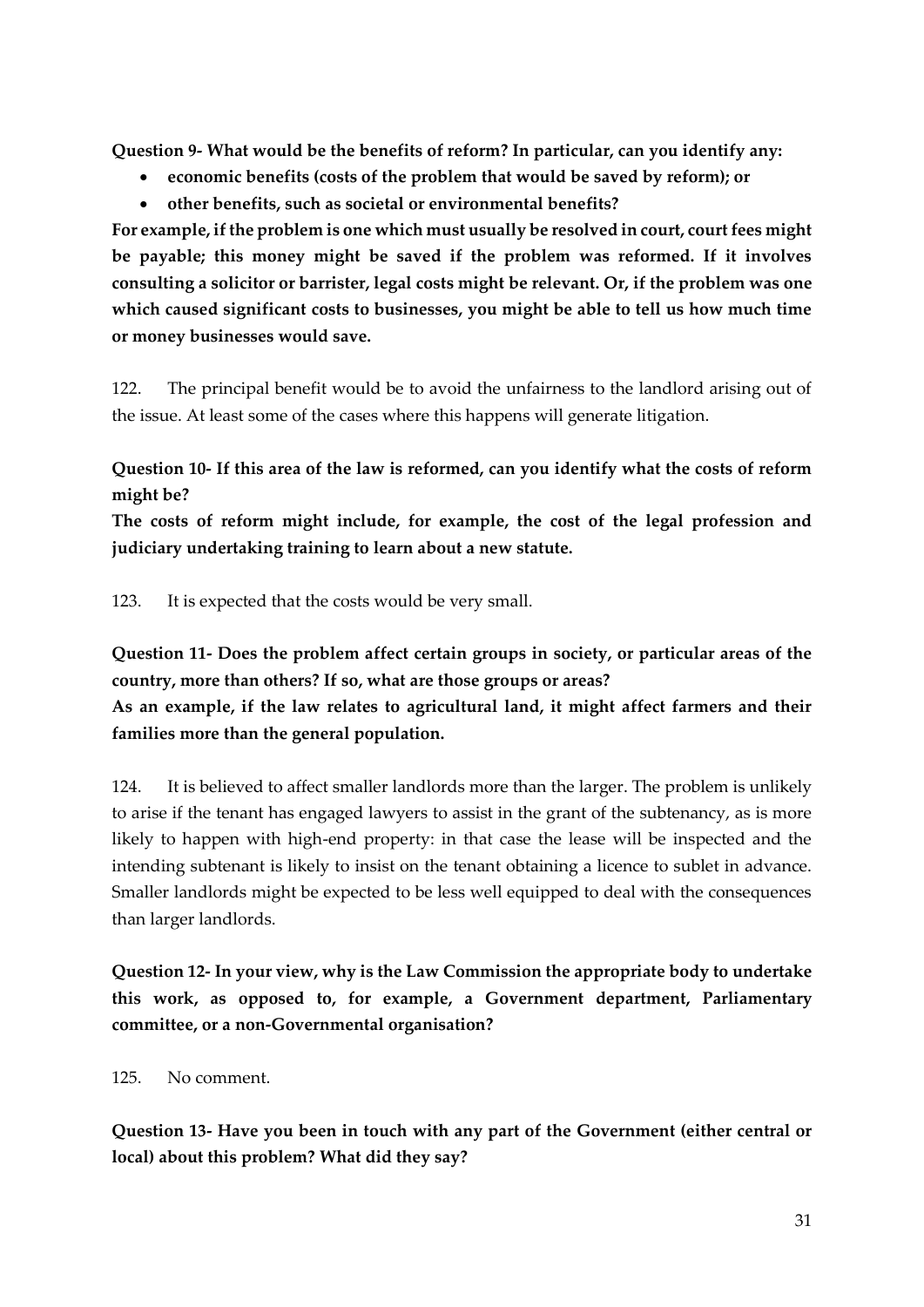126. No

**Question 14- Is any other organisation such as the Government or a non-Governmental group currently considering this problem? Have they considered it recently? If so, please give us the details of their investigation of this issue, and why you think the Law Commission should also look into the problem.**

127. Not as far as we are aware.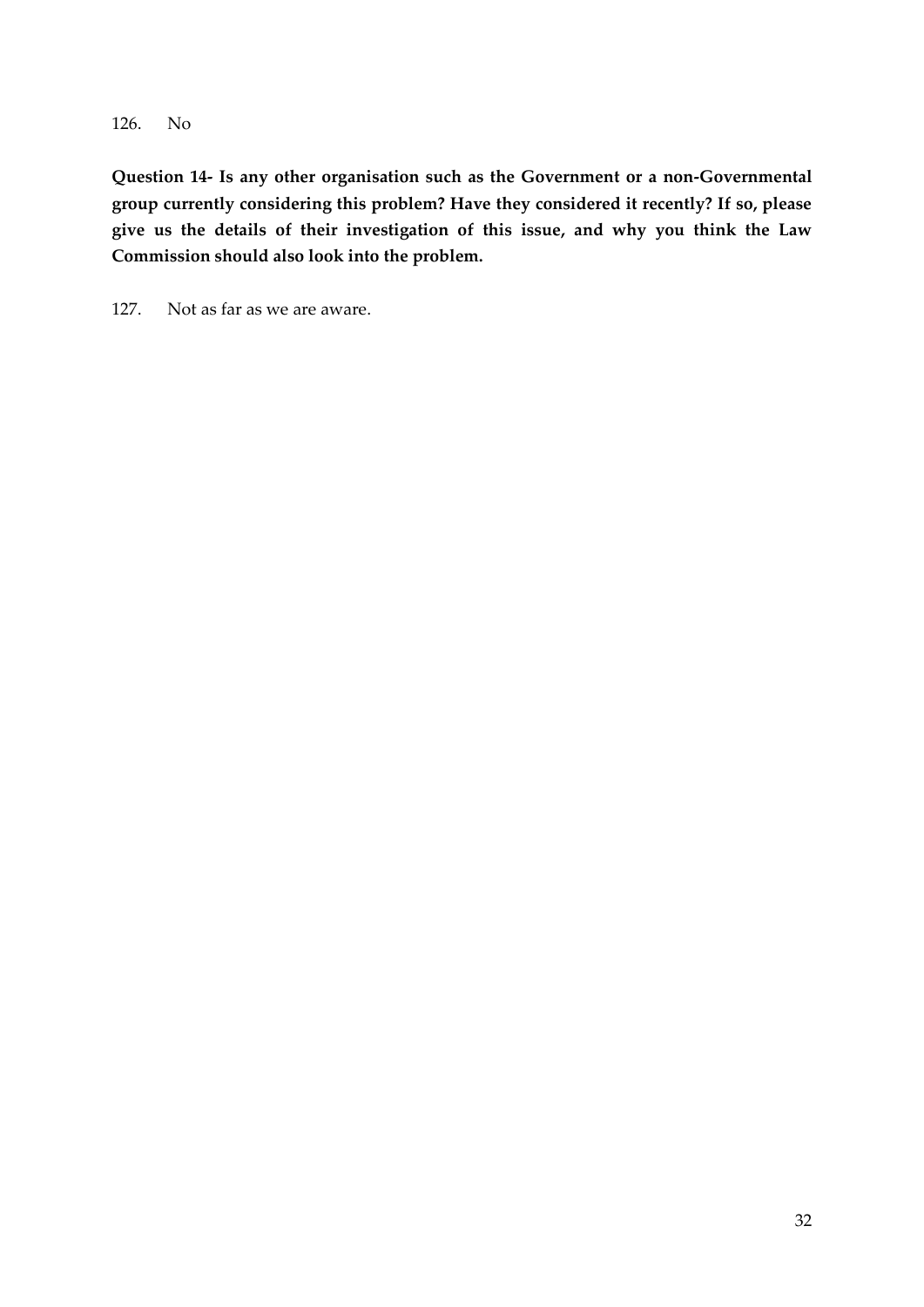#### <span id="page-32-0"></span>**Legislative standards for Wales**

#### **Overview**

128. The Bar Council supports the Law Commission's objectives in proposing reform by way of improving legislative standards in Wales. The proposed reforms would also seek to achieve in part one of the aims already identified by the Law Commission, namely to improve the accessibility of the law in Wales. Improvement in legislative drafting, and in particular the issue of bilingual legislative drafting should make the legal system in Wales far more accessible to the public as well as to those more used to dealing with the legal system. This may help avoid inconsistent decisions being made and would bring about greater fairness overall. However, it is worth pointing out that, with the exception of the issue of bilingual drafting, this problem, and the potential solution, is almost as equally applicable to the other nations of the United Kingdom.

#### **Question 1- Which of the Law Commission's project suggestions do you wish to comment on?**

129. Legislative Standards in Wales

#### **Question 2- Can you give an example of how the issue highlighted causes problems in practice?**

**For example, if you are a solicitor or barrister, you might describe how the issue affects your clients.**

130. There is no widespread concern that the standard of legislation is any lower in Wales when compared to legislation emanating from other parts of the United Kingdom. However, that is not to say that a set of legislative standards directed at government departments and legislative draftsmen, setting standards of clarity and effectiveness which any piece of legislation should seek to achieve, is not good idea. In practice, the real difference in respect of legislation passed in and applying to Wales is that the legislation exists in bilingual forms, each having an equal status with the other. This is particularly important for legislative interpretation and requires a level of consistency between the two legislative texts, and simply does not apply to other monolingual legislatures.

### **Question 3- What priority should we give to this issue compared with the other issues we have identified, and any other law reform proposals you have made?**

131. This issue was highlighted together with the issue of codification and consolidation, among various others as being of some importance for reform in the Law Commission's report *"Form and Accessibility of the Law applicable in Wales" (Ffurf a Hygyrchedd y Gyfraith sy'n gymwys*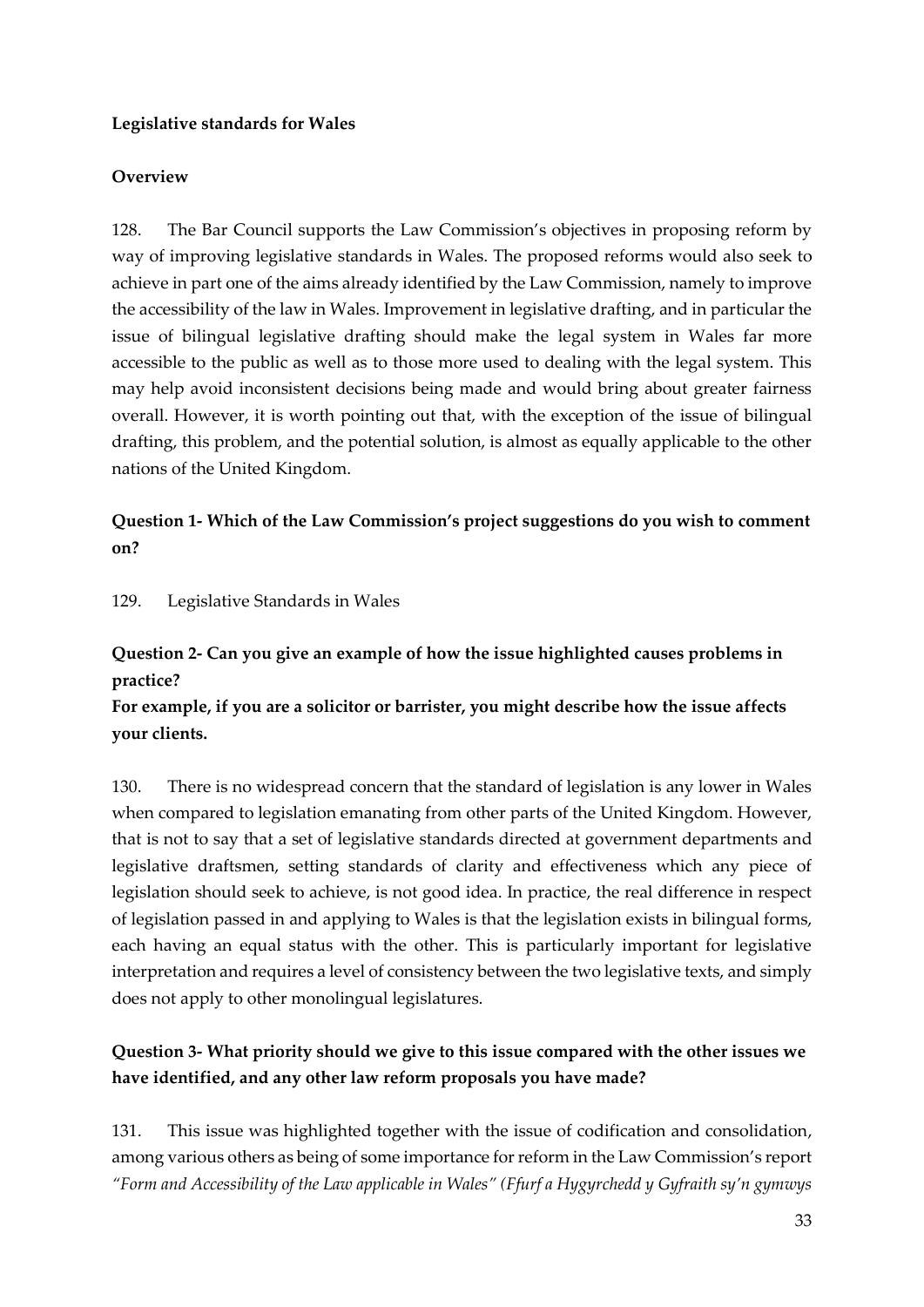*yng Nghymru")* published in June 2016. It is undoubtedly the case that, together with the problem of bilingual drafting, this is one of the pressing areas in Wales.

### **Question 4- Please tell us about any court/tribunal cases, legislation or journal articles that relate to the problem we have identified. You may be able to tell us the name of the particular Act or a case that relates to the problem.**

132. This issue covers the full extent of the areas of law for which the National Assembly for Wales has devolved responsibility and in which it has legislated. The issue is well set out in Chapters 8, 9, 10, 11, 12 and 16 of *"Form and Accessibility of the Law applicable in Wales".*

### **Question 5- Can you give us information about how the issue is approached in other legal systems? You might have some information about how overseas courts or tribunals approach the problem.**

133. The Belgian legal system at the Federal level which is also bilingual (in most of the country; trilingual in one part) provides for bilingual texts of its legislation in French and Flemish (Dutch), with both texts appearing on the same page in opposite columns. This is undoubtedly preferable to the printing of different language versions of legislative provisions in different texts or even printing different language versions on alternating or different pages in the same text.

### **Question 6- Within the United Kingdom, does the problem occur in any or all of England, Wales, Scotland or Northern Ireland?**

134. For perhaps obvious reasons, the problem of bilingual legislation does not exist elsewhere in the United Kingdom, though it is understood that the issue is relevant in the Republic of Ireland. As for the standard of legislation generally, the issue is of course relevant to the whole of the United Kingdom. It is perhaps to be inferred from the proposal of this issue that it is thought to be a particular problem in the "newly" devolved legislatures in Cardiff, Edinburgh and Belfast. A quick review of the Social Action, Responsibility and Heroism Act 2015, however, will show that the legislature in Westminster is not immune to encountering difficulties in legislative drafting standards.

#### **Question 7- What do you think needs to be done to solve the problem?**

135. The recommendations found at paragraphs 16.19 – 16.26 of *"Form and Accessibility of the Law applicable in Wales"* set out a comprehensive proposed set of steps to resolve the problem. One recommendation (No. 24) is of particular interest. This recommends that the Welsh Government should be formally recognised as being responsible for standardisation of Welsh language legal terminology and that an independent multidisciplinary panel should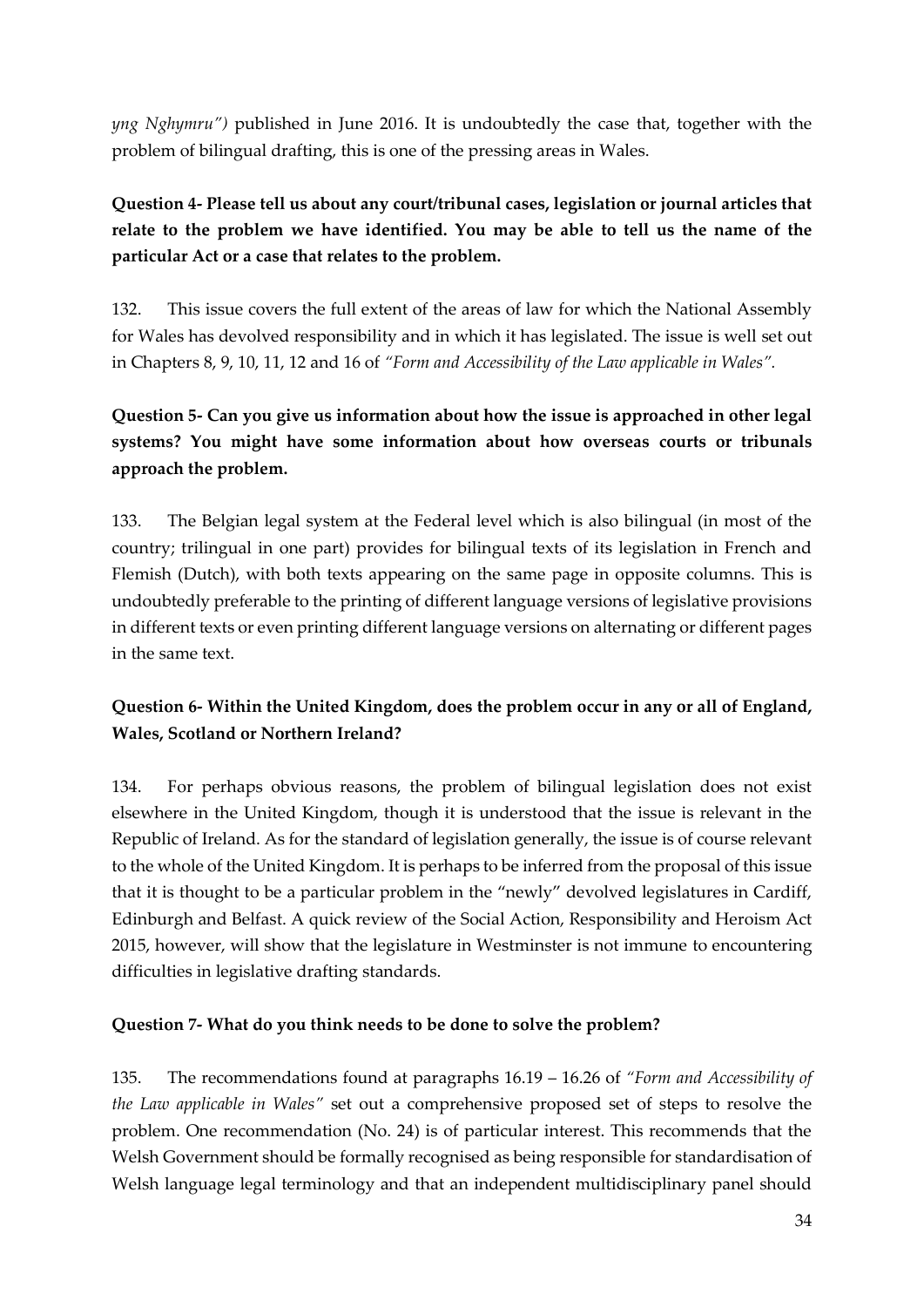be established to advise the Welsh Government on such Welsh language legal terminology. This is particularly important in a situation where, prior to 1999, there was virtually no legislation existing in the Welsh language and since when, a number of legal terms of art have had to be coined. This is essential in ensuring that the Welsh language version of legislation is truly equal in status to its English counterpart and not simply seen as a translation. Another recommendation of note (No. 25) is that the Welsh Government and the National Assembly for Wales should consider, and keep under review, the practical benefit of an Interpretation Act of the Assembly.

### **Question 8- What is the scale of the problem? This might include information about the number of people affected this year or the number of cases which were heard in a court or tribunal over a particular period.**

136. This is very difficult to quantify. Suffice it to say that the problem concerns virtually every single area of law devolved to the National Assembly for Wales and in which the Welsh Ministers implement policy steps through legislation. As a result, virtually every case coming before the courts or tribunal in Wales, which concern provisions of Welsh law will encounter the problems, such as they exist. The most obvious areas of law are perhaps education, social care, waste and the environment, town and country planning and local government.

#### **Question 9- What would be the benefits of reform? In particular, can you identify any:**

- **economic benefits (costs of the problem that would be saved by reform); or**
- **other benefits, such as societal or environmental benefits?**

**For example, if the problem is one which must usually be resolved in court, court fees might be payable; this money might be saved if the problem was reformed. If it involves consulting a solicitor or barrister, legal costs might be relevant. Or, if the problem was one which caused significant costs to businesses, you might be able to tell us how much time or money businesses would save.**

137. Some detail of the present cost of inaccessibility if given at paragraphs 1.50 – 1.58 of *"Form and Accessibility of the Law applicable in Wales".* Clearly legal disputes would be unlikely to be lessened simply by virtue of the fact that legislation in Wales was better drafted (or that bilingual texts were better drafted), but it might reduce the cost of litigating such disputes and would perhaps facilitate early settlement of disputes.

**Question 10- If this area of the law is reformed, can you identify what the costs of reform might be? The costs of reform might include, for example, the cost of the legal profession and judiciary undertaking training to learn about a new statute.**

138. See the response to Q 9 above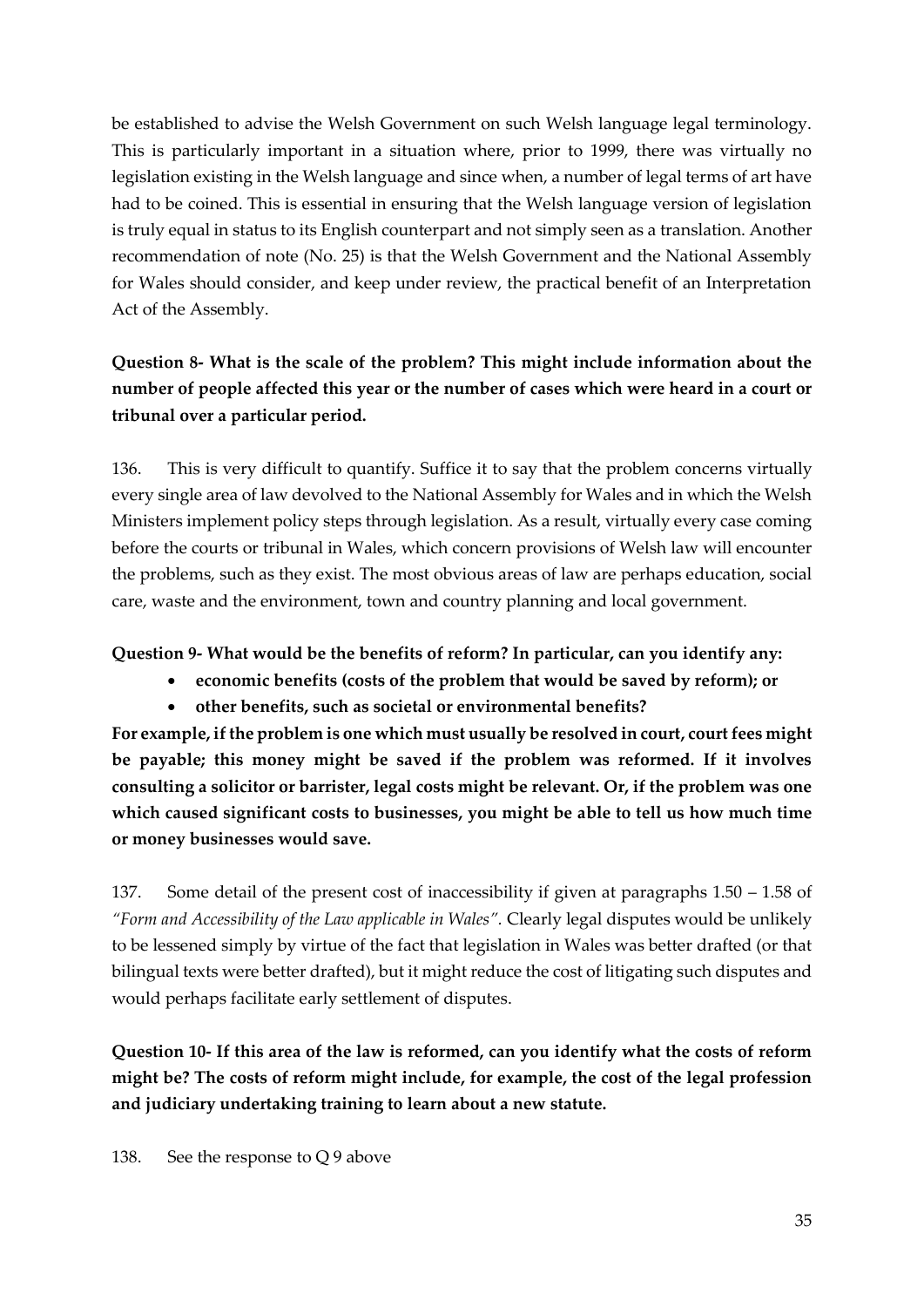**Question 11- Does the problem affect certain groups in society, or particular areas of the country, more than others? If so, what are those groups or areas? As an example, if the law relates to agricultural land, it might affect farmers and their families more than the general population.**

139. See the response to Q 8 above.

**Question 12- In your view, why is the Law Commission the appropriate body to undertake this work, as opposed to, for example, a Government department, Parliamentary committee, or a non-Governmental organisation?**

140. Because of the extensive work already undertaken in consulting upon and then reporting in *"Form and Accessibility of the Law applicable in Wales"*

#### **Question 13- Have you been in touch with any part of the Government (either central or local) about this problem? What did they say?**

141. The National Assembly for Wales' Constitutional and Legislative Affairs Committee held an Inquiry into the issue of "*Making Laws for Wales*" and published its report in October 2015.

**Question 14- Is any other organisation such as the Government or a non-Governmental group currently considering this problem? Have they considered it recently? If so, please give us the details of their investigation of this issue, and why you think the Law Commission should also look into the problem.**

142. See the response to Q 12 and Q 13 above.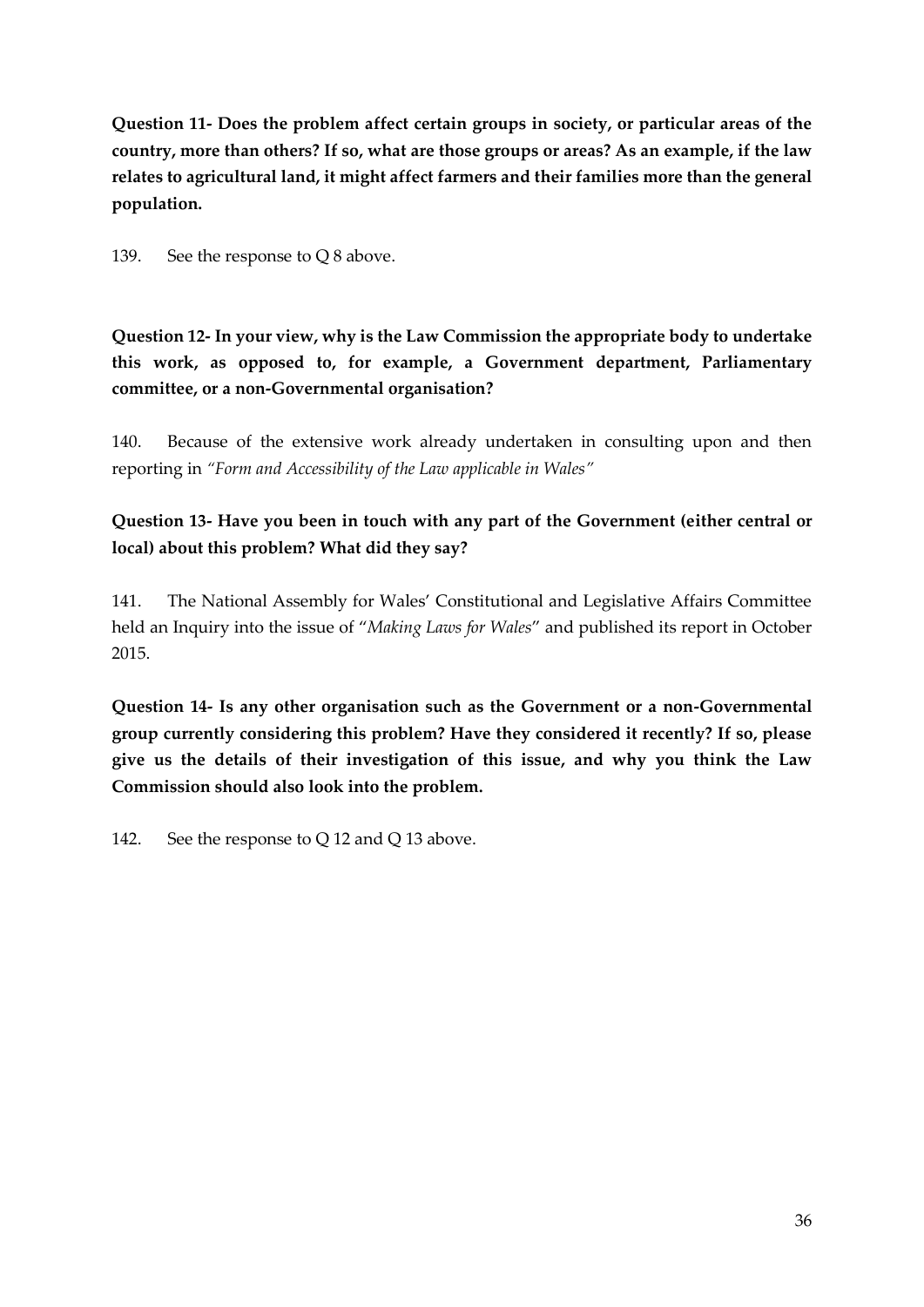#### <span id="page-36-0"></span>**Online communications**

143. No comment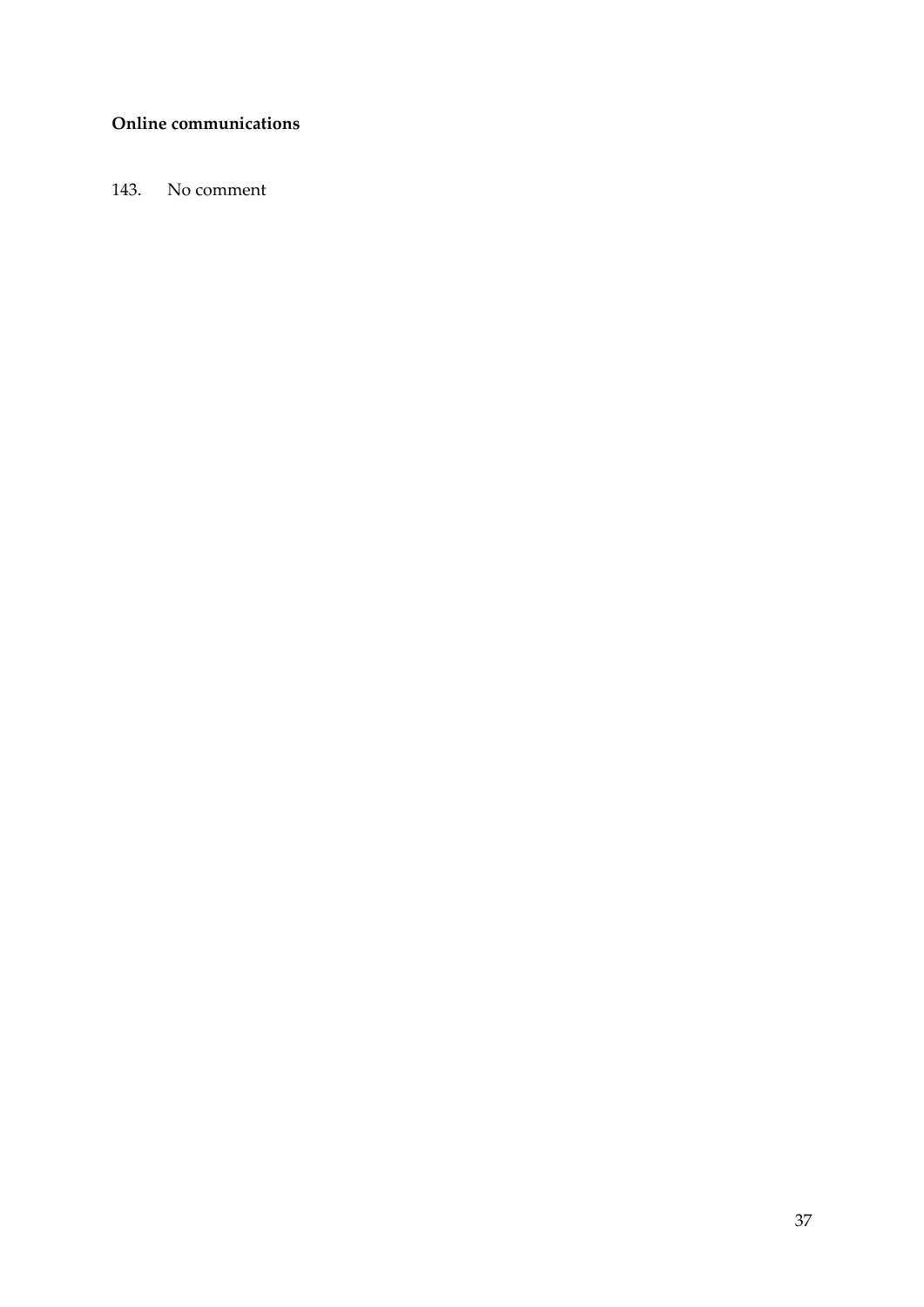#### <span id="page-37-0"></span>**Reviewing children's social care**

**Question 1- Which of the Law Commission's project suggestions do you wish to comment on?** 

144. Review of children's social care law.

#### **Question 2- Can you give an example of how the issue highlighted causes problems in practice?**

#### **For example, if you are a solicitor or barrister, you might describe how the issue affects your clients.**

145. The current law is out-dated – for example, the definition of a 'disabled' child in section 17(11) of the Children Act 1989 is different from the more modern approach to disability reflected in the Equality Act 2010. It also complex, due to the number of statutes that impose statutory powers and duties (frequently amending the 1989 Act) and the mass of caselaw interpreting these powers and duties. There is confusion among statutory bodies about basic matters, such as whether the definition of a disabled child includes a child with mental health disorders such as ADHD and autism. In many areas, for example services to children 'in need', there are no national guidelines or eligibility criteria, resulting in a patchwork of local policies, and in some cases, no published policies or guidance at all. This makes it difficult for statutory bodies to provide a consistent service, and families to know what support they are entitled to request.

### **Question 3- What priority should we give to this issue compared with the other issues we have identified, and any other law reform proposals you have made?**

146. This is an area that should be given priority, particularly in light of the recent introduction of the Care Act 2014 in respect of adult social care. The clarity and consistency provided by the Care Act 2014 in relation to care and support for disabled adults and their carers has thrown the absence of a similarly codified scheme for disabled children and their families into sharp relief. We agree with the suggestion in the consultation materials that the two decades which have passed since the enactment of Part 3 of the Children Act 1989 should result in a full review of the statutory scheme for children's social care.

### **Question 4- Please tell us about any court/tribunal cases, legislation or journal articles that relate to the problem we have identified.**

**You may be able to tell us the name of the particular Act or a case that relates to the problem.**

147. In *R (G) v Barnet LBC* [2003] UKHL 57, the House of Lords decided by a 3-2 majority that section 17 of the Children Act 1989 imposed a general rather than a specific duty in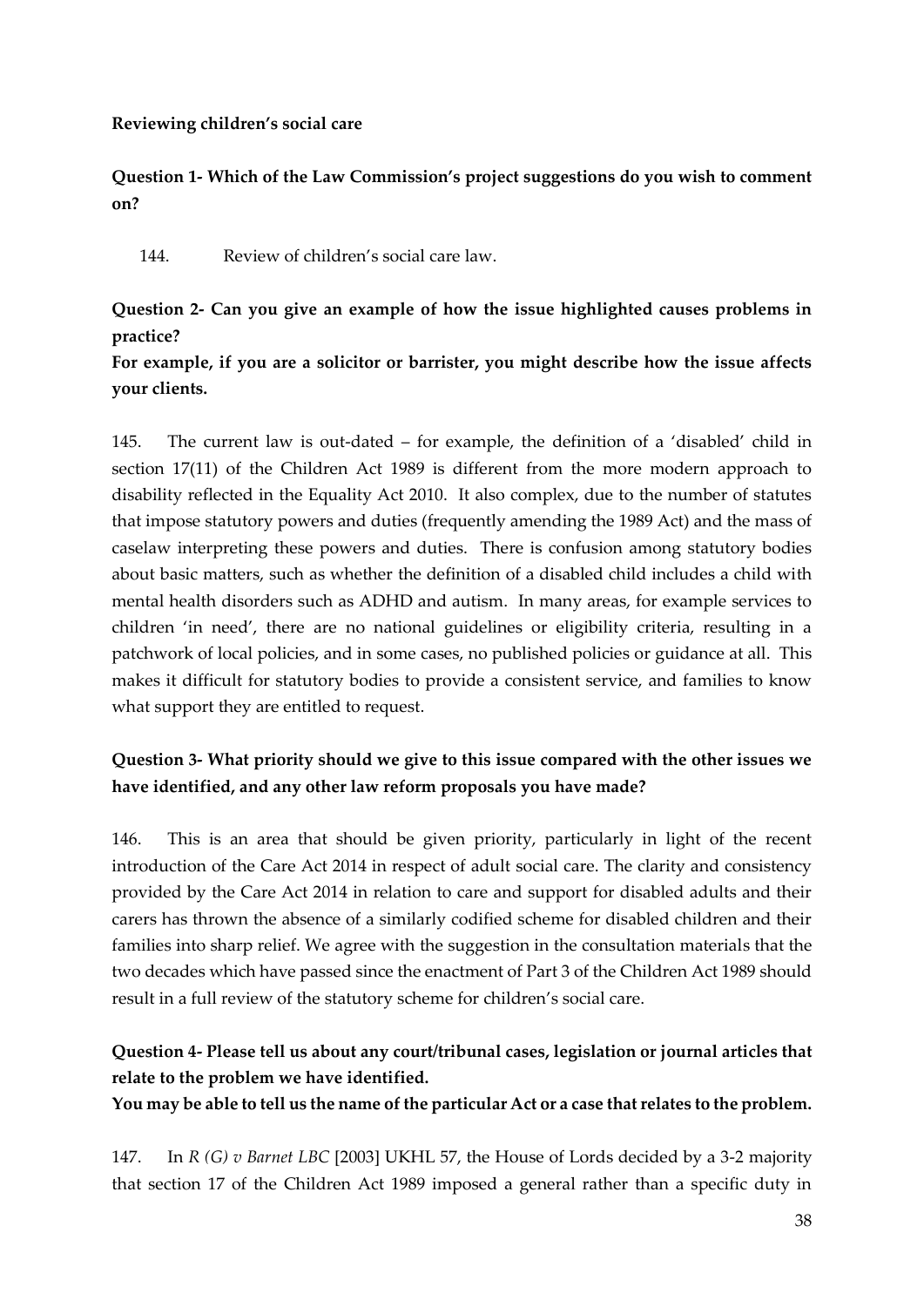relation to services for children 'in need'. In this case the House of Lords unanimously determined that there is a specific duty to assess every child 'in need'. However there is no express statutory duty in relation to such assessments, nor are any requirements as to the form or content of the assessment set out in regulations. Although statutory guidance (*Working Together to Safeguard Children*) has been issued, this may of course be departed from with good reason. There is therefore a distinct lack of clarity as to this fundamental issue within the statutory scheme

148. In relation to disabled children, the interplay between the general duty to children 'in need' in section 17 of the 1989 Act and the specific duty to meet needs where it is 'necessary' to do so in section 2(4) of the Chronically Sick and Disabled Persons Act 1970 is widely misunderstood and/or unknown in practice.<sup>2</sup> It is striking that the central duty to meet disabled children's social care needs is found within legislation that is 46 years old and was originally applied to disabled adults.

149. We also note that in *R (JL) v Islington LBC* [2009] EWHC 458 (Admin), Black J (as she then was) referred to a 'pressing need' for clear guidance on the use of eligibility criteria to restrict access to children's services, see [125]. Some seven years later no such guidance has been forthcoming, while at the same time there are new national eligibility regulations for adult social care.

150. A separate issue that arises which could also usefully form part of the review is the anomaly that results from having two different tests for mental capacity in operation in respect of children and young people – the common law test of *Gillick* competence up to the age of 16, and the statutory test under the Mental Capacity Act 2005 for young people aged 16 and over.

**Question 5- Can you give us information about how the issue is approached in other legal systems? You might have some information about how overseas courts or tribunals approach the problem.**

151. No comment.

 $\overline{a}$ 

**Question 6- Within the United Kingdom, does the problem occur in any or all of England, Wales, Scotland or Northern Ireland?**

<sup>2</sup> See for example *R (JL) v Islington LBC* [2009] EWHC 458 (Admin)*,* where Black J held at [126] that 'the use of the eligibility criteria in their present form is not compatible with the local authority's duty under section 2 CSDPA 1970'.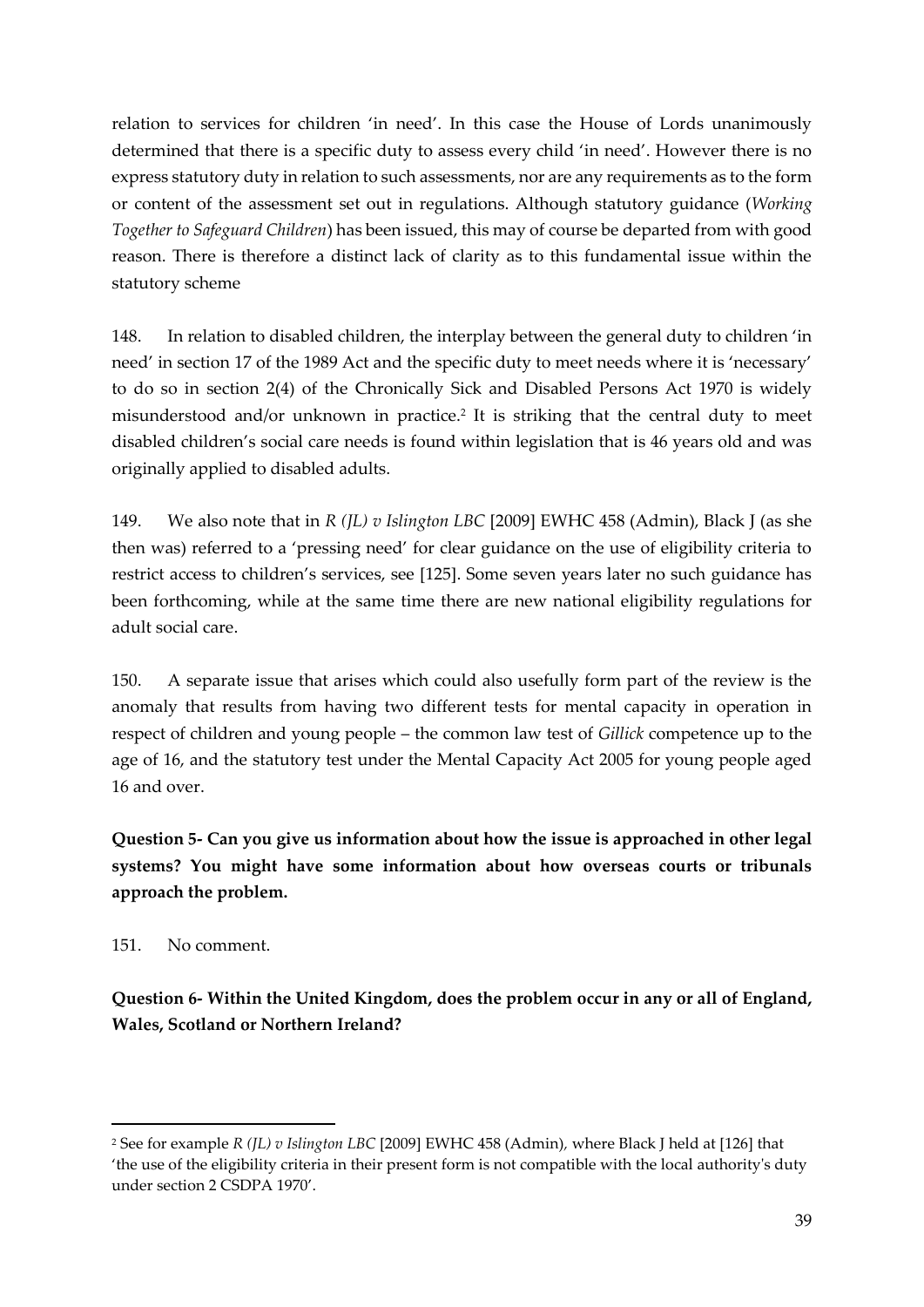152. England. In particular, Wales has developed a distinct approach to children's social care such that Part 3 of the Children Act 1989 no longer applies in Wales.<sup>3</sup>

#### **Question 7- What do you think needs to be done to solve the problem?**

153. These issues are complex and require a detailed review by the Commission with input from all relevant stakeholders. It may be that some form of codifying Act is required and/or that a clearer statutory distinction needs to be drawn between child protection interventions and services and support for children 'in need' and their families, for example disabled children. The benefits or disadvantages of national minimum eligibility criteria for services and support to children and families also merits careful consideration.

#### **Question 8- What is the scale of the problem?**

1

**This might include information about the number of people affected this year or the number of cases which were heard in a court or tribunal over a particular period.**

154. 391,000 children were identified as being 'in need' at 31 March 2015.<sup>4</sup> This is however likely to significantly underestimate the true number of children 'in need', as this is only those children known to local authorities. For example, it is estimated that there are around 700,000 disabled children in England<sup>5</sup>, all of whom will be 'in need' for the purposes of section 17(10)(c) and (11) of the Children Act 1989.

**Question 9- What would be the benefits of reform? In particular, can you identify any:** 

**economic benefits (costs of the problem that would be saved by reform); or**

**other benefits, such as societal or environmental benefits?**

**For example, if the problem is one which must usually be resolved in court, court fees might be payable; this money might be saved if the problem was reformed. If it involves consulting a solicitor or barrister, legal costs might be relevant. Or, if the problem was one which caused significant costs to businesses, you might be able to tell us how much time or money businesses would save.**

155. The benefits would be societal benefits to families of disabled children; economic benefits to the legal aid agency and Ministry of Justice by reducing the need for legal challenges by clarifying and simplifying the law; and benefits to local authorities in the

<sup>3</sup> See section 16B of the 1989 Act, restricting the application of Part 3 to local authorities in England. <sup>4</sup> [https://www.gov.uk/government/uploads/system/uploads/attachment\\_data/file/469737/SFR41-](https://www.gov.uk/government/uploads/system/uploads/attachment_data/file/469737/SFR41-2015_Text.pdf) [2015\\_Text.pdf](https://www.gov.uk/government/uploads/system/uploads/attachment_data/file/469737/SFR41-2015_Text.pdf)

<sup>5</sup> Office for Disability Issues (2010/2011) Disability Facts and Figures, http://odi.dwp.gov.uk/disabilitystatistics-and-research/disability-facts-and-figures.php; Office for National Statistics (2012) Population Estimates, http://www.ons.gov.uk/ons/taxonomy/index.html?nscl=Population+Estimates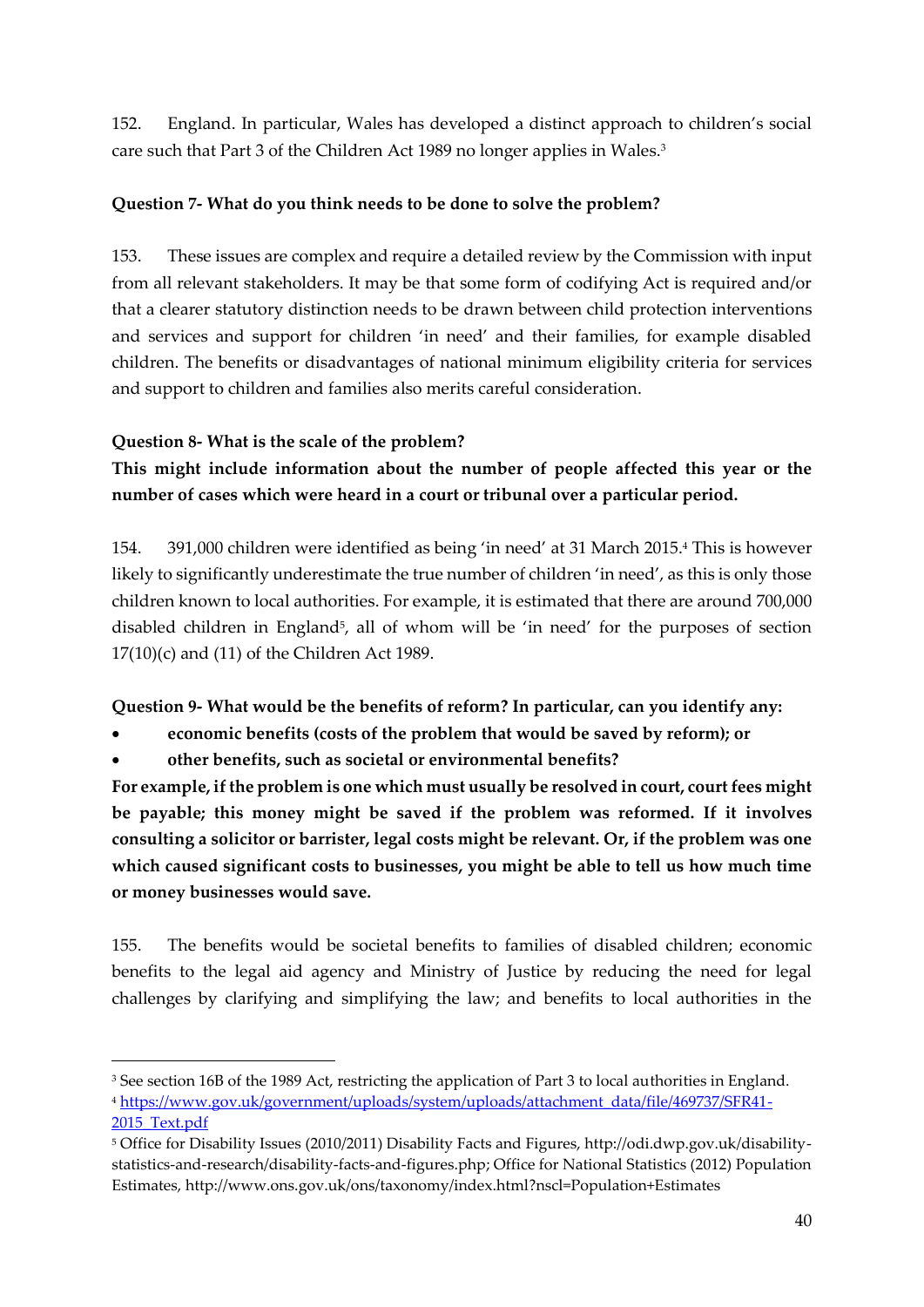medium- to long-term of having coherent national legislation to implement, rather than having to create local systems, each of which is potentially subject to legal challenge.

### **Question 10- If this area of the law is reformed, can you identify what the costs of reform might be?**

**The costs of reform might include, for example, the cost of the legal profession and judiciary undertaking training to learn about a new statute.**

156. The cost will primarily be to local authorities in the short term having to review and republish policies and guidance, and training social workers. However, ongoing training of social workers would be required in any event to keep them updated with caselaw developments in relation to the current law. These costs are increased by the lack of clarity in the current statutory scheme which results in the need for legal challenge.<sup>6</sup>

### **Question 11- Does the problem affect certain groups in society, or particular areas of the country, more than others? If so, what are those groups or areas? As an example, if the law relates to agricultural land, it might affect farmers and their families more than the general population.**

157. The lack of clarity and coherence in the current statutory scheme potentially affects all children and families in England. However there is a particular impact on certain groups of children 'in need', for example disabled children and their families.

**Question 12- In your view, why is the Law Commission the appropriate body to undertake this work, as opposed to, for example, a Government department, Parliamentary committee, or a non-Governmental organisation?**

158. The Law Commission is best placed to develop new legislation including national eligibility criteria.

### **Question 13- Have you been in touch with any part of the Government (either central or local) about this problem? What did they say?**

159. No

1

<sup>6</sup> See for example *R (J) v Worcestershire CC* [2014] EWCA Civ 1518 (on the question of whether local authorities have the power to provide services for children 'in need' outside their area) or *R (L and P) v Warwickshire CC* [2015] EWHC 203 (Admin) (on the question of whether assessments of disabled children need to be carried out by social workers);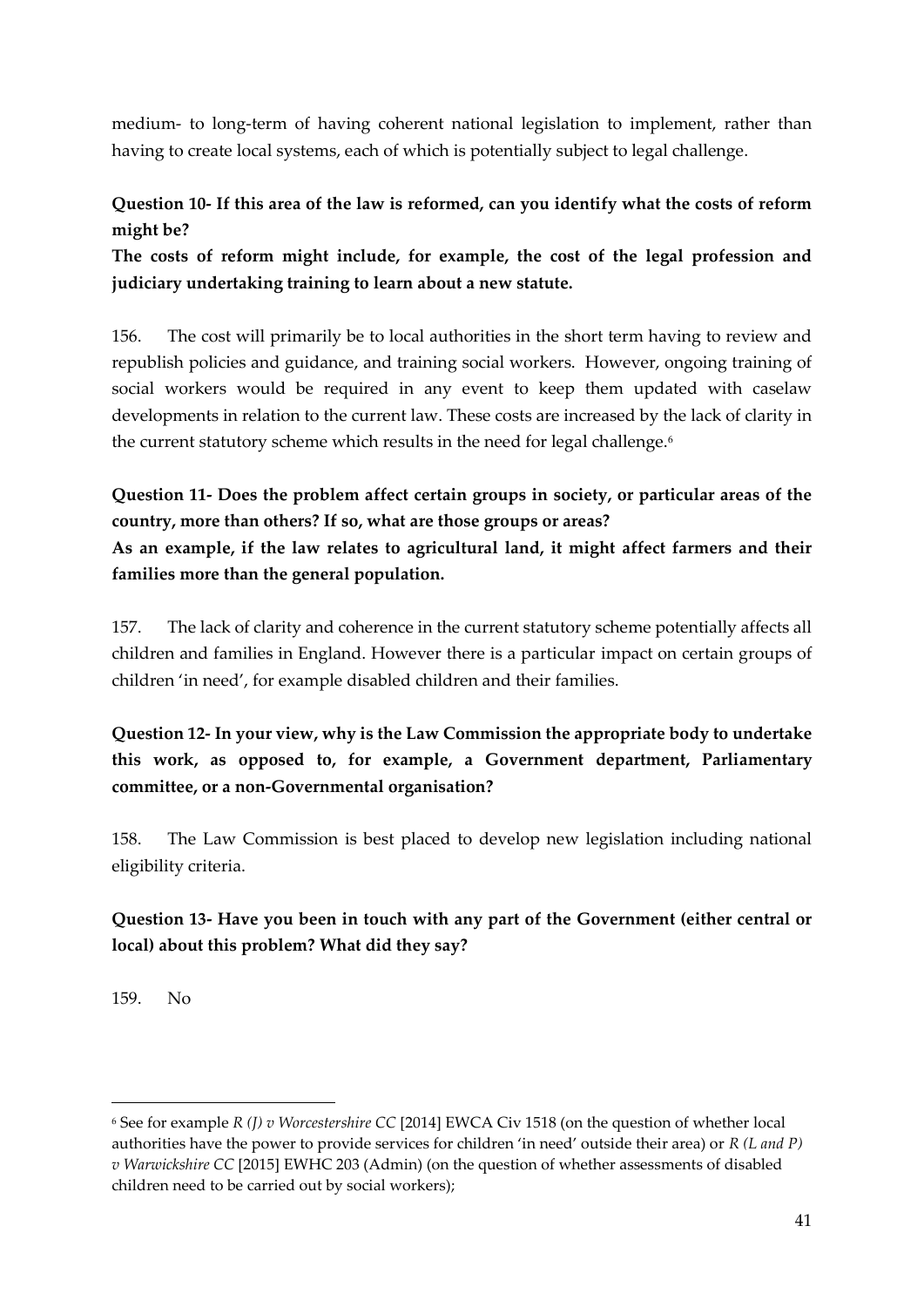**Question 14- Is any other organisation such as the Government or a non-Governmental group currently considering this problem? Have they considered it recently? If so, please give us the details of their investigation of this issue, and why you think the Law Commission should also look into the problem.**

160. No comment.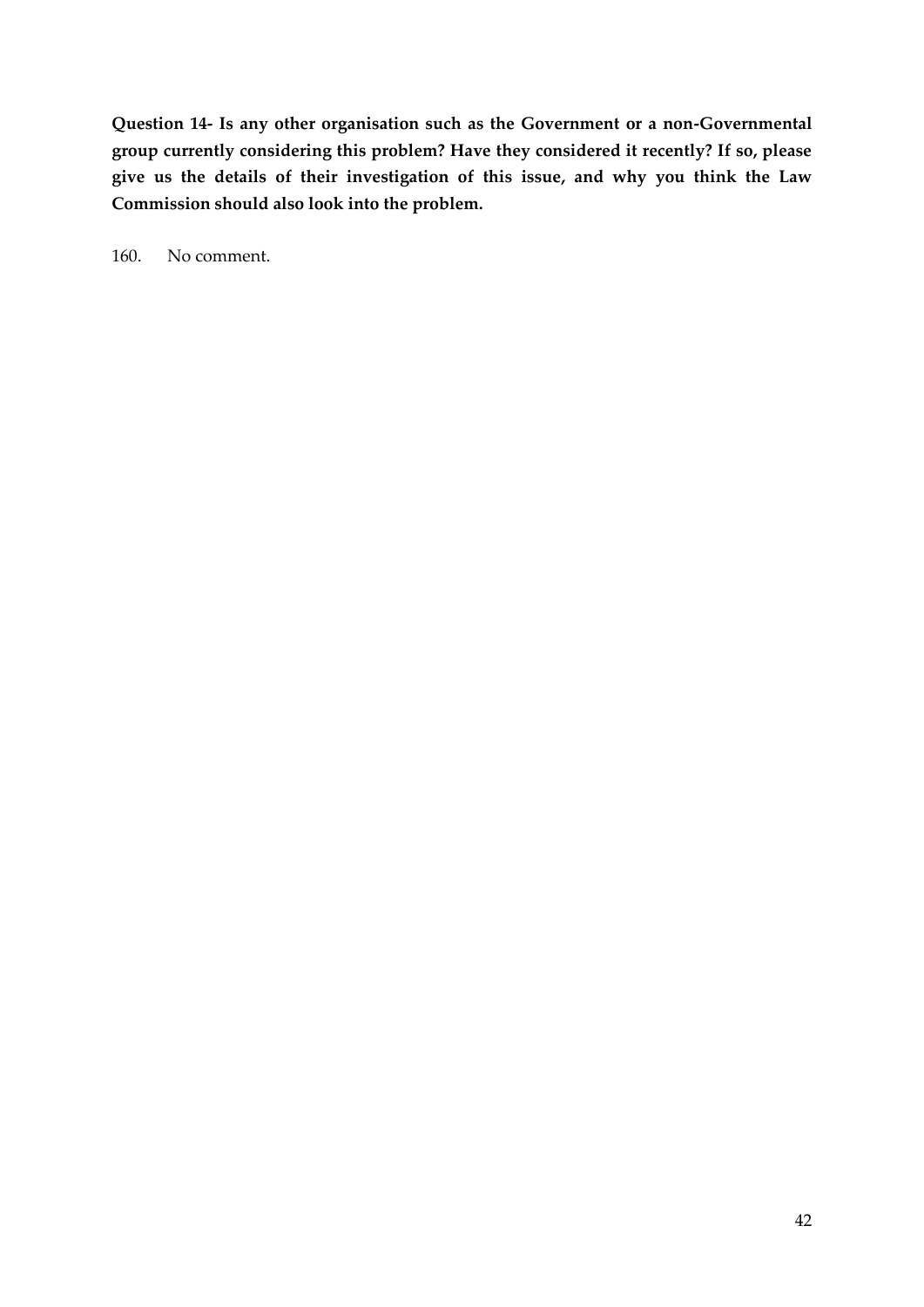## **Streamlining (how can the law be simplified)**

161. No comment.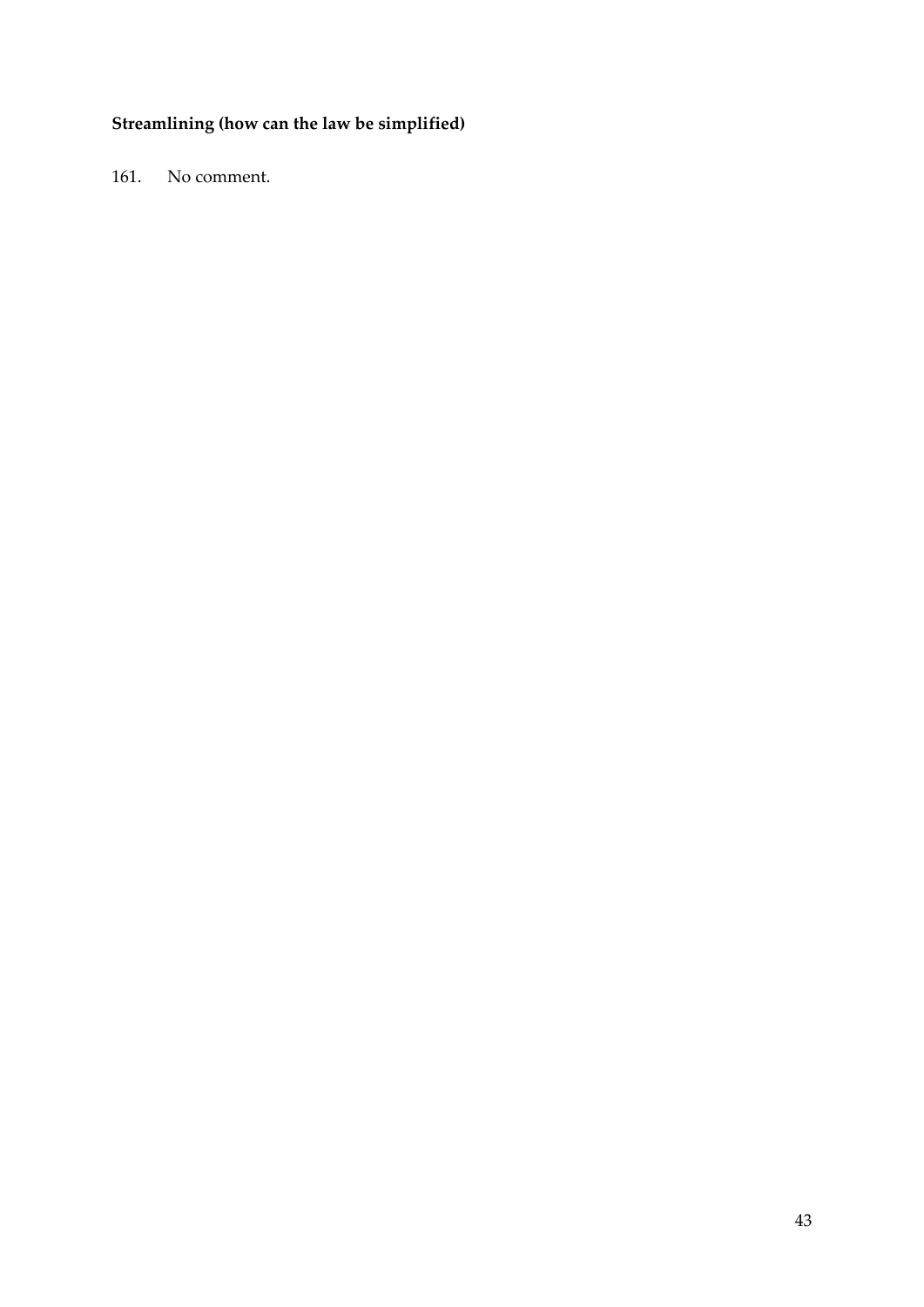#### <span id="page-43-0"></span>**Surrogacy**

**Question 1- Which of the Law Commission's project suggestions do you wish to comment on?** 

#### 162. Surrogacy.

**Question 2- Can you give an example of how the issue highlighted causes problems in practice?**

**For example, if you are a solicitor or barrister, you might describe how the issue affects your clients.**

- 163. Irrespective of where a child is born, or where any surrogacy arrangement is entered into, the law in the UK is that:
	- a. A surrogacy arrangement is an arrangement whereby if a woman to whom the arrangements relates were to carry a child in pursuance of it, she would be a surrogate mother (section 1(3) Surrogacy Arrangements Act 1985);
	- b. Surrogacy agreements are unenforceable and it is illegal to negotiate such an agreement on a commercial basis;
	- c. Payments made to a surrogate are not illegal per se, but may cause problems when the intended parents ('IPs') come to seek a parental order as they can be a basis for not granting a parental order;
	- d. The surrogate is the only legally recognised mother of the child born irrespective of any agreement, names on the birth certificate or indeed the gametes used i.e. even if the child is conceived using the egg of a female IP (section 33 of the Human Fertilisation and Embryology Act 2008);
	- e. If the surrogate is married or has a civil partner then her husband or civil partner is also automatically the legal parent of the child born irrespective of any agreement, names on the birth certificate or indeed the gametes used;
	- f. If the surrogate is not married or in a civil partnership then, if the treatment is carried out at a licensed facility, the commissioning biological father is treated as the legal parent (section 36 Human Fertilisation and Embryology Act 2008) or the commissioning mother or non-biological commissioning father is to be treated as the second legal parent (section 43 of the same);
	- g. IPS are required to regularise their relationship with a child born under a surrogacy arrangement by making an application for a parental order between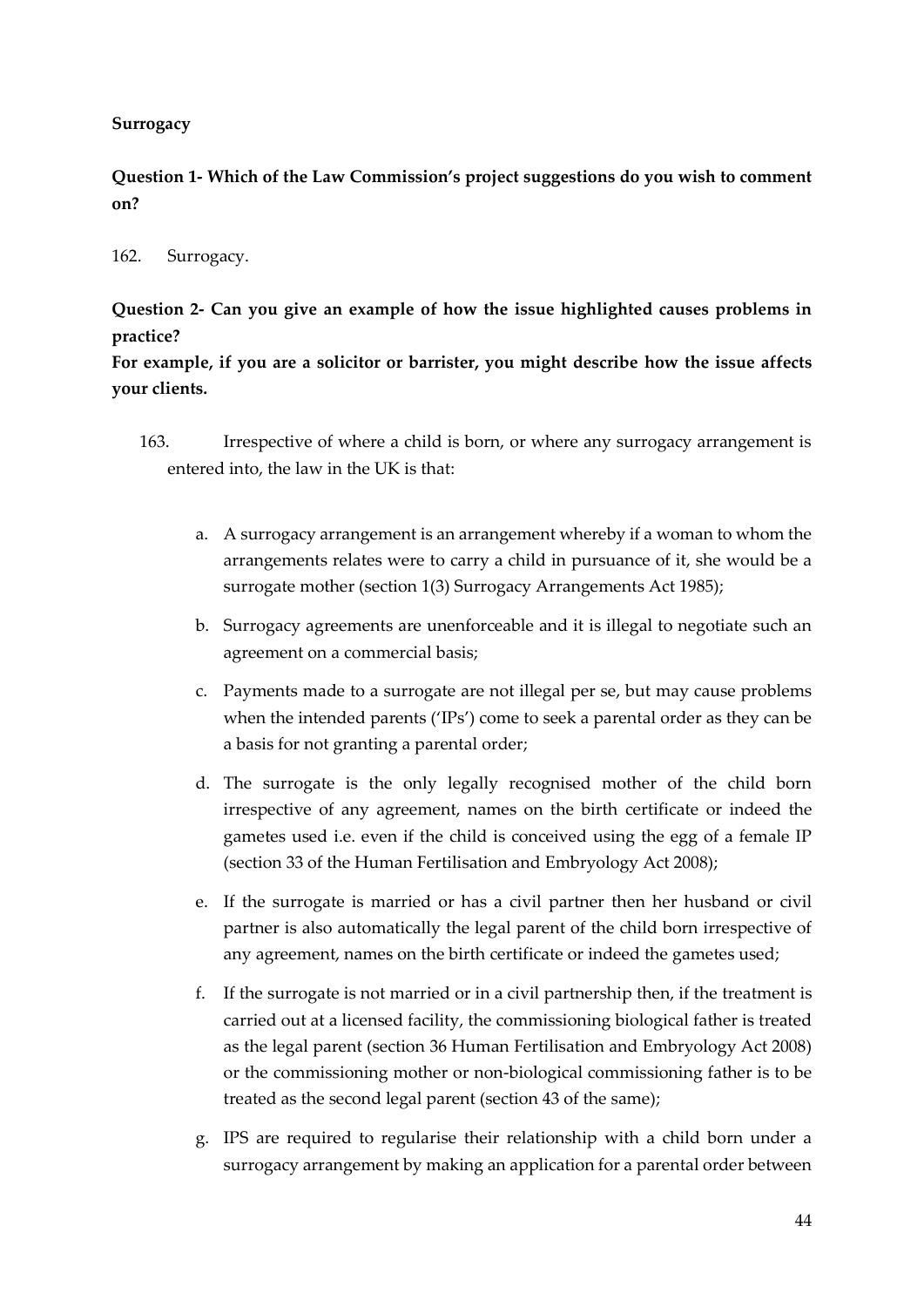six weeks and six months from the birth of the child; the six-month time limit has caused enormous problems where, for good reason, it is not practicable to make the application within 6 months of the birth. This caused the President of the Family Division to 'read down' s.54 of the HFEA 2008 to permit an application for a parental order to succeed, despite it having been made 19 months after the birth. However artificial, this was done because of the significance of the parental order to the child's status and identity as a human being: *Re X (A Child) (Surrogacy Time Limit) [2014] EWHC 3135 (Fam)*)

- h. Parental orders will only be granted in prescribed circumstances (section 54 Human Fertilisation and Embryology Act 2008) and require an application to be made by two persons: single parents are not eligible;
- i. The welfare of the child is the paramount consideration when deciding whether to make a parental order;
- j. It is open to the IPs to apply to adopt the child instead; usual adoption law would apply to their application.

164. Thus, the type of problem which has arisen in recent times includes the following scenarios:

- a. A single parent seeking a parental order and being denied this (see *Z* referred to below) giving rise to incompatibility with article 8 of the European Convention on Human Rights and discrimination issues;
- b. The absence of a genetic connection to the child on the part of at least one IP precludes the making of a parental order i.e. where there has been double donation of both egg and sperm;
- c. Confusion arising from the names entered on the birth certificate and the potential impact on the same on the timing of an application for a parental order;
- d. Confusion arising from complex surrogacy arrangement e.g. the Kyle Casson case in which a mother acted as a surrogate for her son, using his sperm and a donor egg, but he was legally the child's brother and not its father at birth, which in turn caused complications in seeking to adopt the child;
- e. Recognition of legal parenthood in a foreign jurisdiction (e.g. a pre-birth order in the USA) which is invalid in the UK and associated difficulties in obtaining the consent of a surrogate who resides in another jurisdiction and may or may wish to sign a document relinquishing legal motherhood which she never intended to thought to have – the form used in England is called 'Agreement to the making of a parental order in respect of my child';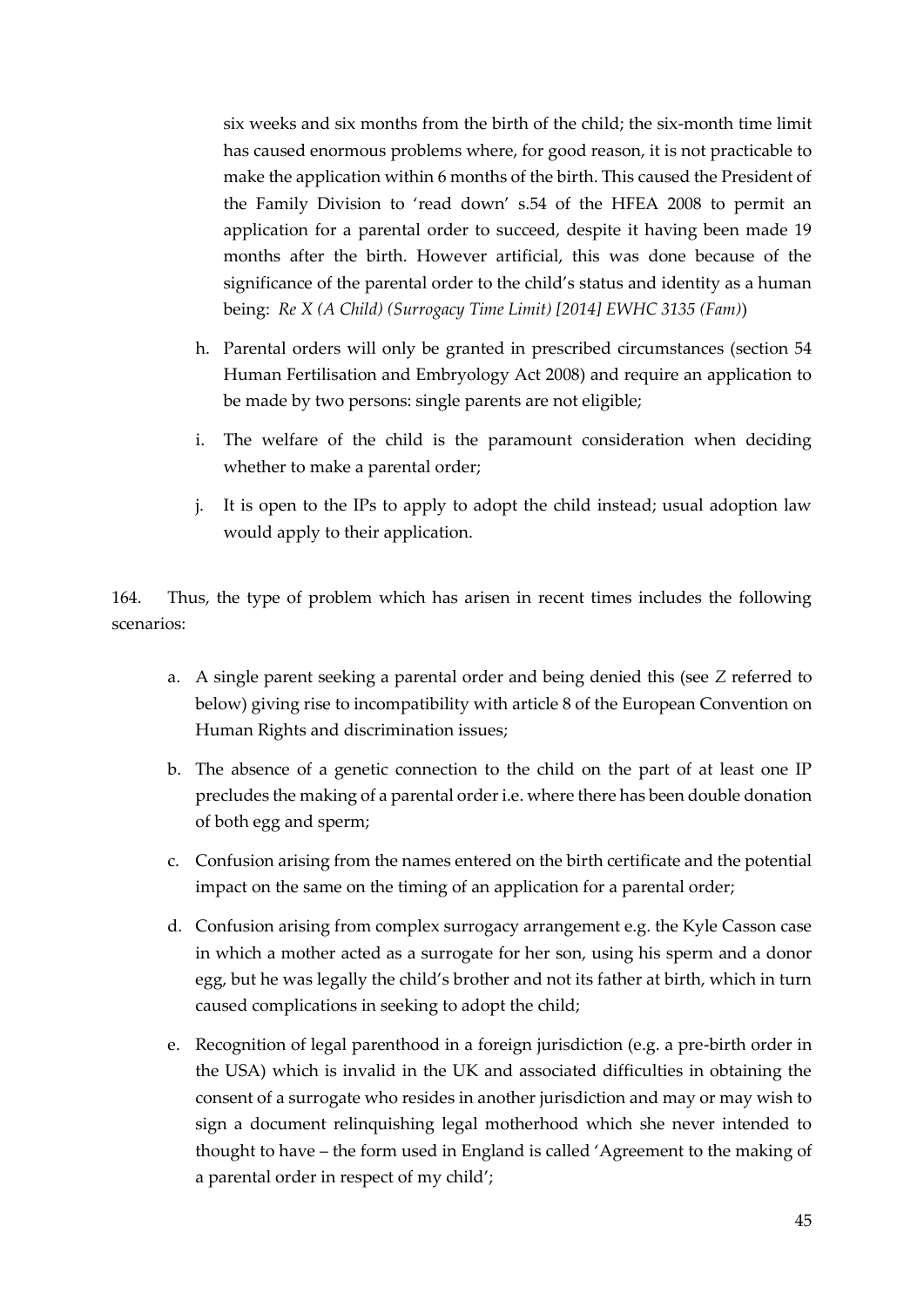- f. Late application for parental orders (although the Court has been flexible where necessary in this regard e.g. *Re X (A Child) (Surrogacy Time Limit) [2014] EWHC 3135 (Fam)*);
- g. The risk to the IPs of a surrogate changing her mind before any parental order has been obtained (e.g. *Re DM and LK [2016] EWHC 270 (Fam)* in which an order was ultimately made);
- h. The risk that payments made to the surrogate result in the making of no parental order unless they are retrospectively authorised (see sub-section 54(8) Human Fertilisation and Embryology Act 2008).

### **Question 3- What priority should we give to this issue compared with the other issues we have identified, and any other law reform proposals you have made?**

165. This area of reform should be given high priority not least because it has been subject to a declaration of incompatibility with the Human Rights Act 1998 ('HRA') in *Z (A Child) (no 2) [2016] EWHC 1191 (Fam)*.

166. Questions of identity and the welfare of the child as well as of the family unit are undoubtedly matters of high priority to society and of great public interest in the wider sense.

167. Societal norms and attitudes have evolved a great deal since the primary legislation which concerns surrogacy was enacted i.e. the Surrogacy Arrangements Act 1985 and the Human Fertilisation and Embryology Acts of 1990 and 2008. Indeed, when surrogacy was first regulated in the UK, the HRA had not been enacted and the legalisation of civil partnerships and same-sex marriage was in the distant future.

168. Legislation and regulation which assumes a particular type of family unit, e.g. a heterosexual married couple, is rapidly falling behind the times with the result that the court cannot legitimately bend and stretch its ordinary meaning any further to deal with lacunae or inequity arising from its application.

169. It would appear that the number of people availing themselves of fertility and surrogacy arrangements is increasing (and not only because of the older average age of those seeking to become parents through a biological route which is a matter well documented by the ONS, for example). The true extent of the use of surrogacy arrangements cannot, however, be gleaned from the number of applications made for parental orders as it is not a legal requirement that any such requirement be made and surrogacy agreements are not enforceable in any country within the UK.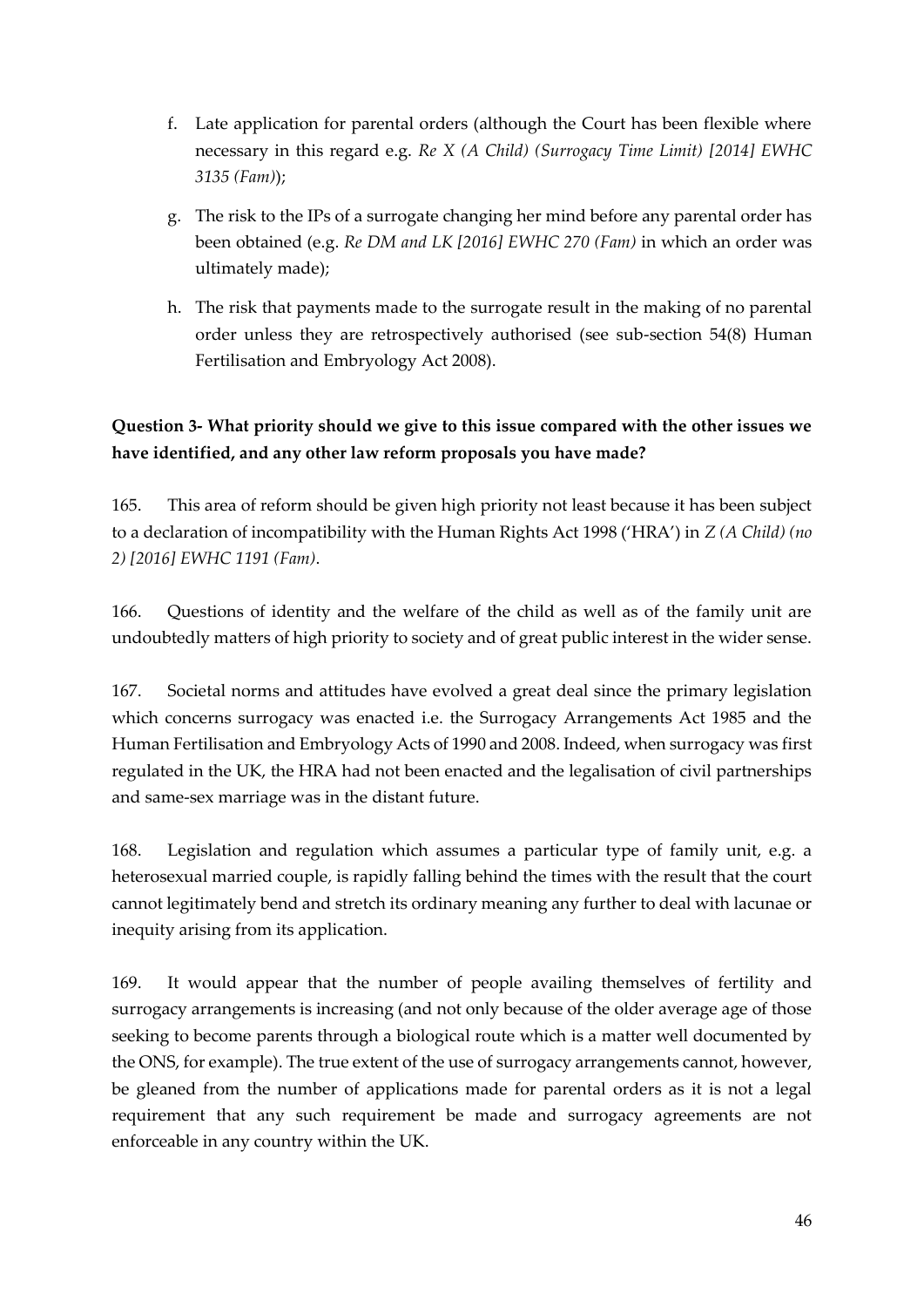170. Further, a number of surrogacy arrangements are entered into outside the UK within completely different legislative and other arrangements. India accounts for 56.3% of the UK's international surrogacy arrangements (according to a CAFCASS study on parental order applications in 2013/14), but has recently banned non-Indian nationals from availing themselves of surrogates in India except in the case on non-resident Indians. Thailand, another popular place for surrogacy arrangements to be made, banned surrogacy in 2014 following a high profile case in which an Australian couple refused to take one of the twins born under the surrogacy arrangement who had Down's Syndrome. The case caused an outcry. The lack of availability of surrogates to parents in this country seeking to start a family in this way may spell a return to the use of (limited) surrogates in the UK and it is an optimal time to revisit the law on surrogacy which has scarcely changed in thirty years.

171. Where surrogacy arrangements or contracts are not enforceable and payments to surrogates disadvantageous to the IPs, and where the system of regulating surrogacy is very limited in scope, this is also an opportunity for Parliament to bring this law up to date in a way which protects children, IPs and surrogates.

#### **Question 4- Please tell us about any court/tribunal cases, legislation or journal articles that relate to the problem we have identified.**

**You may be able to tell us the name of the particular Act or a case that relates to the problem.**

172. Please see the Surrogacy Arrangements Act 1985, the Human Fertilisation and Embryology Acts 1990 and 2008 and the Human Fertilisation and Embryology (Parental Orders) Regulations 2010.

173. Please also refer to the following cases:

- *Z (A Child) (no 2) [2016] EWHC 1191 (Fam)*
- *Re X (A Child) (Surrogacy Time Limit) [2014] EWHC 3135 (Fam)*)
- *Re DM and LK [2016] EWHC 270 (Fam)*
- *Re B v C [2015] EWFC 17*
- *Re X and Y (Foreign Surrogacy) [2008] EWHC 3030*

**Question 5- Can you give us information about how the issue is approached in other legal systems? You might have some information about how overseas courts or tribunals approach the problem.**

174. No comment.

**Question 6- Within the United Kingdom, does the problem occur in any or all of England, Wales, Scotland or Northern Ireland?**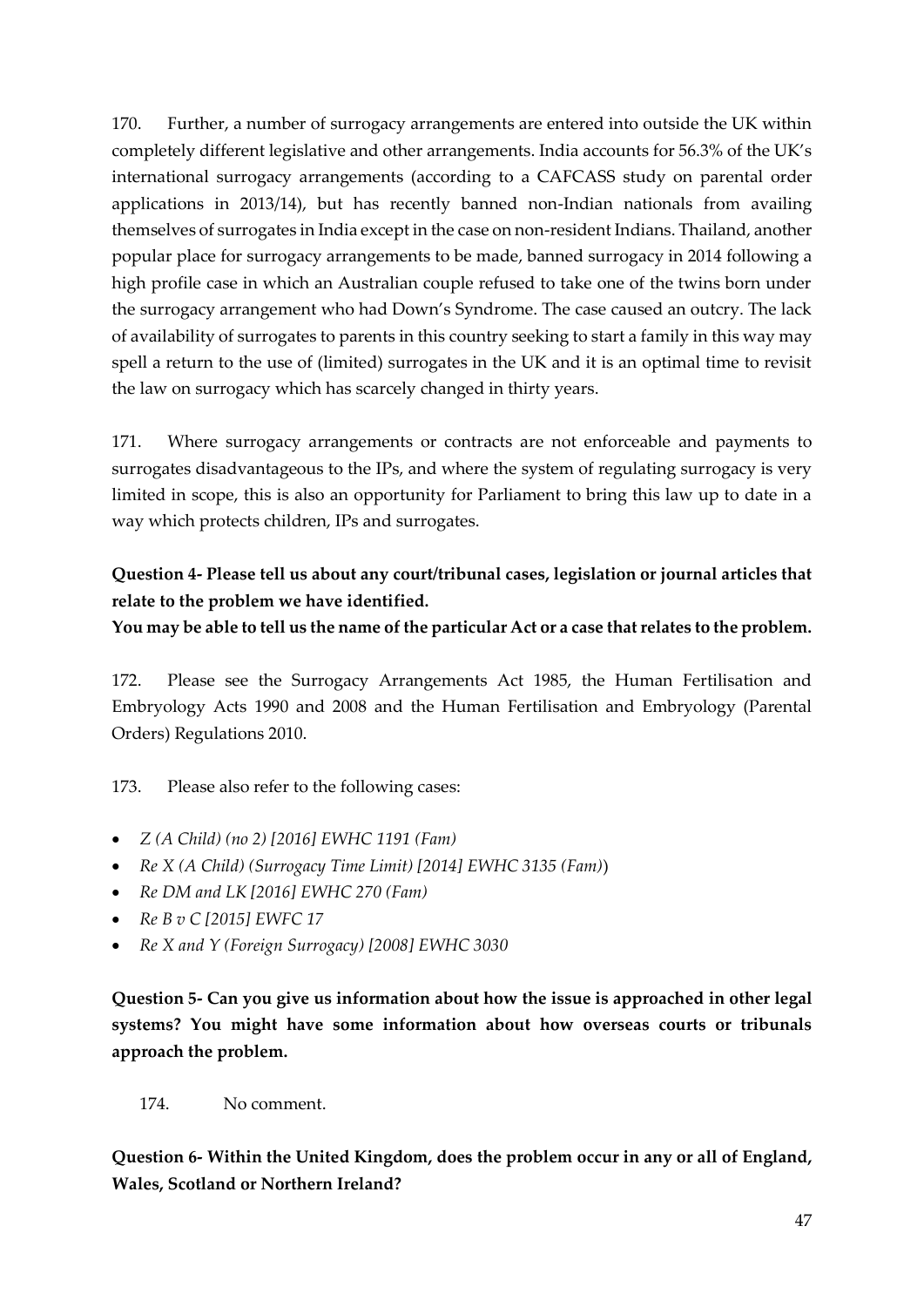175. Yes, it occurs in all jurisdictions.

#### **Question 7- What do you think needs to be done to solve the problem?**

- 176. In headline terms, as a minimum, the law should be reformed to:
	- a. Create a system whereby legal parenthood can be established pre-conception and birth and a child's status is not in limbo between 6 weeks and 6 months of age;
	- b. Create a default system of IPs registering births which recognises the reality of surrogacy;
	- c. Allowing single parents to become parents through surrogacy arrangements;
	- d. Allow IPs who are not genetically linked to the child to become its legal parents under surrogacy arrangements;
	- e. Remove the time limit for applying for a parental order (if that method of acquiring legal parenthood is to remain) on the basis that the otherwise stringent conditions apply; alternatively, provide for discretion to be exercised to extend the time limit where the welfare of the child requires this.
	- f. Review the arrangements for the formal regulation of surrogacy in the UK to ensure protection for all parties to such an arrangement.

177. We would welcome the opportunity to comment further and in greater detail in the event that the Commission decides to reform this area of law. It is an area of law that would benefit from being reviewing in parallel with the law concerning legal parenthood / consent generally.

#### **Question 8- What is the scale of the problem?**

### **This might include information about the number of people affected this year or the number of cases which were heard in a court or tribunal over a particular period.**

178. It is hard to ascertain the precise scale of the problem, as data can be hard to come by with many arrangements remaining informal, but there can be no doubt that, as Theis J in the Family Division stated, this is a "ticking legal time-bomb" which may result in numerous children being born legally "parentless and stateless".

179. Whilst acknowledging that the number of applications for parental orders is illuminating rather than conclusive, CAFCASS reported that 241 such applications were made (in the context of surrogacy arrangements) in the period April 2014 to March 2015.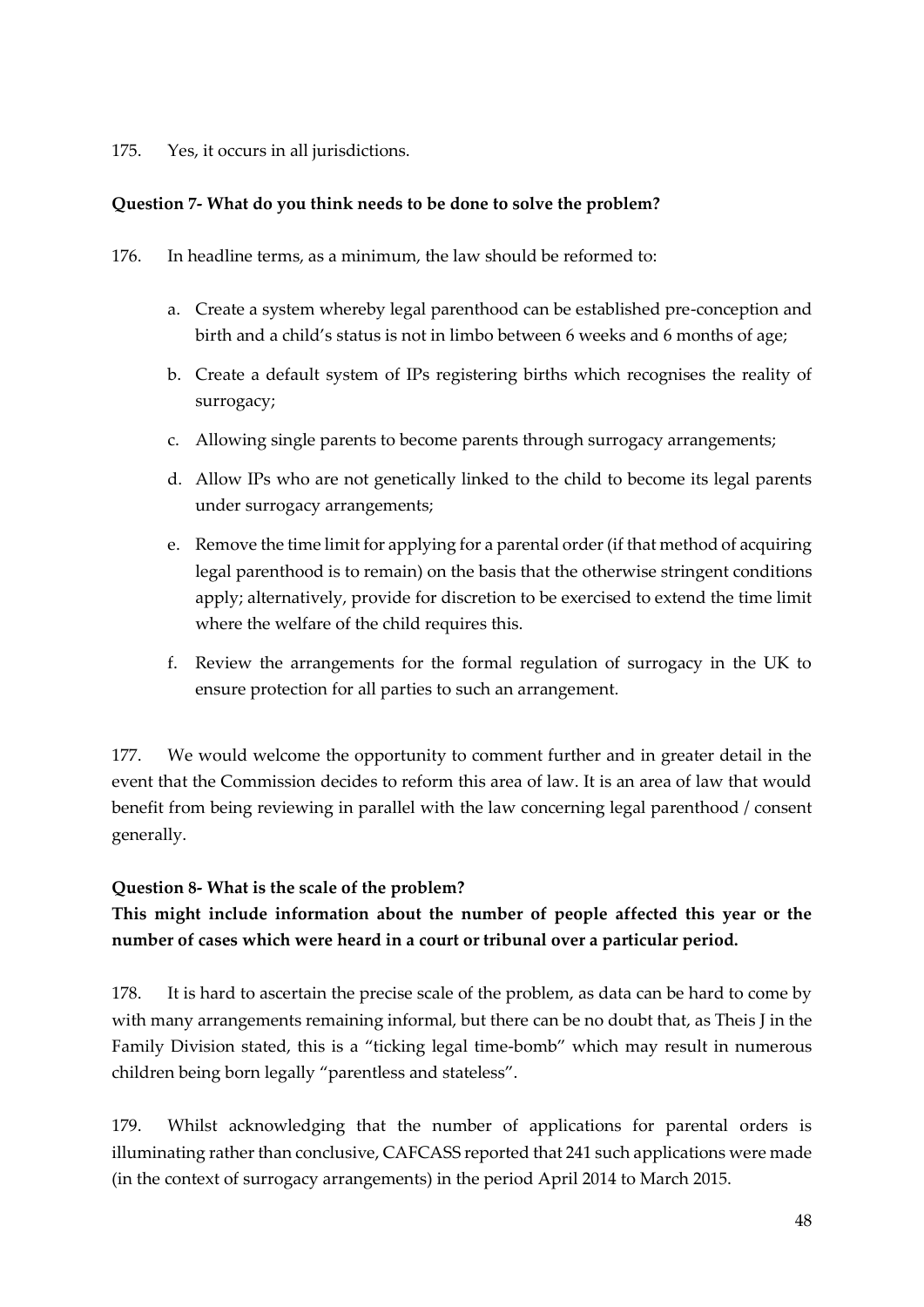**Question 9- What would be the benefits of reform? In particular, can you identify any:** 

- **economic benefits (costs of the problem that would be saved by reform); or**
- **other benefits, such as societal or environmental benefits?**

**For example, if the problem is one which must usually be resolved in court, court fees might be payable; this money might be saved if the problem was reformed. If it involves consulting a solicitor or barrister, legal costs might be relevant. Or, if the problem was one which caused significant costs to businesses, you might be able to tell us how much time or money businesses would save.**

#### 180. The benefits are likely to include:

- a. Certainty of position for all parties to a surrogacy arrangement whether entered to in the UK or elsewhere;
- b. Promoting the welfare of the child by ensuring he or she is not left legally parentless or indeed stateless;
- c. Reduction in applications to the Family Court by reason of a settled system by which IPs can take on the legal mantle of parenthood for the family they have sought to have;
- d. Establishing compatibility with the HRA;
- e. Eliminating discriminatory practices at establishment-level;
- f. Creating a legal system that is in tune with modern society and can be applied simply and clearly when the Court does have to consider issues rather than placing judges between a rock and a hard place in ensuring the appropriate legal outcome.

#### **Question 10- If this area of the law is reformed, can you identify what the costs of reform might be?**

**The costs of reform might include, for example, the cost of the legal profession and judiciary undertaking training to learn about a new statute.**

- 181. Likely costs will include:
	- a. Training of the legal profession, judges, those involved in the fertility sector or registrations of births and those involved otherwise in advising or counselling affected persons, and;
	- b. A dedicated information campaign targeted to stakeholders and affected persons.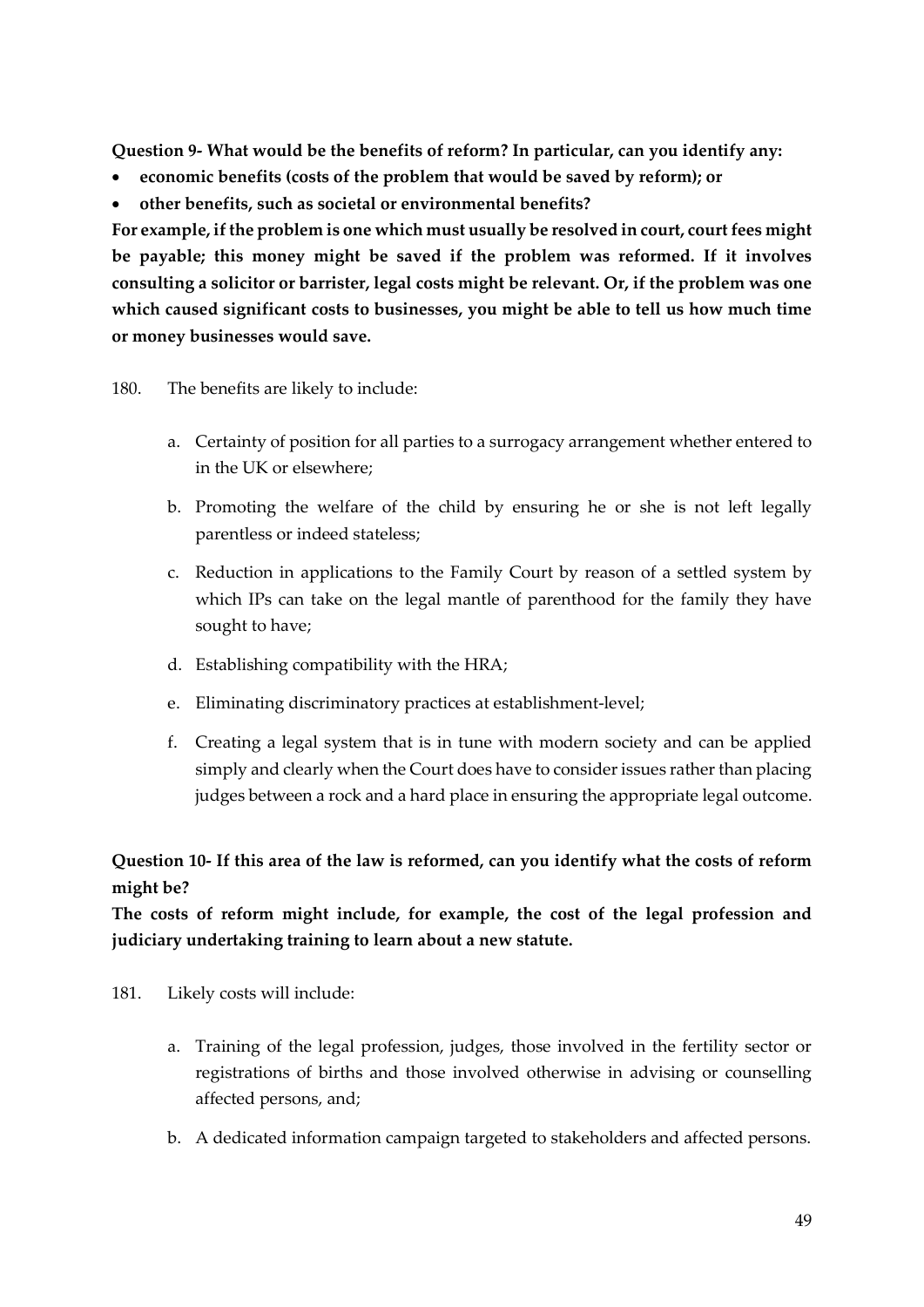**Question 11- Does the problem affect certain groups in society, or particular areas of the country, more than others? If so, what are those groups or areas?**

**As an example, if the law relates to agricultural land, it might affect farmers and their families more than the general population.**

182. This affects anyone requiring the assistance of a surrogate, for whatever reason, to have or add to their family. It affects the children born and the surrogate mothers. There is a particular impact on single parents and same-sex parents or couples and those who require donated eggs and sperm in order to enter into such arrangements (e.g. for a medical reason such as infertility for whatever reason).

### **Question 12- In your view, why is the Law Commission the appropriate body to undertake this work, as opposed to, for example, a Government department, Parliamentary committee, or a non-Governmental organisation?**

183. Yes. The Law Commission can draw on the expertise and views of a wide range of interested and affected persons, including the legal expertise of this respondent. A wide range of views is likely to bring balance to what can be an emotive topic because surrogacy has always been seen as something of an 'illegitimate' or 'lesser' route to parenthood.

### **Question 13- Have you been in touch with any part of the Government (either central or local) about this problem? What did they say?**

184. No. This is already on the government's radar.

**Question 14- Is any other organisation such as the Government or a non-Governmental group currently considering this problem? Have they considered it recently? If so, please give us the details of their investigation of this issue, and why you think the Law Commission should also look into the problem.**

185. It would be remiss not to consider the views of CAFCASS, of the Family Law Bar Association and other specialist family law groups, the Human Fertilisation and Embryology Authority and Surrogacy UK.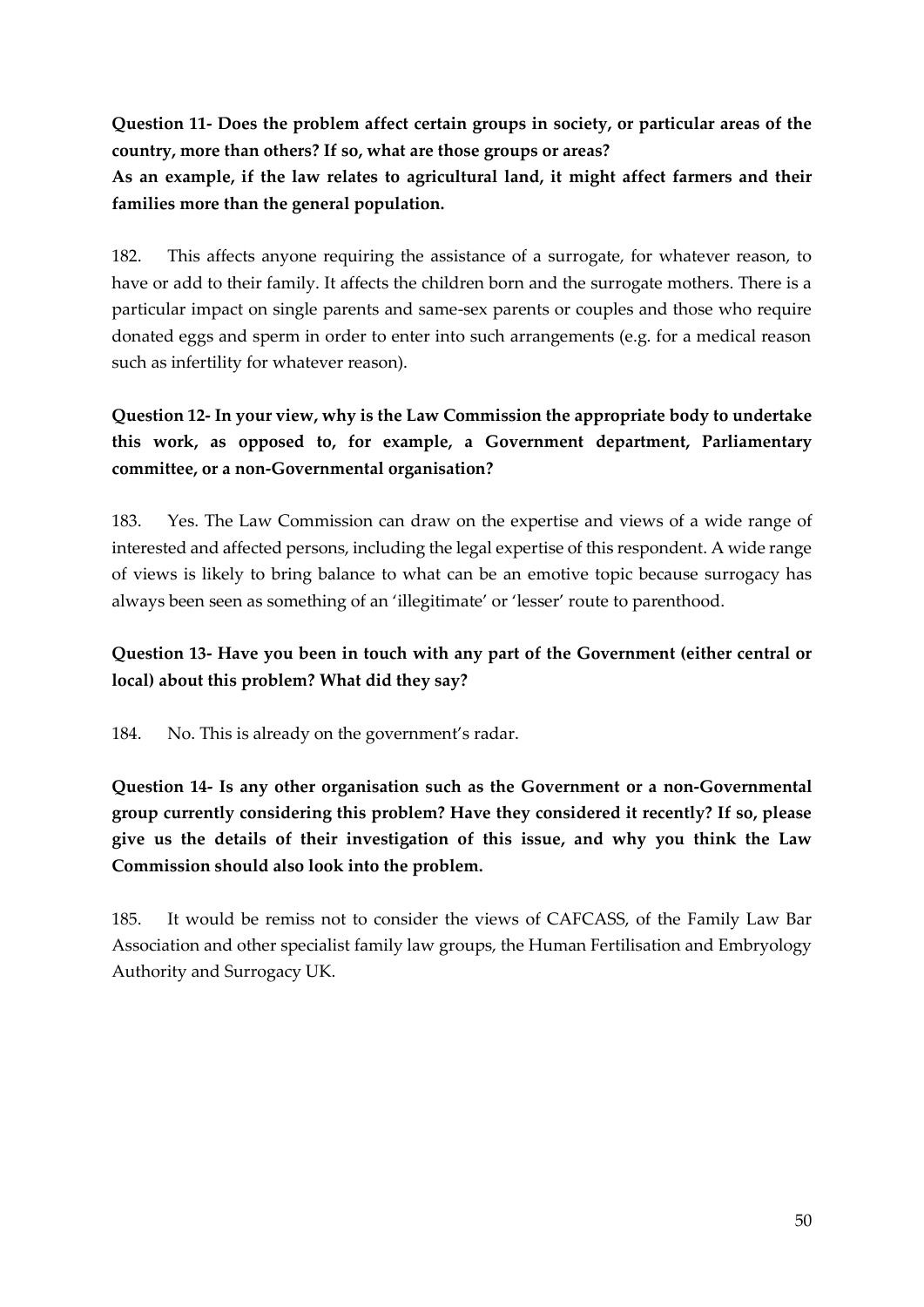#### **Weddings**

**Question 1- Which of the Law Commission's project suggestions do you wish to comment on?** 

#### 186. Weddings

**Question 2- Can you give an example of how the issue highlighted causes problems in practice?**

**For example, if you are a solicitor or barrister, you might describe how the issue affects your clients.**

187. The current regime, both as to preliminaries to a wedding and the registration of the marriage is antiquated, cumbersome, restrictive and unfair. There is particular difficulty with inter-faith marriages where there is little scope for a tailored ceremony which caters for the beliefs of each party.

#### **Question 3- What priority should we give to this issue compared with the other issues we have identified, and any other law reform proposals you have made?**

188. This issue should be given reasonably high priority. The existing marriage law remains essentially that of the Marriage Act 1836 and was designed for a very different age. There is a pressing need for a modern law of marriage suitable for the 21<sup>st</sup> century.

189. Modernisation is needed order to provide a legal framework for marriage which is clear and straightforward, catering to current cultural norms and which provides adequate safeguards against forced marriage.

### **Question 4- Please tell us about any court/tribunal cases, legislation or journal articles that relate to the problem we have identified.**

**You may be able to tell us the name of the particular Act or a case that relates to the problem.**

190. *R (Hodkin & Anor) v Registrar General of Births, Deaths and Marriages* **[\[2013\] UKSC](http://www.supremecourt.gov.uk/decided-cases/docs/UKSC_2013_0030_Judgment.pdf)  [77](http://www.supremecourt.gov.uk/decided-cases/docs/UKSC_2013_0030_Judgment.pdf)** the Supreme Court considered whether a church of the Church of Scientology decided that the Church of Scientology could register its central London chapel as a place of meeting for public religious worship (under s.2 of the Places of Worship Registration Act 1855) and conduct religious weddings.

191. The Registrar General of Births, Deaths and Marriages stated that she was bound by the Court of Appeal's judgment in *R v Registrar General, ex parte Segerdal* [1970] 2 QB 697 to reject the appellant's application to record such a church to marry in, as the authority held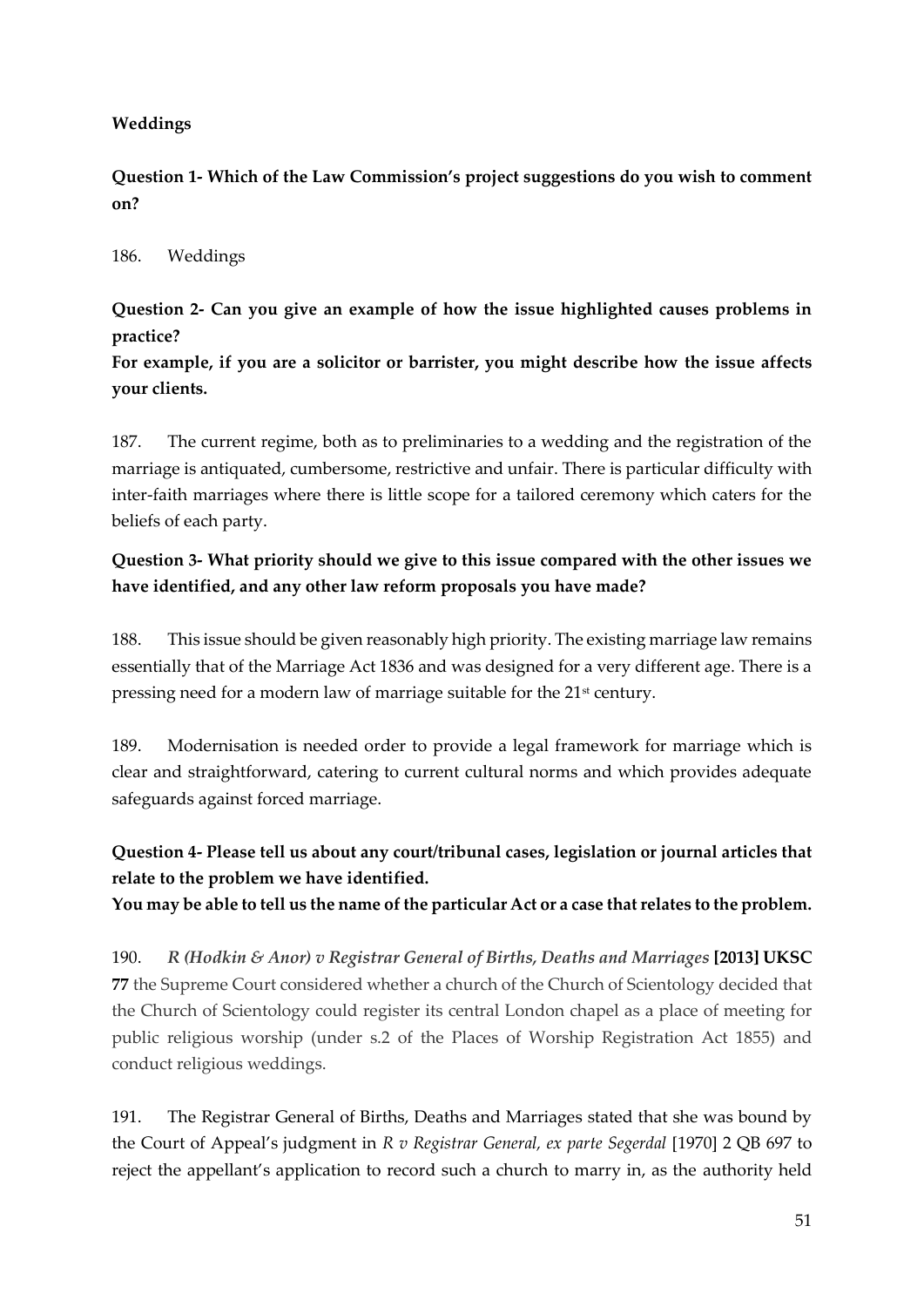that Scientology did not involve "religious worship" since it did not involve "reverence or veneration of God or of a Supreme Being", but rather instruction in a philosophy.

192. The appeal was unanimously allowed, the court holding that religion should not be confined to faiths involving a supreme deity, since to do so would exclude Buddhism, Jainism and others; and involve the Court in difficult theological territory. Religion could be described as a belief system going beyond sensory perception or scientific data, held by a group of adherents, which claims to explain mankind's place in the universe, and to teach its adherents how they are to live their lives in conformity with the belief system. On this approach to religion, Scientology was clearly a religion. It followed that as the Church of Scientology held religious services its church is a "place of meeting for religious worship".

193. There are a great many articles and points of view available on the internet on the subject of marriage reform. A couple of links are pasted below:

[http://www.lawandreligionuk.com/2014/03/11/exclusively-secular-marriage-for-england](http://www.lawandreligionuk.com/2014/03/11/exclusively-secular-marriage-for-england-and-wales-unlikely-but-the-law-needs-reform/)[and-wales-unlikely-but-the-law-needs-reform/](http://www.lawandreligionuk.com/2014/03/11/exclusively-secular-marriage-for-england-and-wales-unlikely-but-the-law-needs-reform/)

<http://interfaithfoundation.org/event/touchstone-marriage-law-reform-in-england-wales/>

<https://humanism.org.uk/campaigns/human-rights-and-equality/marriage-laws/>

**Question 5- Can you give us information about how the issue is approached in other legal systems? You might have some information about how overseas courts or tribunals approach the problem.**

194. There are so many permutations that it is not considered helpful to comment.

### **Question 6- Within the United Kingdom, does the problem occur in any or all of England, Wales, Scotland or Northern Ireland?**

195. Yes, it occurs in all jurisdictions.

#### **Question 7- What do you think needs to be done to solve the problem?**

- 196. In headline terms, as a minimum, the law should be reformed to:
	- a. Create a system whereby a marriage may take place in a broader range of locations (including, as in many jurisdictions) out of doors.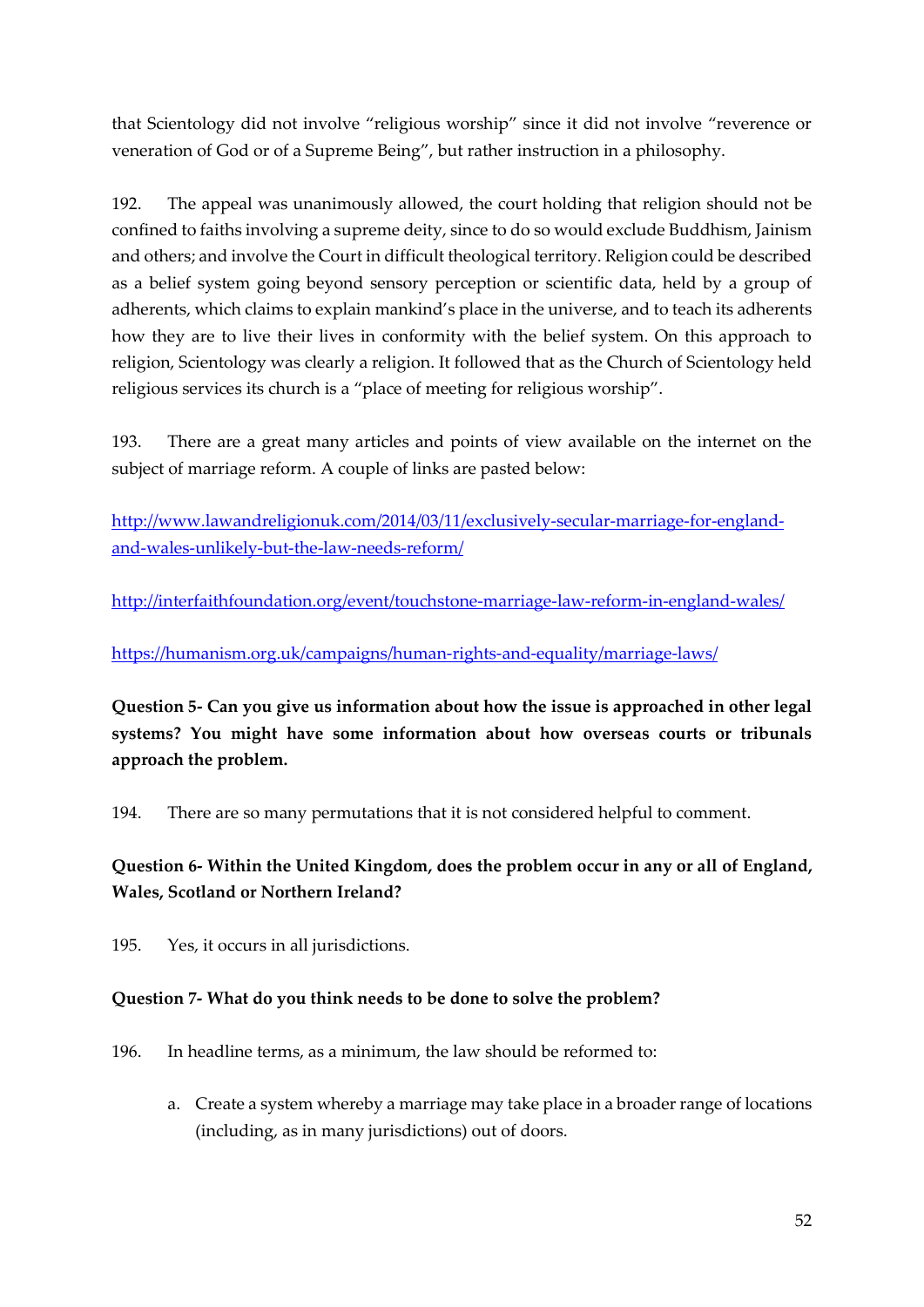- b. Rationalise the notice and registration requirements and make them less restrictive.
- c. Clarify and simplify the formal requirements for a valid marriage. The aim should be that the requirements are the same for any marriage. This will involve considering what the ceremony needs to include and which sort of ceremonies should qualify as a valid ceremony of marriage.
- d. Redefine who may conduct a marriage ceremony and how such persons or groups should be regulated.
- e. Recognise, and create safeguards against, forced marriage.

197. In addition to the above, consideration might be given to whether and, if so, how far, one should try and achieve alignment between the rules for the solemnization of a marriage and those for formation of a civil partnership.

198. We would welcome the opportunity to comment further and in greater detail in the event that the Commission decides to reform this area of law.

#### **Question 8- What is the scale of the problem?**

### **This might include information about the number of people affected this year or the number of cases which were heard in a court or tribunal over a particular period.**

199. The question is more the anomalies which are created by the law as it stands. For example, in certain religious, a marriage ceremony may take place outside but such a ceremony would not be valid under English Law.

**Question 9- What would be the benefits of reform? In particular, can you identify any:** 

- **economic benefits (costs of the problem that would be saved by reform); or**
- **other benefits, such as societal or environmental benefits?**

**For example, if the problem is one which must usually be resolved in court, court fees might be payable; this money might be saved if the problem was reformed. If it involves consulting a solicitor or barrister, legal costs might be relevant. Or, if the problem was one which caused significant costs to businesses, you might be able to tell us how much time or money businesses would save.**

200. There will be considerable benefits in terms of clarity and fairness. Society would benefit, for example, from a regime which recognised as valid interfaith marriages, taking place in a religious building of one faith.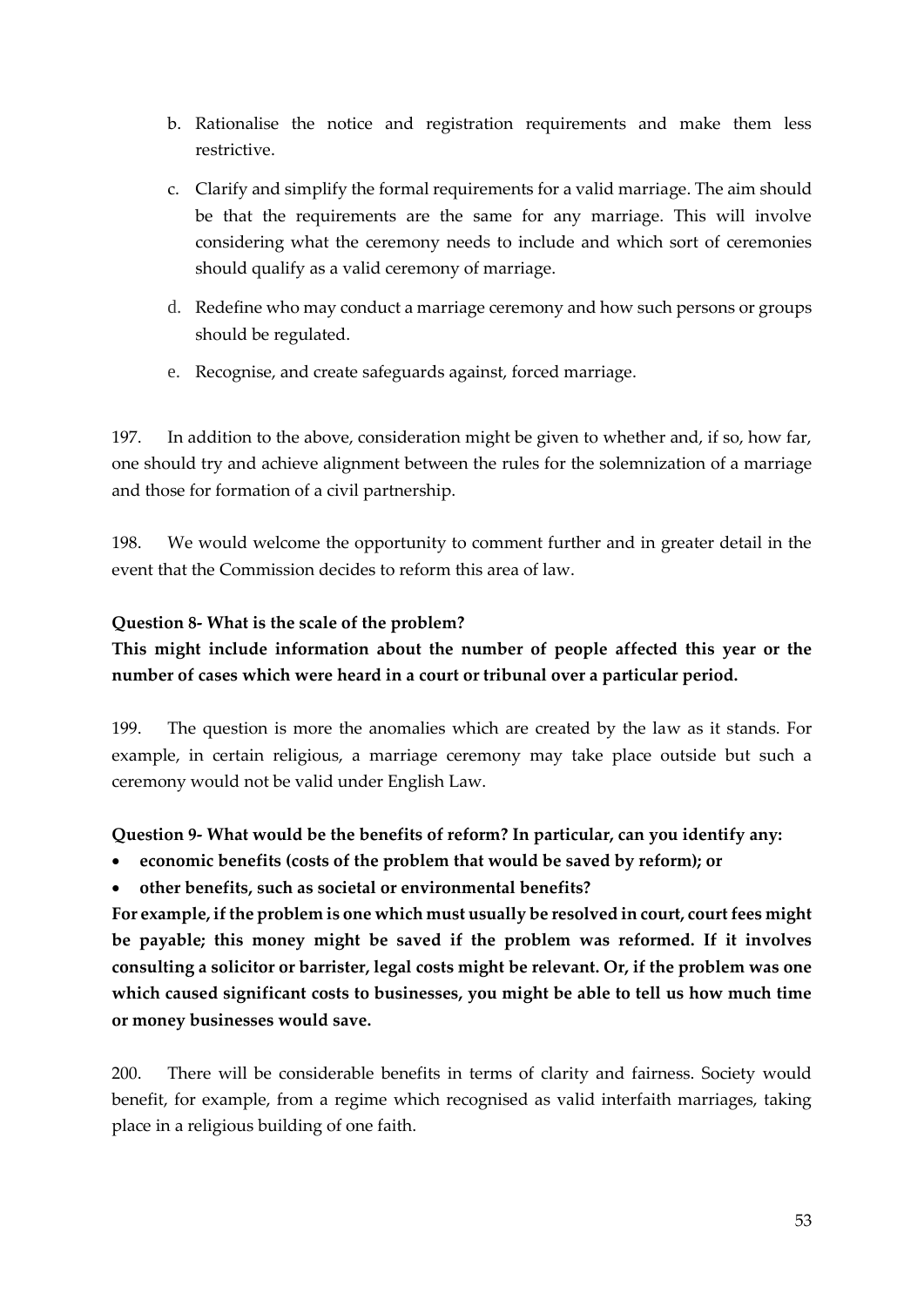**Question 10- If this area of the law is reformed, can you identify what the costs of reform might be?**

**The costs of reform might include, for example, the cost of the legal profession and judiciary undertaking training to learn about a new statute.**

201. The costs are difficult to identify but are likely to be proportionate to the benefits.

**Question 11- Does the problem affect certain groups in society, or particular areas of the country, more than others? If so, what are those groups or areas? As an example, if the law relates to agricultural land, it might affect farmers and their families more than the general population.**

202. Interfaith marriages are particularly affected insofar as couples wish to have a religious ceremony.

**Question 12- In your view, why is the Law Commission the appropriate body to undertake this work, as opposed to, for example, a Government department, Parliamentary committee, or a non-Governmental organisation?**

203. Yes. The Law Commission can draw on the expertise and views of a wide range of interested and affected persons, including the legal expertise of this respondent.

**Question 13- Have you been in touch with any part of the Government (either central or local) about this problem? What did they say?**

204. No. The government is believed to be aware that reform is needed in this area.

**Question 14- Is any other organisation such as the Government or a non-Governmental group currently considering this problem? Have they considered it recently? If so, please give us the details of their investigation of this issue, and why you think the Law Commission should also look into the problem.**

205. It would be appropriate to consider the views of religious bodies, Humanist organisations, Registrars of Births, Deaths and Marriages (through their professional organisation) the Family Law Bar Association and other specialist family law groups.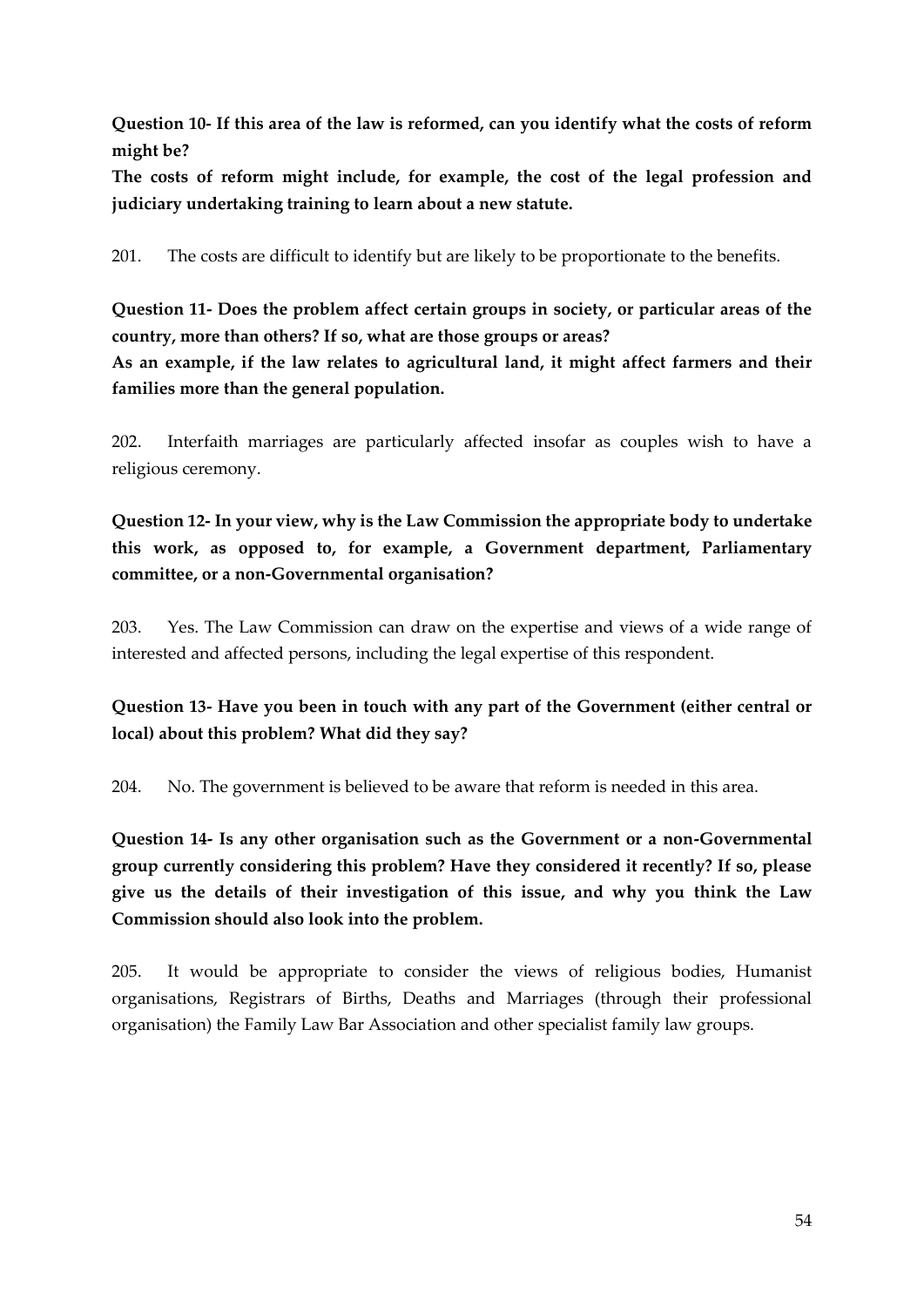# <span id="page-54-0"></span>**New ideas proposed by the Bar Council for consideration by the Law Commission**

#### <span id="page-54-1"></span>**Corporate fraud**

#### **Question 1- In general terms, what is the problem that requires reform?**

206. Problem: the absence of any criminal liability arising from the failure of corporations to prevent fraud committed by their employees. See the article<sup>7</sup> written by Tom Cockcroft, member of the Bar Council's Law Reform Committee in the August 2014 Edition of Counsel Magazine for more information.

#### **Question 2- Can you give an example of what happens in practice?**

207. It's very hard to pin responsibility on directors through the existing law and in any event financial misconduct is usually met with fines, which aren't a sufficient deterrent and don't hurt the pockets of those to blame.

#### **Question 3- To which area(s) of the law does the problem relate?**

208. Criminal & regulatory law.

**Question 4- We will be looking into the existing law that relates to the problem you have described. Please tell us about any court/tribunal cases, legislation or journal articles that relate to this problem.**

- Money Laundering Regulations 2007 (AML rules)
- Bribery Act 2010, s. 7 & the Standard Chartered Case (the first conviction under s. 7)
- Corporate Manslaughter and Corporate Homicide Act 2007, s. 8(3)
- *R v Innospec* (26 March 2010)

**.** 

*SFO v Standard Bank* (30 November 2015)

### **Question 5- Can you give us information about how the problem is approached in other legal systems?**

209. Australian Criminal Code 2002 Pt. 2.5, s. 51

<sup>7</sup> <https://www.counselmagazine.co.uk/articles/ghastly-mess>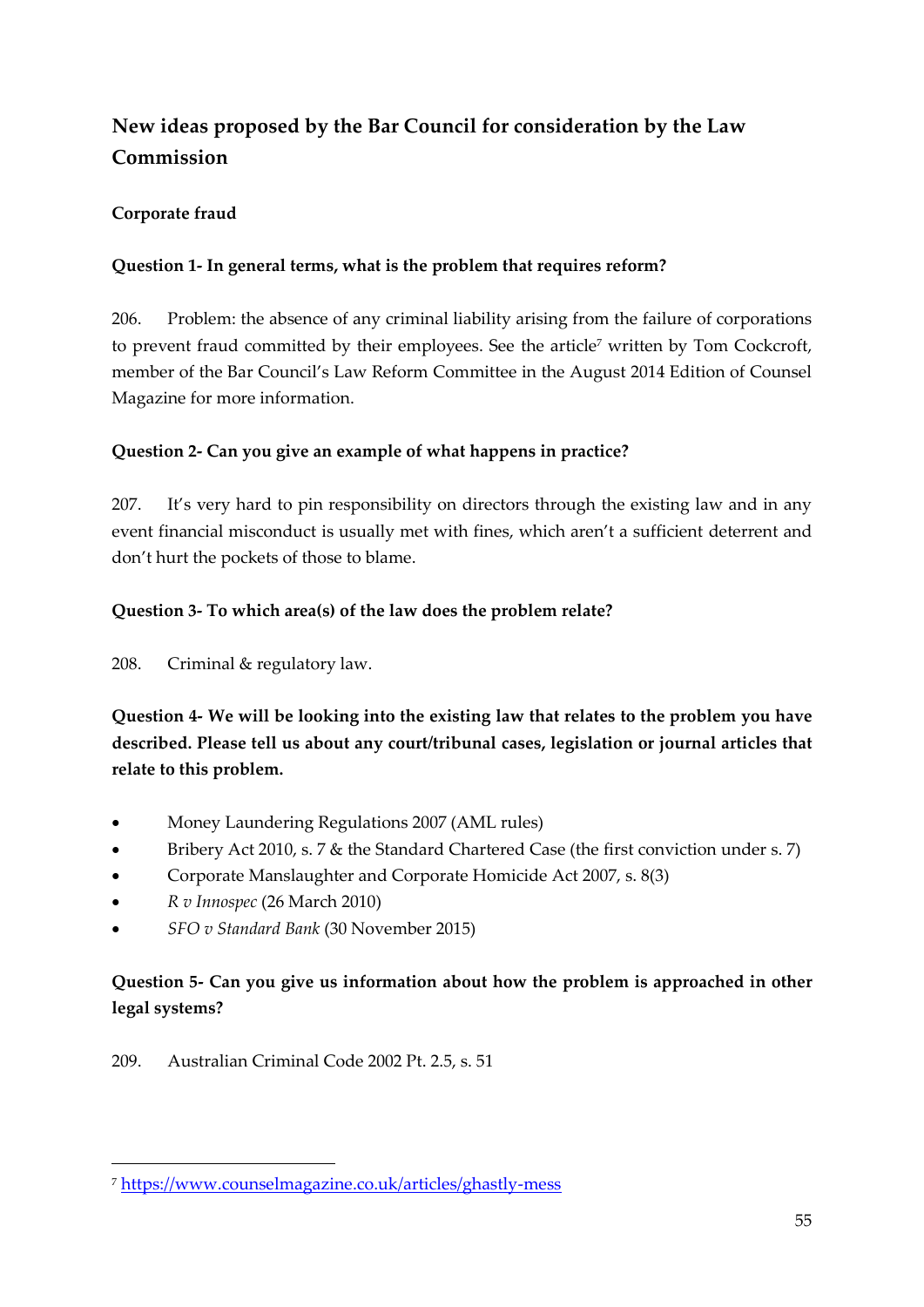#### **Question 6- Within the United Kingdom, does the problem occur in any or all of England, Wales, Scotland or Northern Ireland?**

210. All

#### **Question 7- What do you think needs to be done to solve the problem?**

211. Enact an offence of corporate failure to prevent fraud akin to the Bribery Act 2010, s. 7

#### **Question 8- What is the scale of the problem?**

212. For example, the economy sets aside £30-120bn p.a. to bail out banks if things go wrong. If regulations introduced to reduce risk aren't observed - and corporations are dishonest in failing to observe them - then it will be difficult to prevent further crises like 2008.

**Question 9- What would be the benefits of reform? In particular, can you identify any: economic benefits (costs of the problem that would be saved by reform); or other benefits, such as societal or environmental benefits?**

213. Economic benefit - reduced implicit subsidy and risk of future crises – see A to Q8.

214. Societal benefit – it is fair to bring corporate and individual liability into line.

#### **Question 10- If this area of the law is reformed, can you identify what the costs of reform might be?**

215. There would be: (i) higher costs of prosecution but these may be recovered in confiscation/compensation or mitigated by use of DPAs and (ii) increased costs to corporations in compliance.

#### **Question 11- Does the problem affect certain groups in society, or particular areas of the country, more than others? If so, what are those groups or areas?**

216. No.

**Question 12- In your view, why is the Law Commission the appropriate body to undertake this work, as opposed to, for example, a Government department, Parliamentary committee, or a non-Governmental organisation?**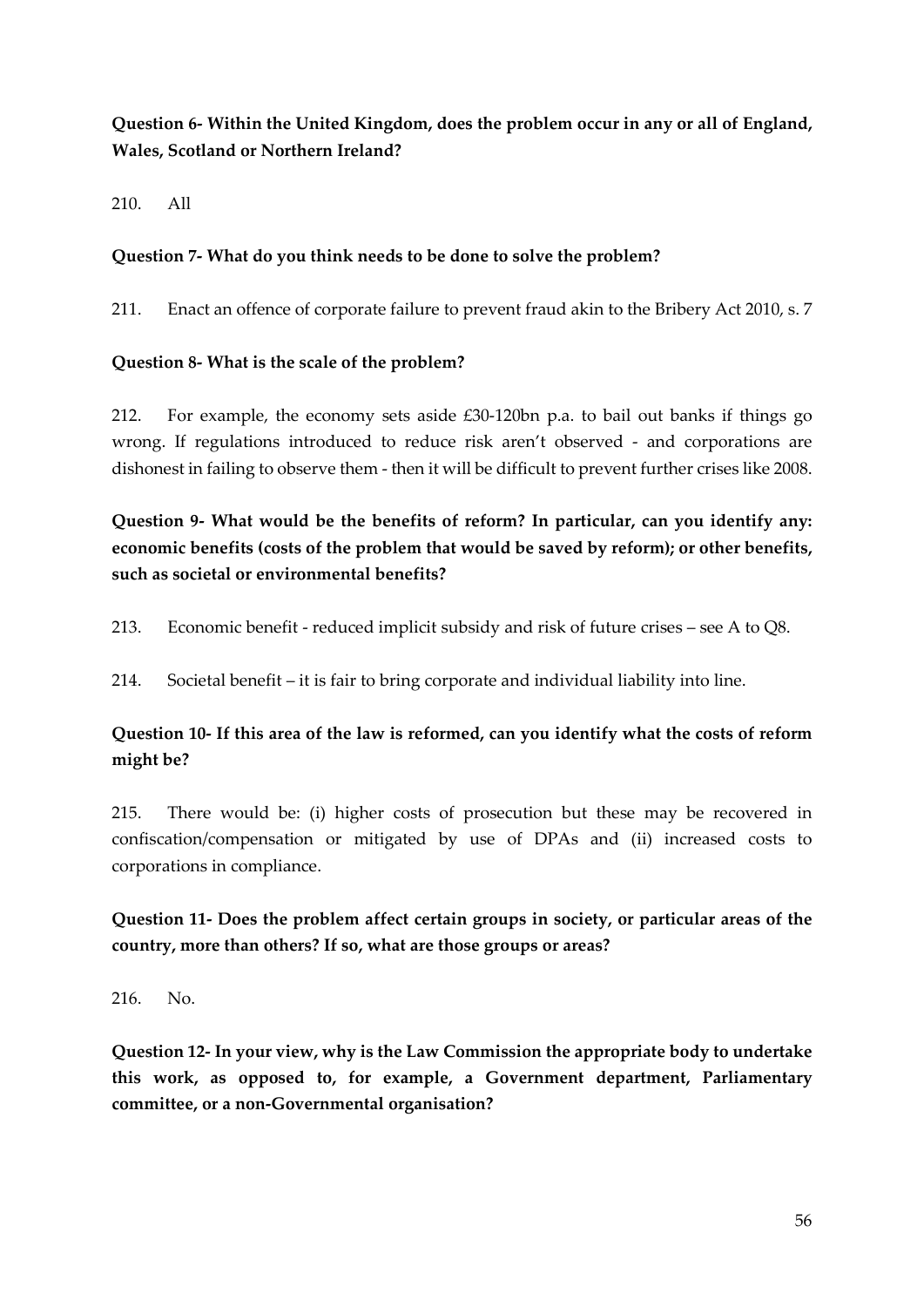217. The Law Commission has a recent history of engaging with the issue of corporate criminal liability. David Cameron as PM proposed the introduction of such an offence earlier this year.

**Question 13- Have you been in touch with any part of the Government (either central or local) about this problem? What did they say?**

218. No.

**Question 14- Is any other organisation such as the Government or a non-Governmental group currently considering this problem? Have they considered it recently? If so, please give us the details of their investigation of this issue, and why you think the Law Commission should also look into the problem.**

219. HMRC launched several consultations into an offence of failure to prevent tax evasion (see annexed hereto). There's no reason why a similar consultation couldn't be launched in respect of a broader offence, as Cameron proposed earlier this year.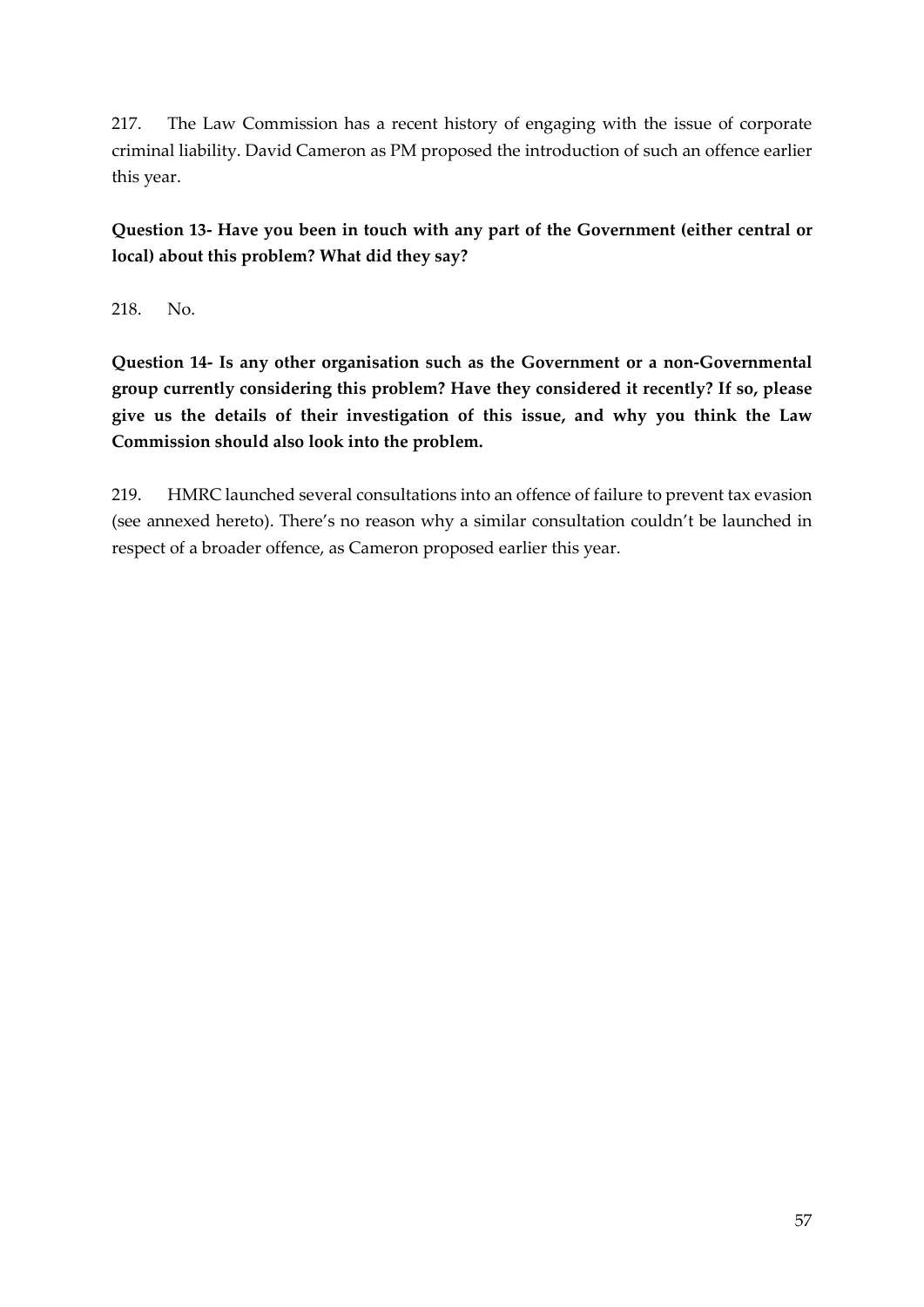<span id="page-57-0"></span>**Immigration/public law- regulatory regime without statutory framework and internet based policy**

**Question 1- Which of the Law Commission's project suggestions do you wish to comment on?** 

220. The basic issues can best be described by reference to two Supreme Court cases in the field of immigration - R(Alvi) v Home Secretary (JCWI intervening) 2012 1 WLR 2208; and R (New London College v Home Secretary 2013 1 WLR 2358.

221. In the first, the Supreme Court held that details relevant to the points system of immigration control such as the list of skilled occupations had to be themselves contained in the Immigration Rules, with the consequence that they had to be laid before Parliament pursuant to the reuirement in s 3 of the Immigration Act 1971.

222. In the second, the Supreme Court held that the details of system for licensing eduacational establishments under Tier 4 of the points based system did not have to be laid; they were not subject to s3 because they only affected the position of the educational establishments and were not part of the Rules governing an individual's application for leave to enter.

223. The result of the decision in New London College is that there is, in effect, a complex regulatory regime affecting educational establishments and sponsoring employers which lacks any stautory base and which derives its force solely from the ability of the Crown to contract with the sponsoring body.

224. In New London College (paragraph 1) Lord Sumption said "The Immigration Act 1971 is now more than 40 years old, and it has not aged well. It is widely acknowledged to be ill-adapted to the mounting scale and complexity of the problems associated with immigration control. The present appeals are a striking illustration of the difficulties."

225. There are two practical problems that arise as a result. The first is that the complex regulatory regime described by Lord Sumption in paragraph 1 of New London College does not operate within any sort of statutory framework; there are for example, no rights of appeal, though judicial review is available. This has turned out to be a blunt and crude instrument, and is funademanetally unsuited to dealing with factual issues that arise in what is, in effect, a complex regulatory scheme.

226. The second is an issue shared with with other regulatory areas, a striking example being planning. There is now a drive across government for substantial and important areas of policy to be promulgated exclusively on the internet. From the perspective of the relevant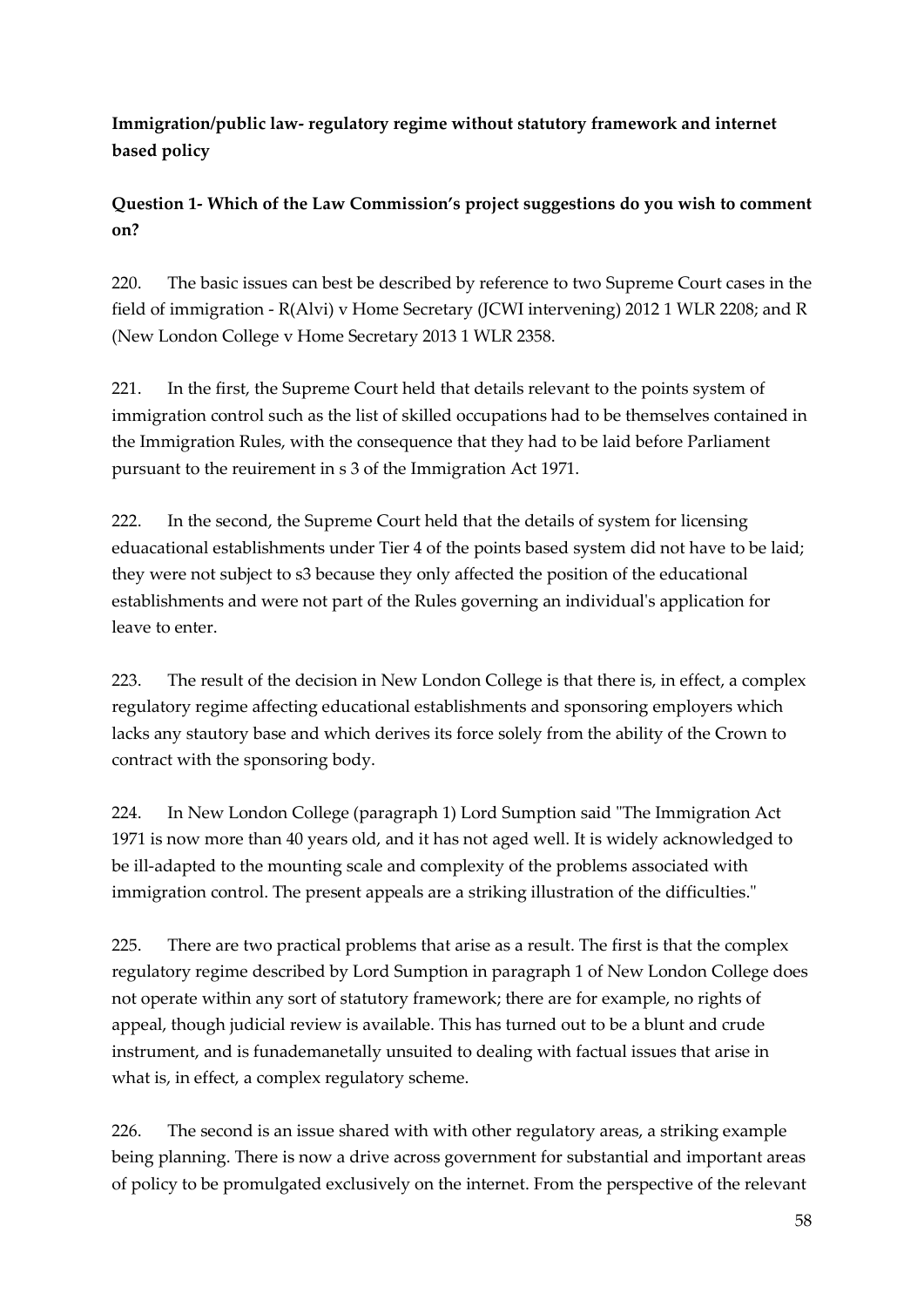sponsoring department this is attractive precisely because it enables frequent and informal amendment of the policy; sometimes making major changes; sometimes adjusting fine detail. From the perspective of the "policy user", whether in immigration, or planning, or any other regulatory area were internet-base policies are in play, it can be very difficult indeed to ensure that one is dealing with the version of the policy that is relevant.

227. Accordingly, the proposal we put forward is that:

- (1) The Commission looks at the issue of whether a clear statutory basis governing the licensing of sponsoring educational establishments and employers should be provided- ie addresses the issue identified by Lord Sumption in paragraph 1 of New London College and/or
- (2) The Commission loooks at the possibility of a statutory framework for internet based policy pronouncements. One possibility is that the sponsoring Department signs up to using the new staturoty machinery, which could dictate how much notice had to be given of policy changes, provide a clear email address for searching for authoritative staements of plocy and a machinery for producing an authoritative version of the policy at any given date.

228. Importantly (2) has a much larger reach than immigration, and could be carried forward even if the Commission were not interested in (1).

229. The form of delegated legislation has been governed by the Statutory Instruments Act or its predecessaors for a substantial period of time. The migration of sizeable areas of policy onto the net could be seen as demanding a similar, modern, formal framework to promote transparency.

### **Question 2- Can you give an example of how the issue highlighted causes problems in practice?**

#### **For example, if you are a solicitor or barrister, you might describe how the issue affects your clients.**

230. The problems created both by the absence of appeal rights in the immigrations system; and the overall problem created by lack of transparency in net based policy pronouncements are described above.

#### **Question 3- To which area(s) of law does this relate?**

231. Administrative/public law, planning and environment, regulatory law.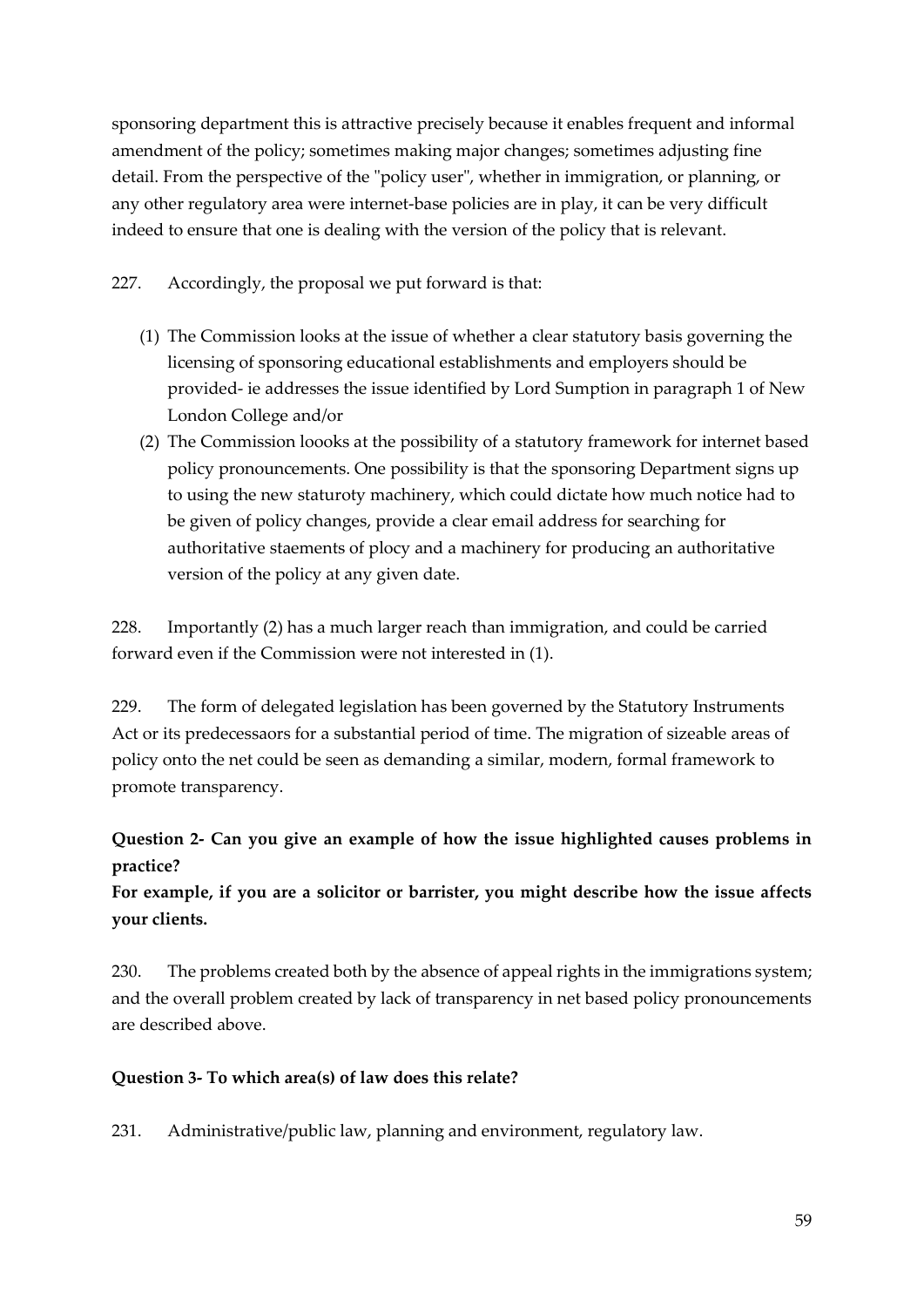**Question 4- We will be looking into the existing law that related to the problem you have described. Please tell us about any court/tribunal cases, legislation or journal articles that relate to this problem.**

**You may be able to tell us the name of the particular Act or a case that relates to the problem.**

232. See above for the leading Supreme Court cases in immigration.

233. The importance of planning policy has been considered in a large number of Court of Appeal cases - including, recently, Southwark Coastal District Council v Hopkings 2016 EWCA Civ 168. The Supreme Court gave permission to appeal in this case on 11<sup>th</sup> July 2016

**Question 5- Can you give us information about how the issue is approached in other legal systems? You might have some information about how overseas courts or tribunals approach the problem.**

234. We have no information about the regulation of e-based policy elsewhere.

### **Question 6- Within the United Kingdom, does the problem occur in any or all of England, Wales, Scotland or Northern Ireland?**

235. It is UK wide.

**Question 7- What do you think needs to be done to solve the problem?**

236. See answer to question 1 above.

### **Question 8- What is the scale of the problem?**

**This might include information about the number of people affected this year or the number of cases which were heard in a court or tribunal over a particular period.**

237. The problems potentially occur across the whole of the regulation of sponsoring employers and colleges in the immigration aspect; and the need for transparent policy is present in a very large number of planning applications.

### **Question 9- What would be the benefits of reform? In particular, can you identify any:**

- **economic benefits (costs of the problem that would be saved by reform); or**
- **other benefits, such as societal or environmental benefits? For example, if the problem is one which must usually be resolved in court, court fees might be payable; this money might be saved if the problem was reformed. If it involves consulting a solicitor or barrister, legal costs might be relevant. Or, if the problem was one**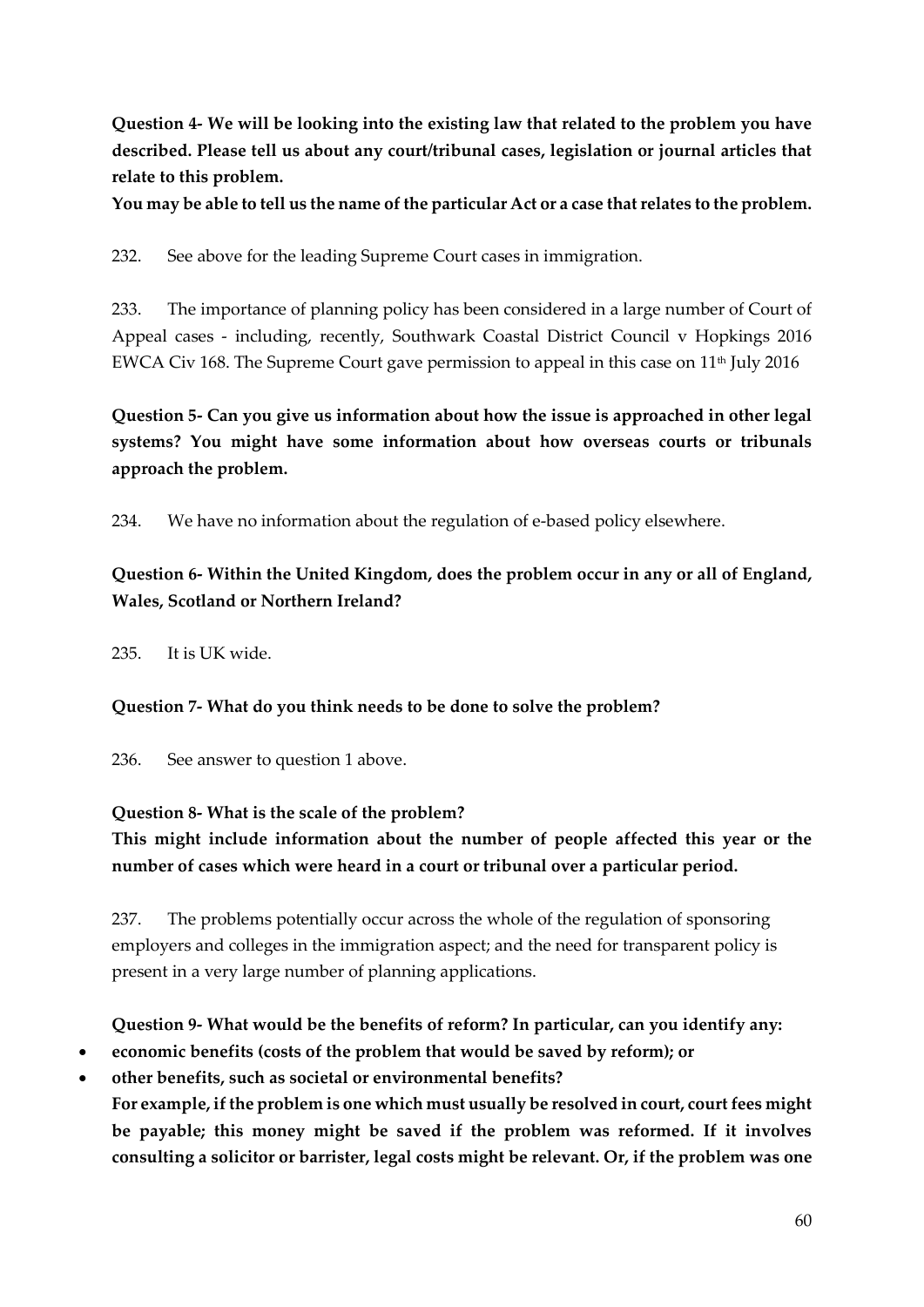### **which caused significant costs to businesses, you might be able to tell us how much time or money businesses would save.**

238. The major gain would be an increase in transparency across a wide area of law. This would promote legal certainty and a probable saving of expense in litigation caused by uncertainty and difficult access to authoritative statements of policy.

### **Question 10- If this area of the law is reformed, can you identify what the costs of reform might be?**

239. The costs of reform might include, for example, the cost of the legal profession and judiciary undertaking training to learn about a new statute. Another cost would be the training of sponsoring government departments to use the new machinery.

### **Question 11- Does the problem affect certain groups in society, or particular areas of the country, more than others? If so, what are those groups or areas? As an example, if the law relates to agricultural land, it might affect farmers and their families more than the general population.**

240. In its immigration aspects, it potentially affects both employers and colleges on the one hand and individual immigrants on the other. In planning, planning policy affects range of applicants for planning permission as well as local planning authorities.

### **Question 12- In your view, why is the Law Commission the appropriate body to undertake this work, as opposed to, for example, a Government department, Parliamentary committee, or a non-Governmental organisation?**

241. The fundamental suggestion of a need for the equivalent of a statutory instruments act for the digital age is one of classic law reform. It requires detailed drafting; cuts across government departments; and a sensitivity to legislative policy requirements.

### **Question 13- Have you been in touch with any part of the Government (either central or local) about this problem? What did they say?**

242. No.

**Question 14- Is any other organisation such as the Government or a non-Governmental group currently considering this problem? Have they considered it recently? If so, please give us the details of their investigation of this issue, and why you think the Law Commission should also look into the problem.**